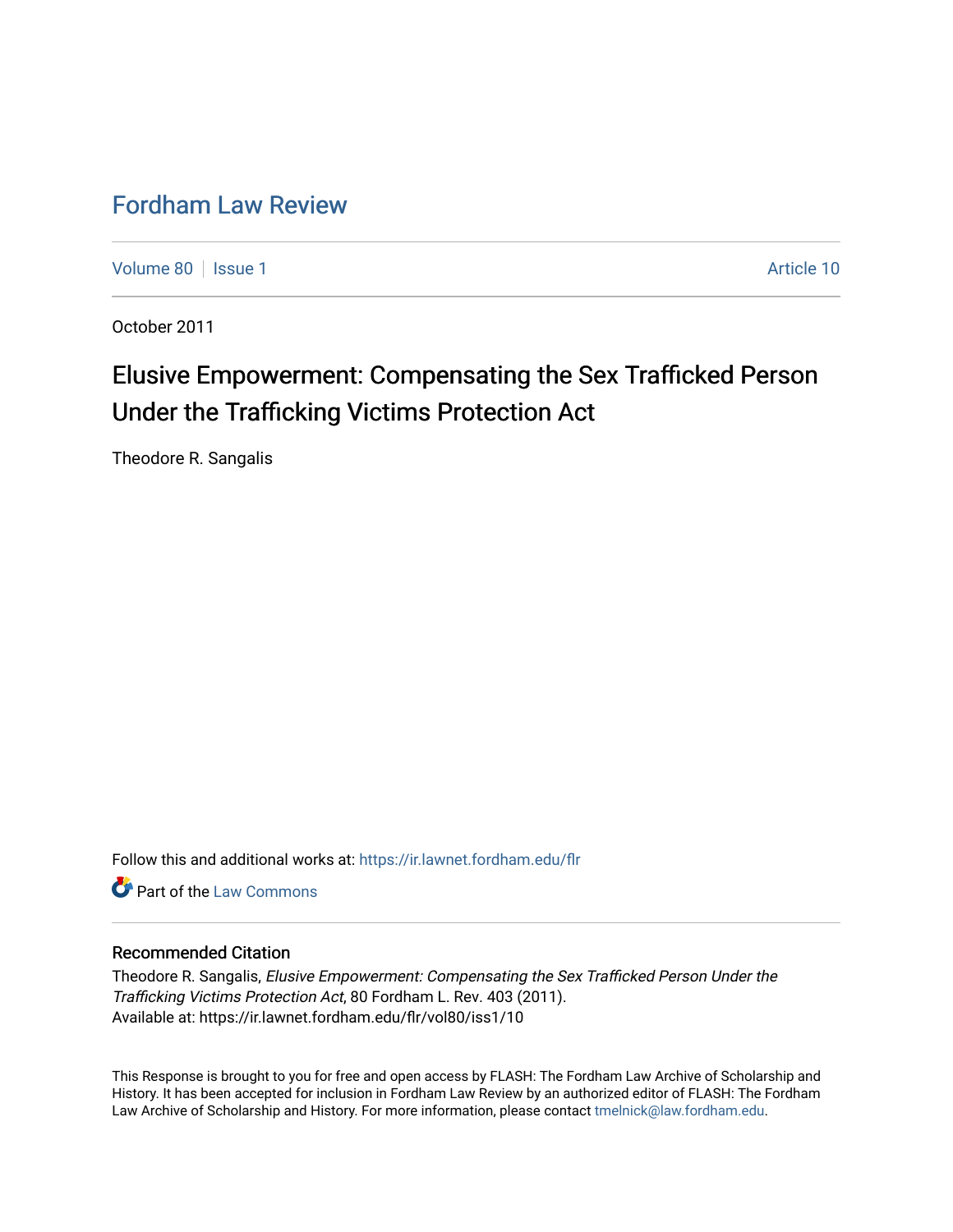# **COMMENT**

# **ELUSIVE EMPOWERMENT: COMPENSATING THE SEX TRAFFICKED PERSON UNDER THE TRAFFICKING VICTIMS PROTECTION ACT**

# *Theodore R. Sangalis*[\\*](#page-1-0)

*Globally, hundreds of thousands—perhaps millions—are being forced or coerced into commercial sex acts. In the United States, this sex trafficking problem has become a lucrative illegal industry, and it is quickly growing. In response, Congress passed the Trafficking Victims Protection Act of 2000 (TVPA) to eradicate the industry by prosecuting the perpetrators, protecting the victims, and preventing the practice. Through several reauthorizations, one federal strategy that has emerged is compensating the victims through mandatory criminal restitution and civil remedies. Collection of restitution damages has been lacking, however, and no civil suit filed for sex trafficking survivors has reached the merits. This Comment argues that the lack of access to compensation is a result of lawmakers' failure to understand the victim's experience. Most sex trafficking survivors have a host of issues that the TVPA, as currently authorized, does not accommodate. This Comment recommends modest changes to the TVPA that would help victims gain access to compensatory remedies without compromising collateral efforts to eradicate sex trafficking. Taking cues from stated U.S. policy objectives in the TVPA and other federal legislation, this Comment proposes expanding immigration relief, sharpening prosecutorial efforts, and heightening government accountability—all toward the goal of compensating and empowering survivors of sex trafficking.*

#### TABLE OF CONTENTS

<span id="page-1-0"></span><sup>\*</sup> J.D. Candidate, Fordham University School of Law, 2012; B.F.A., New York University, 2006. I am grateful to Professor Paul Radvany, Professor Jennifer Gordon, Martina Vandenberg, and Sylvia Shweder for their helpful suggestions and insights during the writing of this Comment. I also thank my family and friends for their enduring love and patience—it is a rather undeserved gift to have all of you in my life.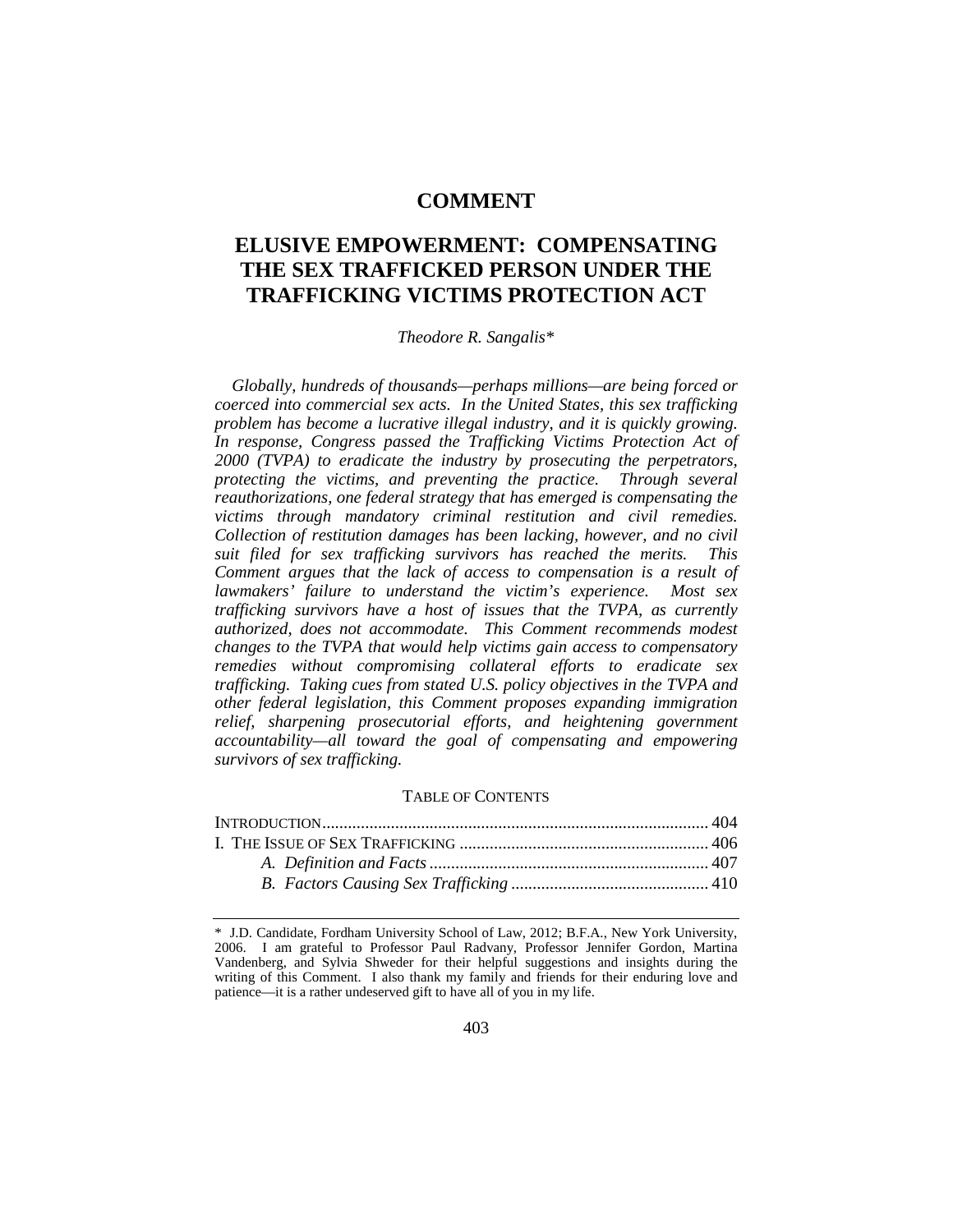| II. THE TVPA: OBJECTIVES, PROVISIONS, AND PRACTICES 417        |              |
|----------------------------------------------------------------|--------------|
| A. The Trafficking Victims Protection Act of 2000  417         |              |
|                                                                |              |
|                                                                |              |
| B. The Trafficking Victims Protection Reauthorization Act of   | $\ldots$ 420 |
| C. The Trafficking Victims Protection Reauthorization Act of   |              |
| D. The William Wilberforce Trafficking Victims Protection      |              |
|                                                                |              |
| E. Commentary on the TVPA and Its Reauthorizations 424         |              |
|                                                                |              |
|                                                                |              |
|                                                                |              |
| G. Collaboration and Resources Needed to Obtain                |              |
|                                                                |              |
|                                                                |              |
| III. IMPROVING THE SEX TRAFFICKED PERSON'S ACCESS              |              |
|                                                                |              |
| A. Modify the Requirements to Receive Benefits Under the       |              |
| B. Include Civil Litigation in Collaborative Efforts to Combat |              |
|                                                                |              |
| C. Ensure Collection of Restitution Damages 438                |              |
|                                                                |              |

# <span id="page-2-5"></span>**INTRODUCTION**

When Sonia, a teenager from El Salvador, arrived in the United States, traffickers forced her into prostitution.<sup>1</sup> When she was fifteen years old, federal law enforcement agents discovered her in a brothel.[2](#page-2-1) Fearful of retaliation from the traffickers and distrusting agents from the Department of Homeland Security (DHS), Sonia did not disclose what happened to her during an interrogation of several hours.<sup>3</sup> The officers immediately placed her in deportation proceedings.[4](#page-2-3) While Sonia was in custody, representatives from a nongovernmental organization (NGO) met her and developed a rapport with her before they learned of her actual situation.[5](#page-2-4)

<span id="page-2-4"></span><span id="page-2-3"></span><span id="page-2-2"></span><span id="page-2-1"></span><span id="page-2-0"></span><sup>1</sup>*. Legal Options to Stop Human Trafficking: Hearing Before the Subcomm. on Human Rights and the Law of the S. Comm. on the Judiciary*, 110th Cong. 74 (2007) [hereinafter *Legal Options*] (statement of Katherine Kaufka, National Immigrant Justice Center).

<sup>2</sup>*. Id.*

<sup>3</sup>*. Id.* 4*. Id.*

<sup>5</sup>*. Id.* at 19.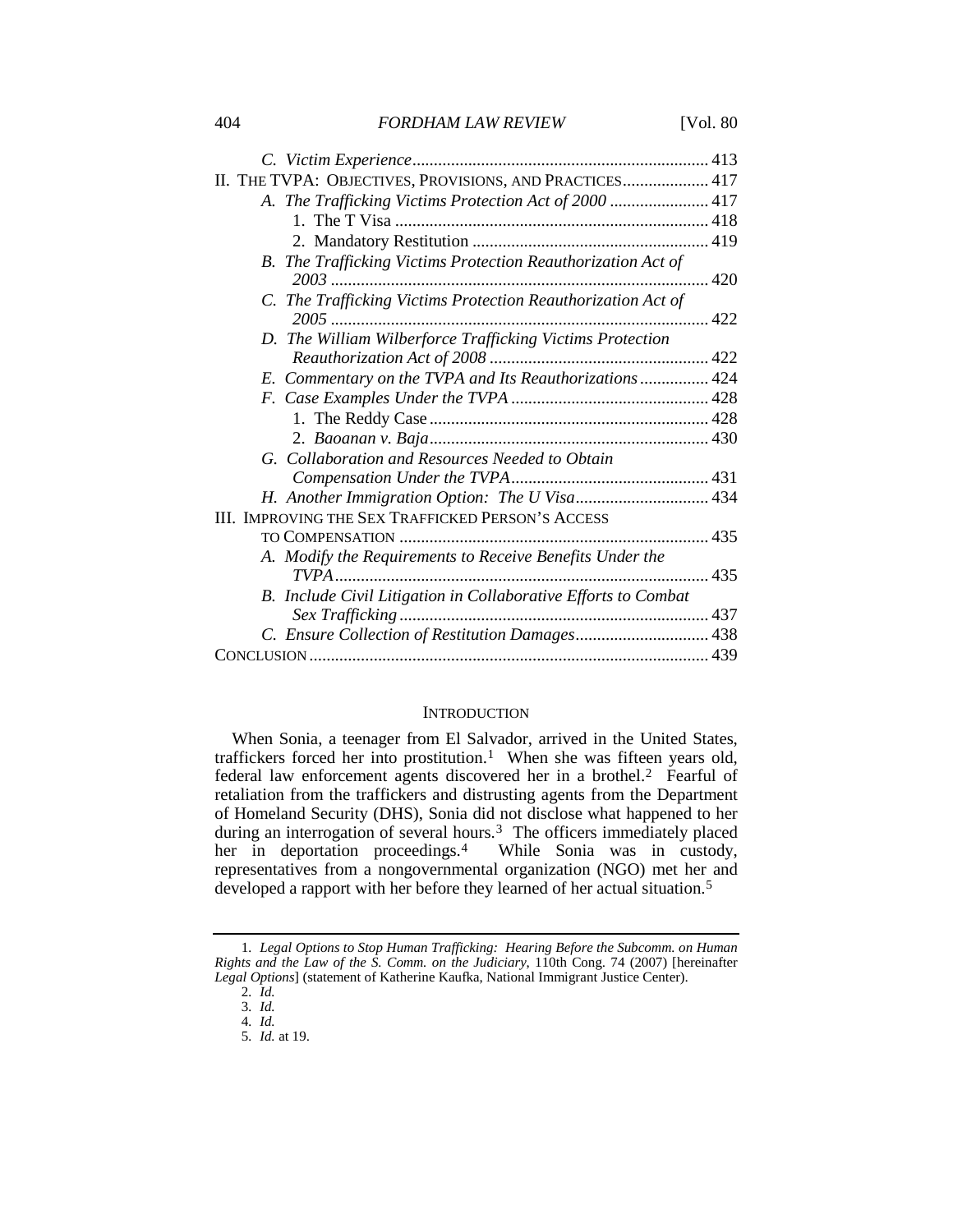<span id="page-3-14"></span>With the prompting of the NGO, the Department of Health and Human Services (HHS) tried to identify Sonia as a victim of trafficking.<sup>6</sup> To do so, HHS had to coordinate with the Department of Justice (DOJ) and the DHS, each of which had differing interests in her story and well-being.[7](#page-3-2) Senator Richard J. Durbin of Illinois succinctly stated the situation: "[A] frightened 15-year-old who has been enslaved in a brothel, finally comes forward to try to find some justice, and runs smack dab into three different [f]ederal agencies . . . ."[8](#page-3-3)

<span id="page-3-15"></span><span id="page-3-12"></span>The United States fails to adequately support survivors of sex trafficking.[9](#page-3-4) In 2000, after years of fact-finding and drafting, Congress enacted the Trafficking Victims Protection Act of 2000[10](#page-3-5) (TVPA) to prevent human trafficking, protect its victims, and bring its perpetrators to justice. Striking a balance between these objectives has proven harder in practice than in theory. Congress has reauthorized the bill three times in the past ten years in attempts to walk the fine line between prosecuting the criminals and protecting and assisting the victims.[11](#page-3-6) These modifications have included adding and expanding a civil remedy provision<sup>[12](#page-3-7)</sup> and expanding a restitution provision.<sup>[13](#page-3-8)</sup> These compensatory remedies serve the dual purpose of reimbursing the victims for their exploitation and deterring the criminals from engaging in further sex trafficking by seizing their assets gained through trafficking.[14](#page-3-9) Unfortunately, the goals of criminal prosecution can clash with those of victim protection and compensation; thus, the former has come at the expense of the latter.[15](#page-3-10)

<span id="page-3-13"></span><span id="page-3-0"></span>Since Congress allowed for a civil remedy in 2003, not a single suit filed in federal court by sex trafficking survivors under the TVPA has reached the merits.[16](#page-3-11) Restitution in connection with the criminal case—the only

12. *See* 18 U.S.C. § 1595 (2006 & Supp. 2009).

<span id="page-3-1"></span><sup>6</sup>*. Id.* Identification as a victim of severe trafficking is required if the individual is to receive benefits and protections. *See infra* notes [30,](#page-6-0) [125–](#page-14-0)28 and accompanying text.

<span id="page-3-2"></span><sup>7.</sup> HHS viewed her as a minor in need of social services, DOJ viewed her as a potential witness for the prosecution, and DHS viewed her as an undocumented immigrant. *Legal Options*, *supra* not[e 1,](#page-2-5) at 19.

<sup>8</sup>*. Id.*

<span id="page-3-4"></span><span id="page-3-3"></span><sup>9.</sup> This Comment uses "sex trafficking" to refer to trafficking cases involving commercial sex acts and uses "labor trafficking" to refer to trafficking cases involving all forced labor other than commercial sex acts. It uses "human trafficking" to refer to both labor trafficking and sex trafficking cases.

<sup>10.</sup> Pub. L. No. 106-386, 114 Stat. 1464 (codified as amended in scattered sections of 18, 22, and 42 U.S.C.).

<span id="page-3-7"></span><span id="page-3-6"></span><span id="page-3-5"></span><sup>11</sup>*. See infra* Part II.B–D; notes [218–](#page-22-0)29 and accompanying text (describing the potentially divergent goals of prosecuting criminals and assisting victims).

<sup>13</sup>*. See id.* § 1593.

<span id="page-3-9"></span><span id="page-3-8"></span><sup>14</sup>*. See* Kathleen Kim, *The Trafficked Worker as Private Attorney General: A Model for Enforcing the Civil Rights of Undocumented Workers*, 2009 U. CHI. LEGAL F. 247, 253 (noting these and many other advantages of allowing victims to sue their oppressors).

<sup>15</sup>*. See infra* notes 218–19 and accompanying text.

<span id="page-3-11"></span><span id="page-3-10"></span><sup>16</sup>*. See* Kim, *supra* note [14,](#page-3-0) at 310 n.337 (noting that, as of 2009, approximately thirty civil suits have been brought under § 1595 and none of them alleged sex trafficking). To date, only one suit alleging sex trafficking has been filed. *See* Complaint, Plaintiff A v. Schair, No. 2:11-CV-145 (N.D. Ga. filed June 14, 2011). As of the writing of this Comment,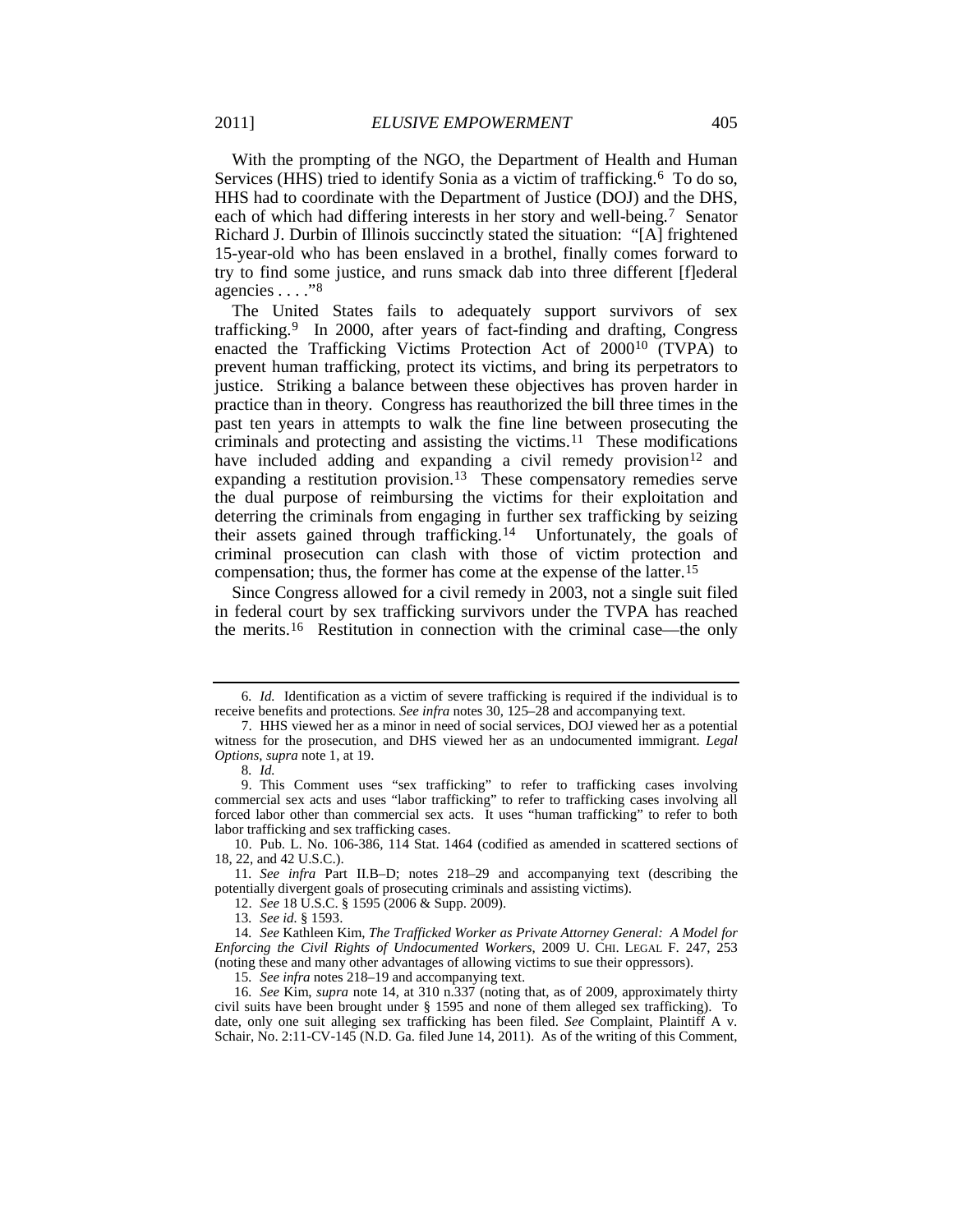other statutory means of compensating these survivors—either has not been ordered, not been collected, or been woefully inadequate.[17](#page-4-0) In light of these problems, this Comment examines the issue of sex trafficking, assesses the adequacy of the provisions in the TVPA for compensating sex trafficking survivors, and recommends ways to enhance the likelihood that they receive compensation without compromising the prosecution of the traffickers[.18](#page-4-1)

<span id="page-4-4"></span>Part I of this Comment looks at the history of sex trafficking in the United States. It then attempts to identify the experience of the typical victim. Their experiences are not universal, but there are common circumstances, such as legal and socioeconomic statuses and physical and psychological problems, that victims are likely to share.

Part II analyzes the legislative history of the TVPA and its three reauthorizations to determine congressional intent behind creating and expanding victim compensation, and the concurrent interests and objectives affecting those purposes. This Comment focuses on the most recent reauthorization: the William Wilberforce Trafficking Victims Protection Reauthorization Act of 2008.[19](#page-4-2) It also discusses commentary and criticisms of the TVPA by scholars and advocates. It then examines cases that have utilized the congressional scheme and the practical implications of fulfilling its stated objectives. It ends by analyzing the U visa<sup>[20](#page-4-3)</sup> as a model for immigration relief.

Part III proposes amendments to the TVPA. In particular, this Comment advocates modifying the requirements for receiving benefits under the TVPA, increasing collaborative efforts to bring civil actions, and ensuring that restitution is not just ordered, but collected. These modifications would give sex trafficking survivors access to the compensation that they deserve.

#### I. THE ISSUE OF SEX TRAFFICKING

Part I surveys the landscape in which the TVPA operates. It first examines the definition of sex trafficking and the current scope of the problem. It then studies the factors that cause commercial sex trafficking from both the supply side and the demand side. Finally, it investigates the

the case has not reached the merits and likely will be stayed until parallel criminal proceedings are complete. *See infra* not[e 183](#page-19-0) and accompanying text.

<sup>17</sup>*. See infra* note[s 232–](#page-24-0)35 and accompanying text.

<span id="page-4-1"></span><span id="page-4-0"></span><sup>18.</sup> This Comment attempts to analyze the TVPA within its current framework, without considering a comprehensive reform of its stated objectives. This Comment also assumes, as the TVPA does, that victims of sex trafficking do not want to engage in prostitution without questioning the validity of such an assumption. *See* Susan Tiefenbrun, *The Saga of Susannah: A U.S. Remedy for Sex Trafficking in Women: The Victims of Trafficking and Violence Protection Act of 2000*, 2002 UTAH L. REV. 107, 123–24 (discussing briefly the two feminist sides of the debate). *Compare* Janice G. Raymond, *Sex Trafficking Is Not "Sex Work*,*"* CONSCIENCE, Spring 2005, at 45 (supporting this assumption), *with* Janie A. Chuang, *Rescuing Trafficking from Ideological Capture: Prostitution Reform and Anti-Trafficking Law and Policy*, 158 U. PA. L. REV. 1655, 1705–25 (2010) (critiquing this assumption).

<span id="page-4-3"></span><span id="page-4-2"></span><sup>19.</sup> Pub. L. No. 110-457, 122 Stat. 5044 (codified at 18 U.S.C. §§ 1581–1596 (2006 & Supp. 2009)).

<sup>20.</sup> *See* 8 U.S.C. § 1101(a)(15)(U) (2006).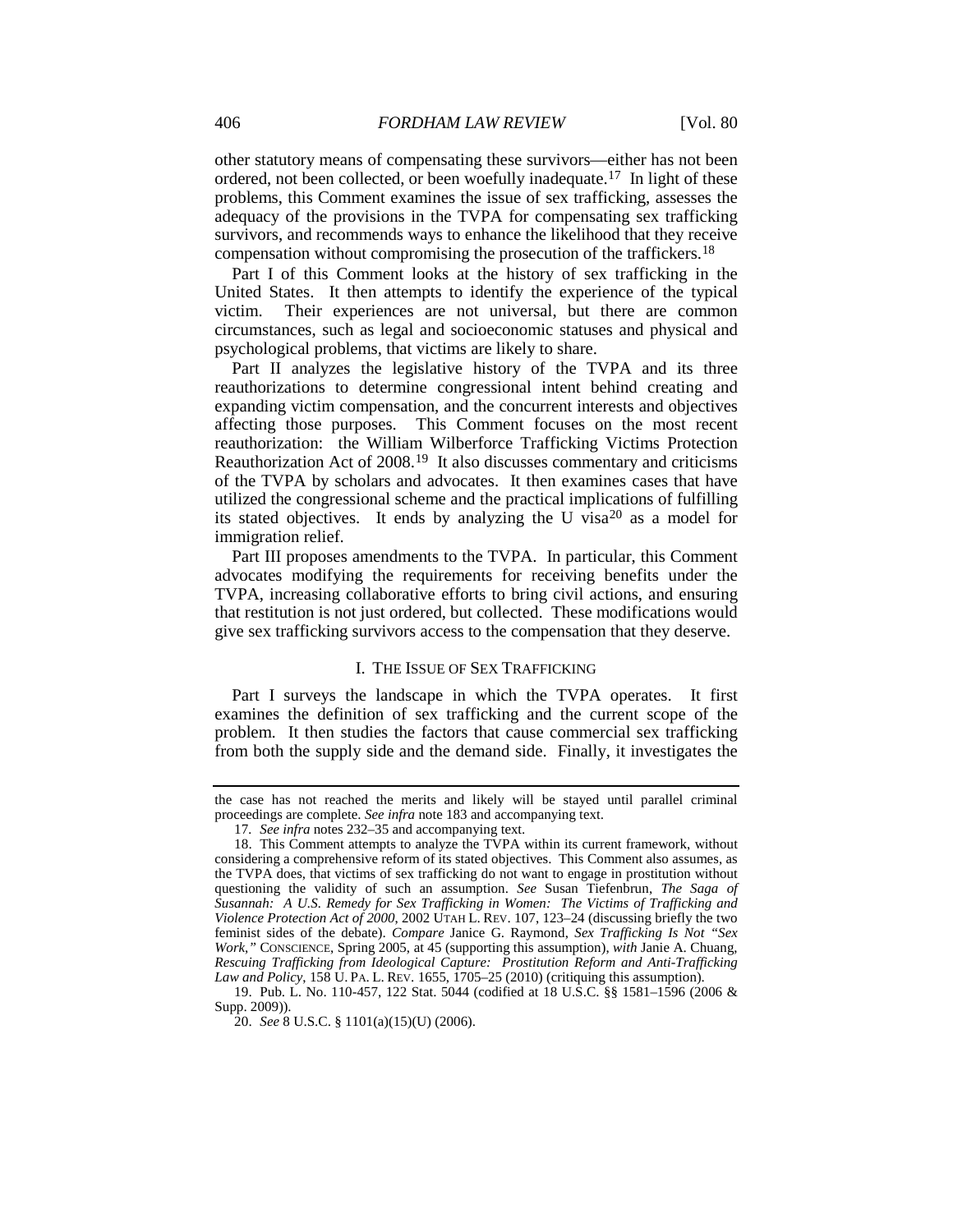common experiences of the victims in the United States, including typical interactions with federal authorities and tactics that traffickers utilize to assert and sustain their dominance.

#### <span id="page-5-8"></span><span id="page-5-7"></span>*A. Definition and Facts*

Human trafficking—sometimes called modern day slavery<sup>[21](#page-5-0)</sup>—is an international problem.[22](#page-5-1) The definition of trafficking varies from nation to nation, however, and is "hotly contested."<sup>[23](#page-5-2)</sup> One international definition describes trafficking as

the recruitment, transportation, transfer, harbouring or receipt of persons, by means of the threat or use of force or other forms of coercion, of abduction, of fraud, of deception, of the abuse of power or of a position of vulnerability or of the giving or receiving of payments or benefits to achieve the consent of a person having control over another person, for the purpose of exploitation. [24](#page-5-3)

<span id="page-5-6"></span>The United States adopted a similar definition in the TVPA, defining trafficking as the "recruitment, harboring, transportation, provision, or obtaining of a person . . . through the use of force, fraud, or coercion for the purpose of subjection to involuntary servitude, peonage, debt bondage, or slavery."<sup>[25](#page-5-4)</sup> Some have argued that this language devotes too much consideration to the victim's consent, instead of focusing on the ultimate exploitation as the international definition does.<sup>[26](#page-5-5)</sup> Generally speaking, however, human trafficking is any activity whereby "one person obtains or

<span id="page-5-4"></span>25. 22 U.S.C. § 7102(8)(B) (2006 & Supp. 2009). It is important to recognize that, despite the name, a victim of trafficking need not be transported across borders to be defined as such. *See* U.S. DEP'T OF STATE, THE 2010 TRAFFICKING IN PERSONS REP. 8 [hereinafter 2010 TIP REP.], *available at* http://www.state.gov/documents/organization/142979.pdf (recognizing that victims can be exploited without being transported).

<span id="page-5-5"></span>26*. See* Joyce Koo Dalrymple, *Human Trafficking: Protecting Human Rights in the Trafficking Victims Protection Act*, 25 B.C. THIRD WORLD L.J. 451, 461 (2005); Ivy C. Lee & Mie Lewis, *Human Trafficking from a Legal Advocate's Perspective: History, Legal Framework and Current Anti-Trafficking Efforts*, 10 U.C. DAVIS J. INT'L L. & POL'Y 169, 172 (2003) (asserting that the U.S. purpose in defining trafficking differs from the U.N. purpose in that Congress sought to limit the availability of services to avoid exploitation of that relief); *see also* Sarah Leevan, Note, *Comparative Treatment of Human Trafficking in the United States & Israel: Financial Tools to Encourage Victim Rehabilitation and Prevent Trafficking*, 6 CARDOZO PUB. L. POL'Y & ETHICS J. 773, 795 (2008) (asserting that the TVPA's definition "skirt[s] the role of victim consent"); April Rieger, Note, *Missing the Mark: Why the Trafficking Victims Protection Act Fails to Protect Sex Trafficking Victims in the United States*, 30 HARV. J.L. & GENDER 231, 250 (2007) ("[T]he TVPA's definition . . . is directly at odds with the United Nations' definition of trafficking that focuses on exploitation rather than coercion, and explicitly makes consent irrelevant to the determination of a trafficking victim.").

<span id="page-5-0"></span><sup>21</sup>*. See* Kelly E. Hyland, *Protecting Human Victims of Trafficking: An American Framework*, 16 BERKELEY WOMEN'S L.J. 29, 29 (2001).

<span id="page-5-9"></span><sup>22</sup>*. See id.*

<span id="page-5-2"></span><span id="page-5-1"></span><sup>23.</sup> Kathleen Kim & Kusia Hreshchyshyn, *Human Trafficking Private Right of Action: Civil Rights for Trafficked Persons in the United States*, 16 HASTINGS WOMEN'S L.J. 1, 3 (2004).

<span id="page-5-3"></span><sup>24.</sup> G.A. Res. 55/25, U.N. GAOR, 55th Sess., Supp. No. 49, U.N. Doc. A/55/25, at 32 (Jan. 8, 2001) (adding that exploitation includes the "prostitution of others").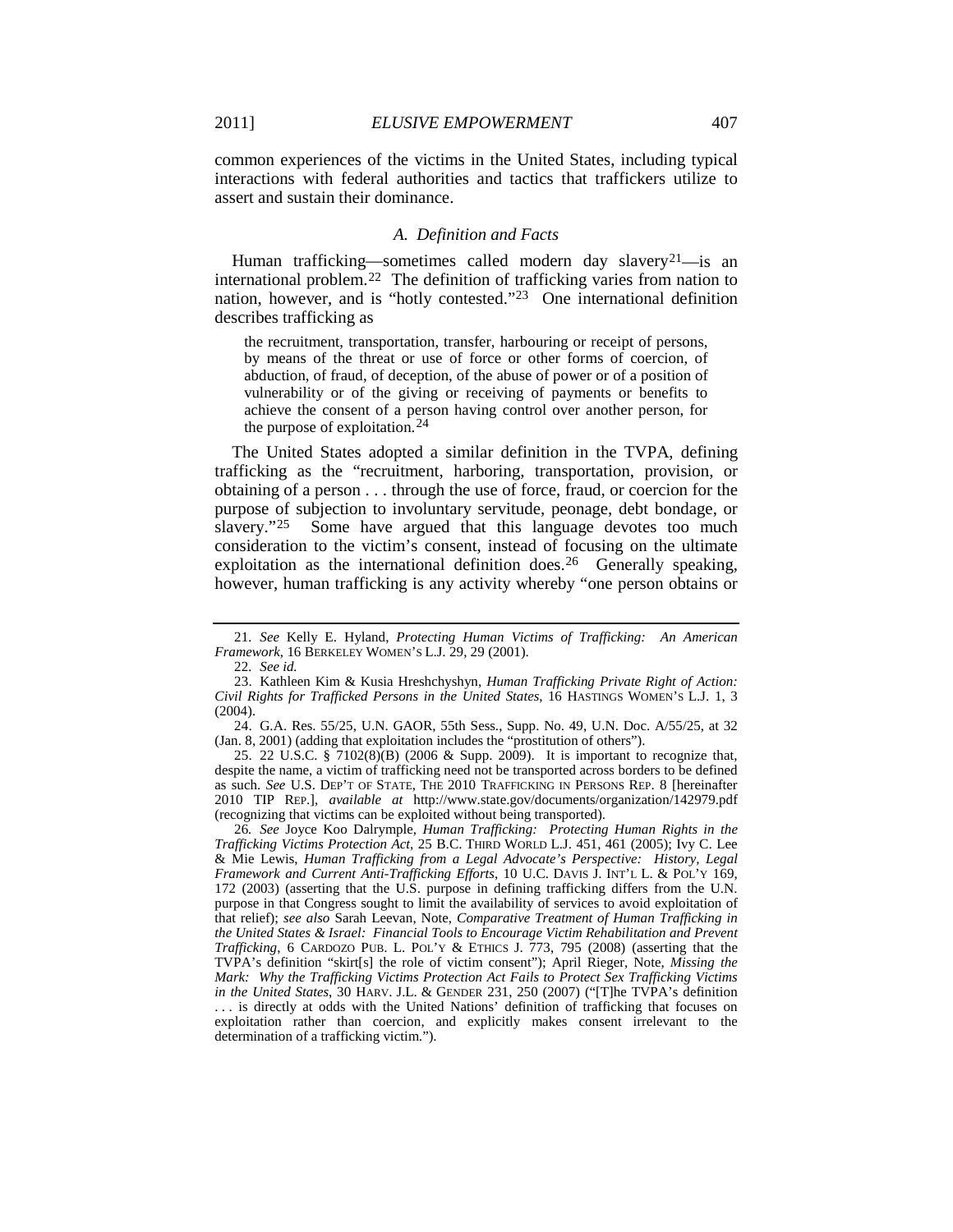holds another person in compelled service,"<sup>[27](#page-6-2)</sup> and includes forced labor, sex trafficking, involuntary servitude, and debt bondage.<sup>[28](#page-6-3)</sup>

<span id="page-6-12"></span><span id="page-6-1"></span><span id="page-6-0"></span>The TVPA also provides benefits and protections for sex trafficking victims. Sex trafficking is specifically defined in the TVPA as the "recruitment, harboring, transportation, provision, or obtaining of a person for the purpose of a commercial sex act."<sup>[29](#page-6-4)</sup> Victims are only entitled to benefits if they are subjected to "severe" trafficking.<sup>30</sup> This requires a showing of "force, fraud, or coercion,"[31](#page-6-6) unless the victim is less than eighteen years old.<sup>32</sup> Recently, the requirement of "force, fraud or coercion" has been expanded to include non-physical forms, such as psychological coercion.[33](#page-6-8) The extent of the coercion necessary to be identified as a victim of trafficking has been a point of conflict in the courts.[34](#page-6-9)

<span id="page-6-13"></span>Trafficking, especially for commercial sex acts, is often covert, making it difficult to accurately determine the extent to which it occurs.[35](#page-6-10) The most recent estimate places the total number of trafficked individuals at 12.3 million.<sup>[36](#page-6-11)</sup> Approximately 800,000 of these victims are trafficked across

30*. See* 22 U.S.C. § 7105(b)(1)(A).

<span id="page-6-6"></span><span id="page-6-5"></span>31*. Id.* § 7102(8)(A). This has proved to be a high standard in practice as federal authorities have "felt [that] allegations of abuse were not 'severe enough'" to warrant social services under the TVPA. Free the Slaves & The Human Rights Ctr. of the Univ. of Cal., Berkeley, *Hidden Slaves: Forced Labor in the United States*, 23 BERKELEY J. INT'L L. 47, 74 (2005) [hereinafter *Hidden Slaves*] (quoting an anonymous trafficking expert).

<span id="page-6-7"></span>32. 22 U.S.C. § 7102(8)(A) (identifying minors as per se victims of severe sex trafficking).

<span id="page-6-8"></span>33*. See* 18 U.S.C. § 1591(c)(2)(A) (2006 & Supp. 2009); Kim, *supra* note [14,](#page-3-0) at 278 ("Examples of psychological coercion include a victim's cultural isolation, financial or emotional dependency on the trafficker, and threats to harm a victim's family members.").

<span id="page-6-9"></span>34*. See* United States v. Kozminski, 487 U.S. 931, 952 (1988) (deciding, under the predecessor statutes to the TVPA, that coercion is limited to actual or threatened use of physical harm). *But see* United States v. Bradley, 390 F.3d 145, 150 (1st Cir. 2004) (finding that the TVPA provisions were intended to overturn *Kozminski*). *See generally* Kathleen Kim, *The Coercion of Trafficked Workers*, 96 IOWA L. REV. 409 (2011) (promoting a more progressive analysis of coercion that considers the nuanced situations that can render a person vulnerable to exploitation).

<span id="page-6-10"></span>35. *Hidden Slaves*, *supra* note [31,](#page-6-1) at 51–52 (asserting that most trafficking crimes are hidden).

<span id="page-6-11"></span>36. 2010 TIP REP., *supra* note [25,](#page-5-6) at 7. Estimates vary widely on this. *Compare* U.N. ECON. & SOC. COUNCIL, INTEGRATION OF THE HUMAN RIGHTS OF WOMEN AND THE GENDER PERSPECTIVE ¶ 5 (2003), *available at* http://www.humanrightsadvocates.org/wpcontent/uploads/2010/05/HRC\_Intervention1\_2003.pdf (estimating between 700,000 and 4 million trafficked people worldwide), *with* KEVIN BALES, DEFINING AND MEASURING MODERN SLAVERY 2 (2007), *available at* http://www.freetheslaves.net/Document.Doc?id=21

<sup>27.</sup> 2010 TIP REP., *supra* note [25,](#page-5-6) at 7.

<span id="page-6-3"></span><span id="page-6-2"></span><sup>28</sup>*. Id.* at 8–9. These forms of trafficking are continued relationships between the trafficker and victims. They are different from smuggling, which is the illegal act of sneaking someone into another country. *See* Kim & Hreshchyshyn, *supra* note [23,](#page-5-7) at 5. This Comment focuses specifically on sex trafficking.

<span id="page-6-4"></span><sup>29.</sup> 22 U.S.C. § 7102(9) (2006 & Supp. 2009). A "commercial sex act" is "any sex act on account of which anything of value is given to or received by any person." *Id.* § 7102(3). Some scholars have argued that the definition of sex trafficking should be expanded to include not only commercial sex acts, but also forms of forced marriage. *See, e.g.*, Mohamed Y. Mattar, *Access to International Criminal Justice for Victims of Violence Against Women Under International Family Law*, 23 EMORY INT'L L. REV. 141, 149 (2009).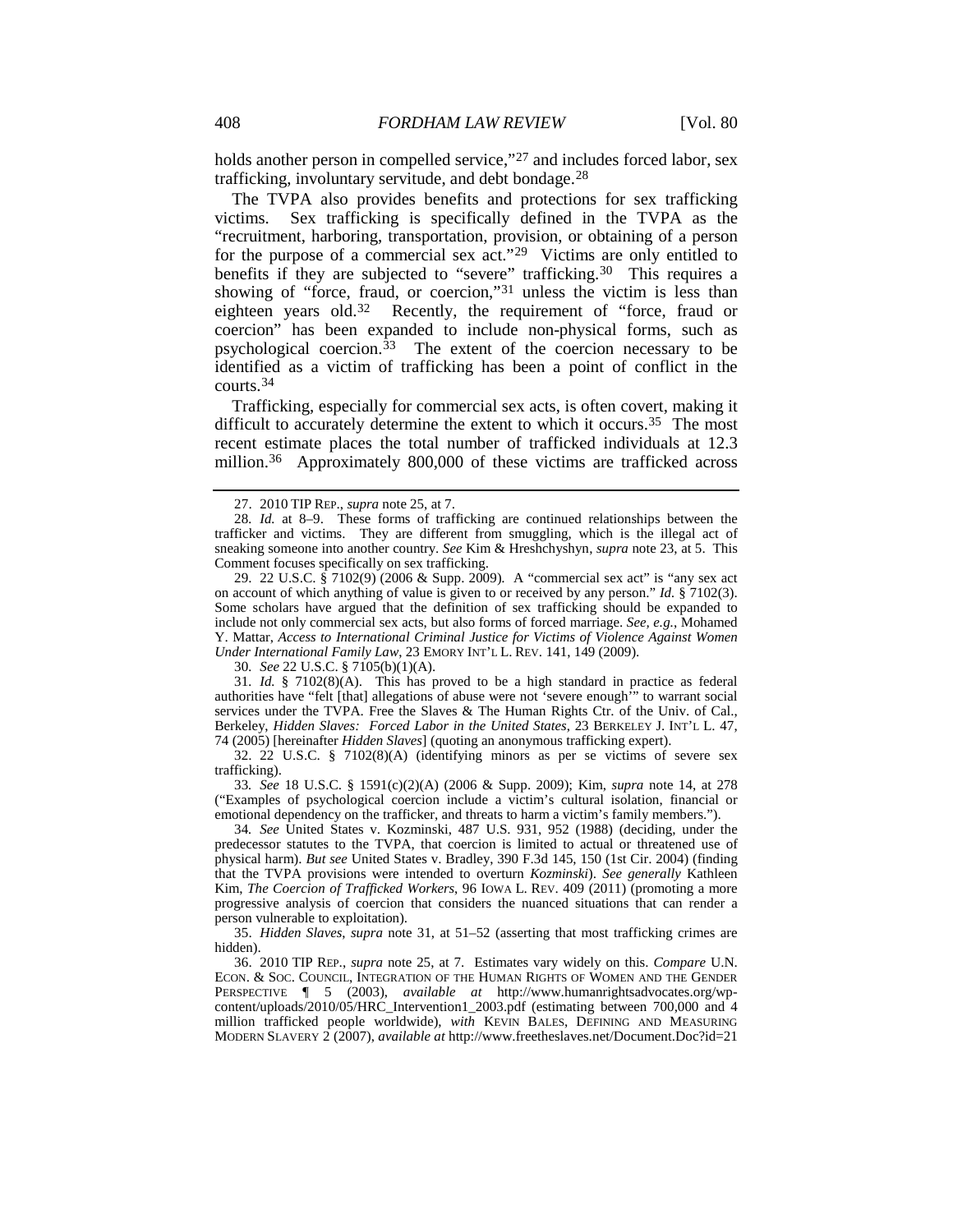<span id="page-7-1"></span><span id="page-7-0"></span>borders,[37](#page-7-2) meaning that about 93 percent of trafficking victims are exploited within their own country.<sup>[38](#page-7-3)</sup> It is also estimated that 80 percent of trafficking victims are female,[39](#page-7-4) and 70 percent of those females are trafficked for commercial sex acts.[40](#page-7-5) Most sex trafficking victims come from Southeast Asia, Latin America, Eastern Europe, and former Soviet states.[41](#page-7-6) The United States is one of the major destination countries for these victims.[42](#page-7-7)

Human trafficking is the fastest growing criminal industry, and is now tied with weapon trafficking as the second largest illegal enterprise in the United States behind drug trafficking.[43](#page-7-8) The United States Department of State notes that money generated for human trafficking may be "as high as \$32 billion, if both the sale of individuals and the value of their exploited labor or services are taken into account.["44](#page-7-9) Sex trafficking alone generates an estimated \$7 billion per year, though some have said it is closer to \$19 billion.<sup>[45](#page-7-10)</sup> Because of these exorbitant profits,<sup>[46](#page-7-11)</sup> the United Nations anticipates that human trafficking will surpass drug and weapon trafficking to become the world's largest illegal business.[47](#page-7-12)

The Department of State asserts that, in the United States, 14,500 to 17,500 people are trafficked every year.[48](#page-7-13) American citizens are predominately victims of sex trafficking while foreign citizens in the United

<span id="page-7-4"></span>39. U.S. DEP'T OF STATE, THE 2004 TRAFFICKING IN PERSONS REP. 23 [hereinafter 2004 TIP REP.], *available at* http://www.state.gov/documents/organization/34158.pdf. This Comment will mostly discuss women and girls as the victims of sex trafficking, even though men and boys also can be exploited, because females are the "primary targets" of trafficking. *See* Hyland, *supra* not[e 21,](#page-5-8) at 29.

40. 2004 TIP REP., *supra* not[e 39,](#page-7-0) at 23.

<span id="page-7-6"></span><span id="page-7-5"></span>41*. See* AMY O'NEILL RICHARD, INTERNATIONAL TRAFFICKING IN WOMEN TO THE UNITED STATES: A CONTEMPORARY MANIFESTATION OF SLAVERY AND ORGANIZED CRIME 3 (2000) (reporting findings to the Central Intelligence Agency); Rieger, *supra* not[e 26,](#page-5-9) at 232–33.

42*. See* Rieger, *supra* not[e 26,](#page-5-9) at 233.

<span id="page-7-8"></span><span id="page-7-7"></span>43. *Fact Sheet: Human Trafficking*, U.S. DEP'T OF HEALTH & HUMAN SERVS., ADMIN. FOR CHILDREN & FAMILIES (June 28, 2011), http://www.acf.hhs.gov/trafficking/about/ fact\_human.html.

44. 2008 TIP REP., *supra* not[e 37,](#page-7-1) at 34.

45*. Id.*

<span id="page-7-11"></span><span id="page-7-10"></span><span id="page-7-9"></span>46. The profits are high because they are derived from reusable commodities—the victims' bodies. *See infra* note [78](#page-10-0) and accompanying text.

<span id="page-7-12"></span>47*. See* Kim, *supra* note [14,](#page-3-0) at 277–78; *see also* Rieger, *supra* note [26,](#page-5-9) at 240 (noting that some crime rings are encouraged to facilitate human trafficking because it is "extremely profitable and low risk").

<span id="page-7-13"></span>48. 2004 TIP REP., *supra* not[e 39,](#page-7-0) at 23. This statistic is criticized because there is a lack of transparency with regard to its methodology. *See Hidden Slaves*, *supra* note [31,](#page-6-1) at 58 & n.12. During the original proposals of the TVPA, estimates suggested the number was closer to 50,000. *See* H.R. REP. NO. 106-487, pt. 2, at 2 (2000).

<sup>(</sup>estimating 27 million trafficked people worldwide). The variation in these numbers is likely due to differences in political perspectives and inherent difficulties in obtaining information about an underground crime. *See* Kim, *supra* note [14,](#page-3-0) at 277.

<span id="page-7-2"></span><sup>37.</sup> U.S. DEP'T OF STATE, THE 2008 TRAFFICKING IN PERSONS REP. 7 [hereinafter 2008 TIP REP.], *available at* http://www.state.gov/documents/organization/105501.pdf; *see also supra* not[e 25.](#page-5-6)

<span id="page-7-3"></span><sup>38.</sup> In the United States, however, trafficking mostly affects immigrants. *See* Kim, *supra* not[e 14,](#page-3-0) at 251.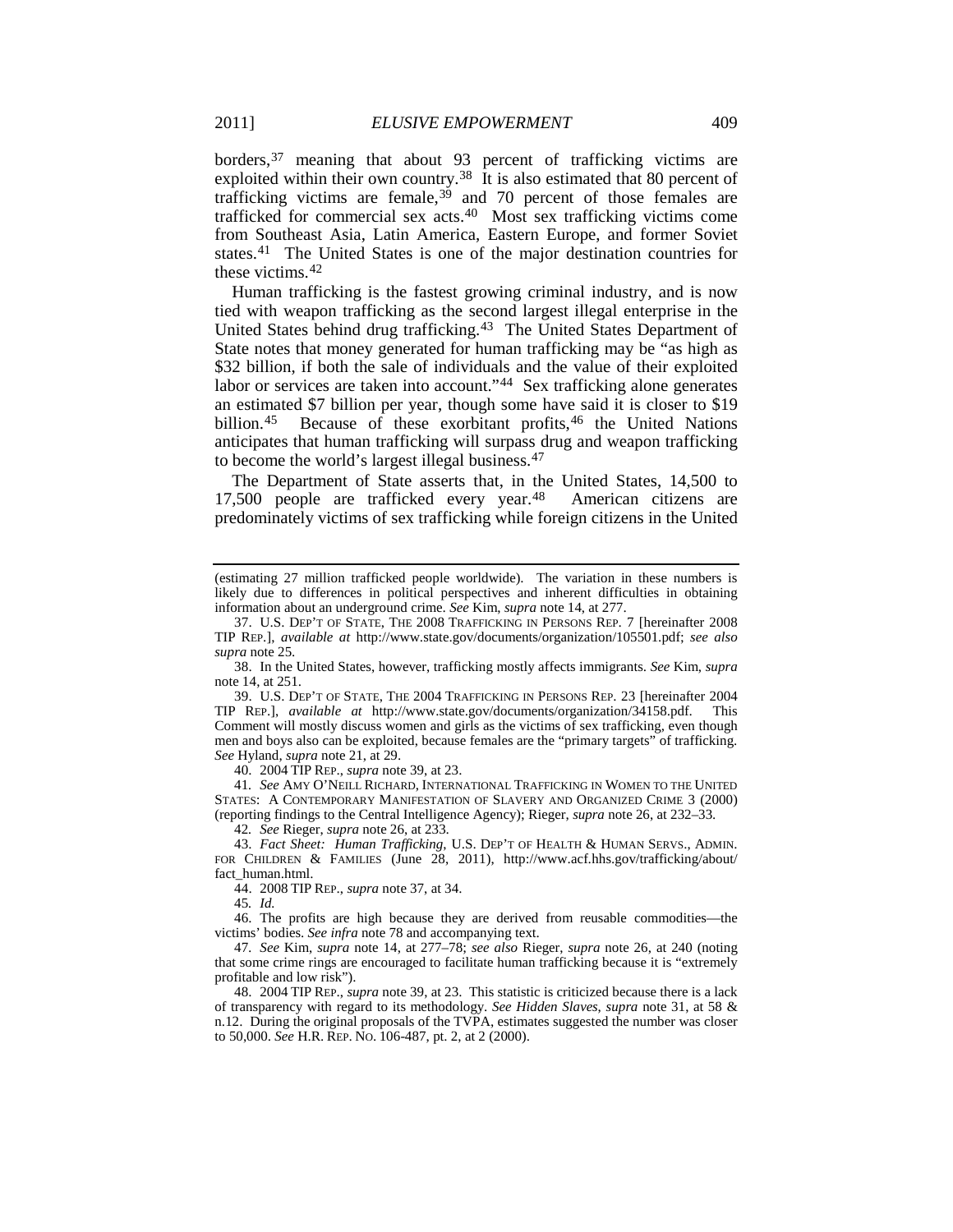States are more often trafficked for labor.<sup>49</sup> Within the United States, trafficking occurs mostly in large metropolitan areas with significant immigrant populations—especially in cities in California, Florida, New<br>York, and Texas.<sup>50</sup> Perpetrators of trafficking often share similar Perpetrators of trafficking often share similar nationalities or ethnicities to those that they traffic—most often they are of Chinese, Mexican or Vietnamese origin.[51](#page-8-3) Victims therefore face ostracism and retribution from the traffickers in their communities.<sup>[52](#page-8-4)</sup> For those victims who are deported back to their country of origin, at least one study reports that almost 50 percent are re-trafficked.[53](#page-8-5)

#### <span id="page-8-17"></span><span id="page-8-16"></span><span id="page-8-0"></span>*B. Factors Causing Sex Trafficking*

Because of the rise and prevalence of trafficking in recent years, it is important to examine situations that may perpetuate this illegal activity. Scholars have cited the following causes of human trafficking: poverty,<sup>[54](#page-8-6)</sup> illiteracy,<sup>[55](#page-8-7)</sup> armed conflicts,<sup>[56](#page-8-8)</sup> economic crises,<sup>[57](#page-8-9)</sup> globalization,<sup>[58](#page-8-10)</sup> gender inequalities<sup>[59](#page-8-11)</sup> and discrimination,<sup>[60](#page-8-12)</sup> low social status of women,<sup>[61](#page-8-13)</sup> lack of educational opportunities,<sup>[62](#page-8-14)</sup> restrictive immigration policies,<sup>[63](#page-8-15)</sup> lack of anti-

55*. See* Hyland, *supra* not[e 39,](#page-7-0) at 35; Kim & Hreshchyshyn, *supra* not[e 23,](#page-5-7) at 6.

59*. See* Amiel, *supra* not[e 54,](#page-8-0) at 7; Rieger, *supra* not[e 26,](#page-5-9) at 235.

<span id="page-8-1"></span><sup>49.</sup> U.S. DEP'T OF STATE, THE 2011 TRAFFICKING IN PERSONS REP. 372 [hereinafter 2011 TIP REP.], *available at* http://www.state.gov/g/tip/rls/tiprpt/2011/ (adding that federal and state information indicates sex trafficking is generally more prevalent, but that law enforcement data suggests that the occurrence of labor trafficking cases is higher).

<sup>50</sup>*. See Hidden Slaves*, *supra* note [31,](#page-6-1) at 58.

<span id="page-8-3"></span><span id="page-8-2"></span><sup>51</sup>*. See id.* at 59–60; *see also* Kim & Hreshchyshyn, *supra* not[e 23,](#page-5-7) at 22 (noting that, in one case, the similar ethnicities helped the trafficker obtain the trust of the victims). More recent statistics claim that most victims in the United States come from Thailand, followed by Mexico and the Philippines. *See* 2009 ATT'Y GEN. ANN. REP. TO CONG. & ASSESSMENT OF U.S. GOV'T ACTIVITIES TO COMBAT TRAFFICKING IN PERSONS 20 (2010) [hereinafter 2009 ATT'Y GEN. ANN. REP.], *available at* http://www.justice.gov/ag/annualreports/tr2009/ agreporthumantrafficking2009.pdf.

<sup>52</sup>*. See* Rieger, *supra* not[e 26,](#page-5-9) at 243.

<span id="page-8-5"></span><span id="page-8-4"></span><sup>53</sup>*. See id.* at 243–44 (citing Cecilia M. Bailliet, *Responsibilities of the Destination Country*, 25 FORCED MIGRATION REV. 28, 28 (2006)) (discussing the aftermath of sex trafficking).

<span id="page-8-6"></span><sup>54</sup>*. See* Alexandra Amiel, *Integrating a Human Rights Perspective into the European Approach to Combating the Trafficking of Women for Sexual Exploitation*, 12 BUFF. HUM. RTS. L. REV. 5, 7 (2006); Dalrymple, *supra* note [26,](#page-5-9) at 458; Hyland, *supra* note [39,](#page-7-0) at 35; Kim & Hreshchyshyn, *supra* note [23,](#page-5-7) at 6; Tiefenbrun, *supra* note [18,](#page-4-4) at 131; Rieger, *supra* not[e 26,](#page-5-9) at 235.

<span id="page-8-8"></span><span id="page-8-7"></span><sup>56</sup>*. See* Amiel, *supra* not[e 54,](#page-8-0) at 8; Hyland, *supra* note [39,](#page-7-0) at 35; Kim & Hreshchyshyn, *supra* not[e 23,](#page-5-7) at 6; Tiefenbrun, *supra* note [18,](#page-4-4) at 133.

<span id="page-8-9"></span><sup>57</sup>*. See* Amiel, *supra* not[e 54,](#page-8-0) at 8; Hyland, *supra* note [39,](#page-7-0) at 35; Kim & Hreshchyshyn, *supra* not[e 23,](#page-5-7) at 6.

<span id="page-8-10"></span><sup>58</sup>*. See* Amiel, *supra* note [54,](#page-8-0) at 7; Dalrymple, *supra* note [26,](#page-5-9) at 458; Kim & Hreshchyshyn, *supra* not[e 23,](#page-5-7) at 5; Tiefenbrun, *supra* note [18,](#page-4-4) at 131.

<span id="page-8-12"></span><span id="page-8-11"></span><sup>60</sup>*. See* Amiel, *supra* not[e 54,](#page-8-0) at 7; Hyland, *supra* note [39,](#page-7-0) at 36; Kim & Hreshchyshyn, *supra* not[e 23,](#page-5-7) at 6; Rieger, *supra* note [26,](#page-5-9) at 235.

<span id="page-8-15"></span><span id="page-8-14"></span><span id="page-8-13"></span><sup>61</sup>*. See* Hyland, *supra* note [39,](#page-7-0) at 35; Kim & Hreshchyshyn, *supra* note [23,](#page-5-7) at 6; Tiefenbrun, *supra* note [18,](#page-4-4) at 133; Rieger, *supra* not[e 26,](#page-5-9) at 235.

<sup>62</sup>*. See* Tiefenbrun, *supra* not[e 18,](#page-4-4) at 133; Rieger, *supra* not[e 26,](#page-5-9) at 235.

<sup>63</sup>*. See* Dalrymple, *supra* not[e 26,](#page-5-9) at 458; Rieger, *supra* not[e 26,](#page-5-9) at 235.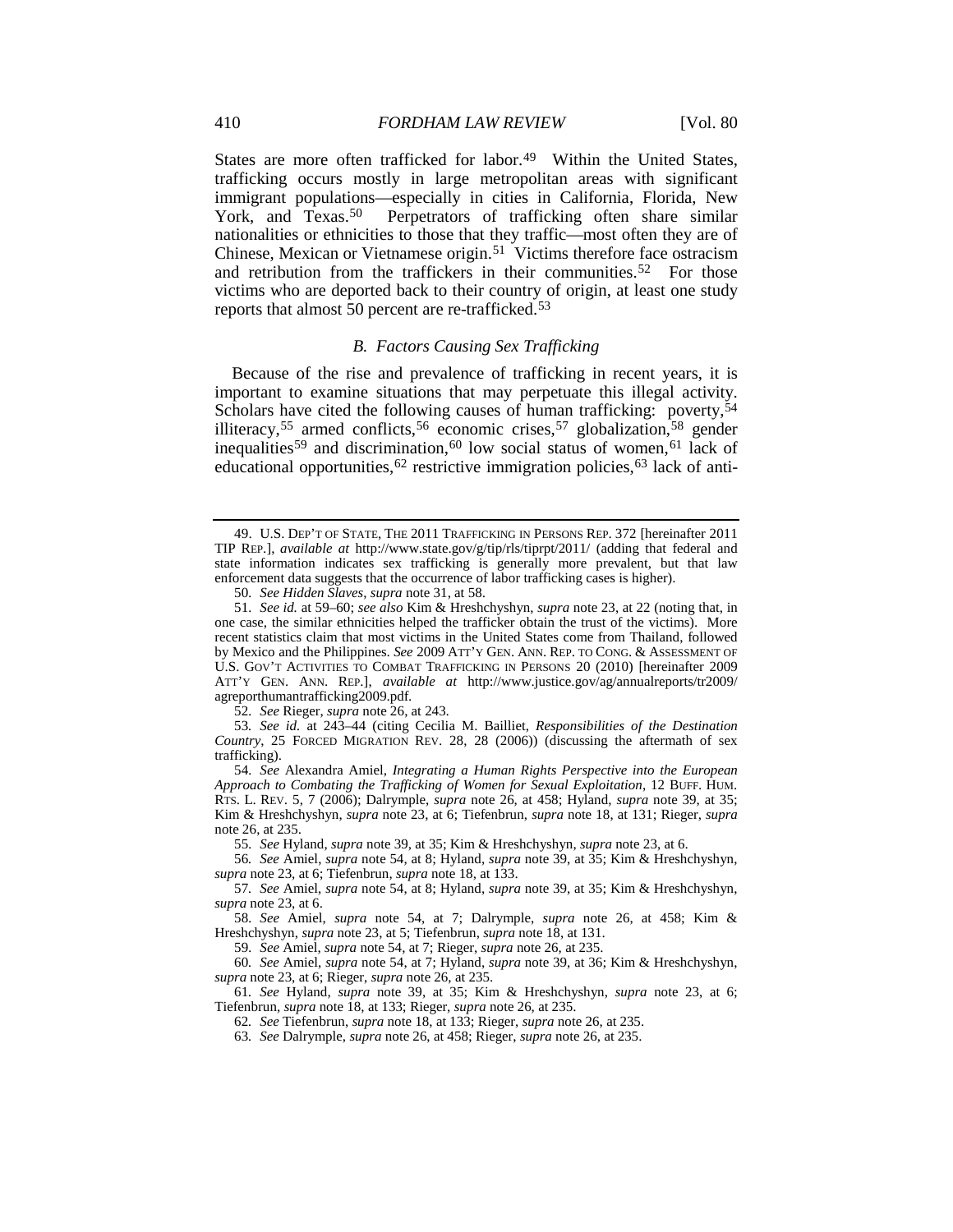<span id="page-9-0"></span>trafficking laws<sup>[64](#page-9-2)</sup> (or lack of enforcement),<sup>[65](#page-9-3)</sup> and the demand of male sex buyers.[66](#page-9-4)

<span id="page-9-1"></span>Perhaps the most pervasive of these causes is global poverty, which disproportionately affects women and girls.<sup>67</sup> Trafficking has risen particularly quickly in the current era of globalization and industrialization.[68](#page-9-6) In a globalized market, it is often citizens of developing countries that provide the cheap supply of commercial sex acts to citizens of developed countries.[69](#page-9-7) Communities formerly built on subsistence agriculture now flock to outsourced industrial factories to produce goods for the world market.<sup>[70](#page-9-8)</sup> This has increased, rather than decreased, the inequalities between men and women.<sup>71</sup> The rapid change has led to decreased food subsidies and rising prices for those remaining in subsistence agriculture, exacerbating the divide between rich and poor.<sup>[72](#page-9-10)</sup> Impoverished people in subsistence agriculture, then, are forced to seek work in unfamiliar industries away from their homes, making them vulnerable to human trafficking.<sup>73</sup> The people in these vulnerable positions in impoverished countries usually seek opportunities in richer countries.[74](#page-9-12) The increase in world population has exacerbated these issues, as people have overwhelmed available resources.<sup>75</sup>

In addition, because traffickers often come from the same community and circumstances as their victims, they too are often seeking economic

<span id="page-9-6"></span>68*. See* Dalrymple, *supra* note [26,](#page-5-9) at 458 ("[T]he recent resurgence [of human trafficking] can be traced to industrialization."). *See generally* Aiko Joshi, *The Face of Human Trafficking*, 13 HASTINGS WOMEN'S L.J. 31, 32–38 (2002) (discussing the effects of globalization and the industrial market on human trafficking).

<span id="page-9-7"></span>69*. See* Tiefenbrun, *supra* note [18,](#page-4-4) at 132 (adding that the commercial sex trade is "an economic system which is sorely lacking in moral values").

<span id="page-9-8"></span>70*. See* Joshi, *supra* not[e 68,](#page-9-1) at 33–34; *see also* Dalrymple, *supra* note [26,](#page-5-9) at 458 (noting that millions of peasants have moved to cities).

<span id="page-9-9"></span>71*. See* Joshi, *supra* not[e 68,](#page-9-1) at 34 (using gender-based allocation of work and the wagegap between men and women as examples).

72*. See id.* at 36.

<span id="page-9-11"></span><span id="page-9-10"></span>73*. See id.* at 36–38 (adding that "[w]omen are generally the ones affected the most profoundly in transition economies").

<span id="page-9-13"></span><span id="page-9-12"></span>74*. See* Amiel, *supra* note [54,](#page-8-0) at 8 ("The flow of trafficking tends to be directed from the poorer countries of the East toward the richer countries of the West . . . ."); Rieger, *supra* note [26,](#page-5-9) at 232 (remarking that sex traffickers often move women, under force or deception, from poor countries to richer countries).

75. Dalrymple, *supra* not[e 26,](#page-5-9) at 458.

<span id="page-9-2"></span><sup>64</sup>*. See* Amiel, *supra* not[e 54,](#page-8-0) at 8; Dalrymple, *supra* note [26,](#page-5-9) at 458; Tiefenbrun, *supra* not[e 18,](#page-4-4) at 132.

<span id="page-9-3"></span><sup>65</sup>*. See* Amiel, *supra* not[e 54,](#page-8-0) at 9; Dalrymple, *supra* note [26,](#page-5-9) at 458; Tiefenbrun, *supra* note [18,](#page-4-4) at 135; Michelle R. Adelman, Note, *International Sex Trafficking: Dismantling the Demand*, 13 S. CAL. REV. L. & WOMEN'S STUD. 387, 405–07 (2004).

<span id="page-9-4"></span><sup>66</sup>*. See* Amiel, *supra* note [54,](#page-8-0) at 7; Tiefenbrun, *supra* note [18,](#page-4-4) at 132; Adelman, *supra* not[e 65,](#page-9-0) at 405–06.

<span id="page-9-5"></span><sup>67</sup>*. See* Tiefenbrun, *supra* note [18,](#page-4-4) at 132–34 (asserting that the low status of women keeps them dependent on men and makes impoverished conditions more dire for them); Lindsay Strauss, Note, *Adult Domestic Trafficking and the William Wilberforce Trafficking Victims Protection Reauthorization Act*, 19 CORNELL J.L. & PUB. POL'Y 495, 507–08 (2010) (asserting that societal norms of wage disparities between men and women in the U.S. and abroad lead to fewer economic alternatives for women).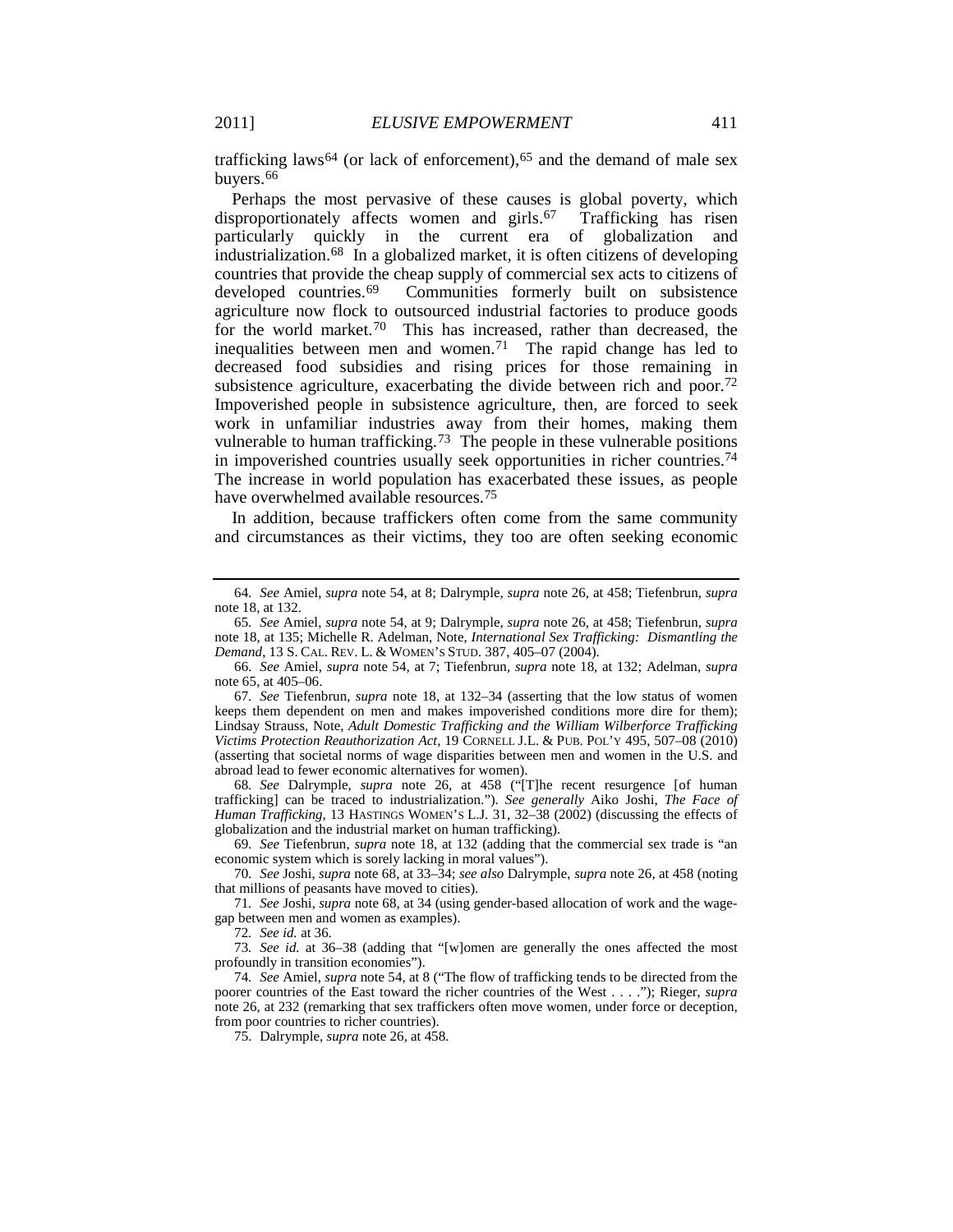<span id="page-10-2"></span><span id="page-10-1"></span><span id="page-10-0"></span>opportunities.[76](#page-10-3) The commercial sex trade is a quick way to earn money, as it involves the repeated sale of the same product as a service,[77](#page-10-4) unlike drugs or weapons, which can only be sold once.[78](#page-10-5) Because of this financial incentive, poverty plays a critical role in inducing someone to enter the business of trafficking.[79](#page-10-6) Even if traffickers are caught, prosecuted, and forced to provide restitution to their victims, most traffickers are likely earning far more than the amount they must pay back—in some cases only having to pay a few months' worth of wages for many years of exploitation.[80](#page-10-7)

Sex trafficking has also risen due to the demand for cheap sex.<sup>[81](#page-10-8)</sup> Where women have no rights, men are permitted to take advantage of them in ways that would not otherwise be tolerated.<sup>[82](#page-10-9)</sup> A culture of devaluing females can cause family members to sell wives and daughters for money.[83](#page-10-10) This insidious view also promotes a sense of male entitlement to do with women as they will, which can increase the demand for buying sex.<sup>84</sup>

Another reason for the proliferation of the sex trafficking industry is the lack of enforcement of laws criminalizing or otherwise condemning the activity. The Department of State's annual Trafficking in Persons Report<sup>[85](#page-10-12)</sup> (TIP Report) places countries in four different tiers that indicate whether

<span id="page-10-5"></span>78*. See International Trafficking*, *supra* note [77,](#page-10-1) at 19; *see also* Hyland, *supra* not[e 39,](#page-7-0) at 38; Kim & Hreshchyshyn, *supra* not[e 23,](#page-5-7) at 8. Sex trafficking easily comports with these other illegal trades conducted by organized crime networks, however. *See Hidden Slaves*, *supra* note [31,](#page-6-1) at 61; *see also* Kim & Hreshchyshyn, *supra* not[e 23,](#page-5-7) at 6 ("Trafficking nearly always involves some sort of network, some organized and others not, including recruiters, document forgers, transporters, and purchasers.").

79*. See supra* not[e 76](#page-10-2) and accompanying text.

<span id="page-10-7"></span><span id="page-10-6"></span>80*. See, e.g.*, United States v. Kozminski, 487 U.S. 931, 934–35 (1988). *Kozminski* involved defendants who forced two mentally retarded men to work seventeen-hour days, at little to no pay, for a total of about fifteen years for one man and about ten for the other. *Id.* Upon remand, the defendants pled guilty and were ordered to jointly pay \$34,000 to the victims, compensating the men at a rate of about forty to eighty-five cents per hour. *See* Suzanne H. Jackson, *To Honor and Obey: Trafficking in "Mail-Order Brides*,*"* 70 GEO. WASH. L. REV. 475, 527–28 (2002).

81*. See Hidden Slaves*, *supra* note [31,](#page-6-1) at 60–61; Adelman, *supra* note [65,](#page-9-0) at 389.

<span id="page-10-9"></span><span id="page-10-8"></span>82. It should be noted that international law attempts to curb these cultural views from a legal standpoint with protocols and universal standards of rights and crimes. *See generally* G.A. Res. 55/25, U.N. GAOR, 55th Sess., Supp. No. 49, U.N. Doc. A/55/25, at 31–39 (Jan. 8, 2001) (focusing on eliminating the exploitation of individuals regardless of social status).

83*. See id.* at 116–18.

<span id="page-10-11"></span><span id="page-10-10"></span>84*. See* VICTOR MALAREK, THE JOHNS 122–24 (2010) (detailing the views of certain buyers of sex that they are "treated better" by women in developing countries than by American women).

<span id="page-10-12"></span>85. The report is mandated by the TVPA. *See* 22 U.S.C. § 2151n(f) (2006 & Supp. 2009).

<span id="page-10-3"></span><sup>76</sup>*. See* Kim & Hreshchyshyn, *supra* note [23,](#page-5-7) at 6 (noting the multiple connections traffickers often have to the local community of their victims); Rieger, *supra* not[e 26,](#page-5-9) at 251 (noting the close ties traffickers often have to their victims' home country or hometown).

<span id="page-10-4"></span><sup>77</sup>*. International Trafficking in Persons: Taking Action to Eliminate Modern Day Slavery: Hearing Before the H. Comm. on Foreign Affairs*, 110th Cong. 19 (2007) [hereinafter *International Trafficking*] (statement of Sharon Cohn, Senior Vice President, International Justice Mission); *see also* Kim & Hreshchyshyn, *supra* note [23,](#page-5-7) at 36 ("Traffickers take advantage of people in an outrageous denial of self-determination through commodification.").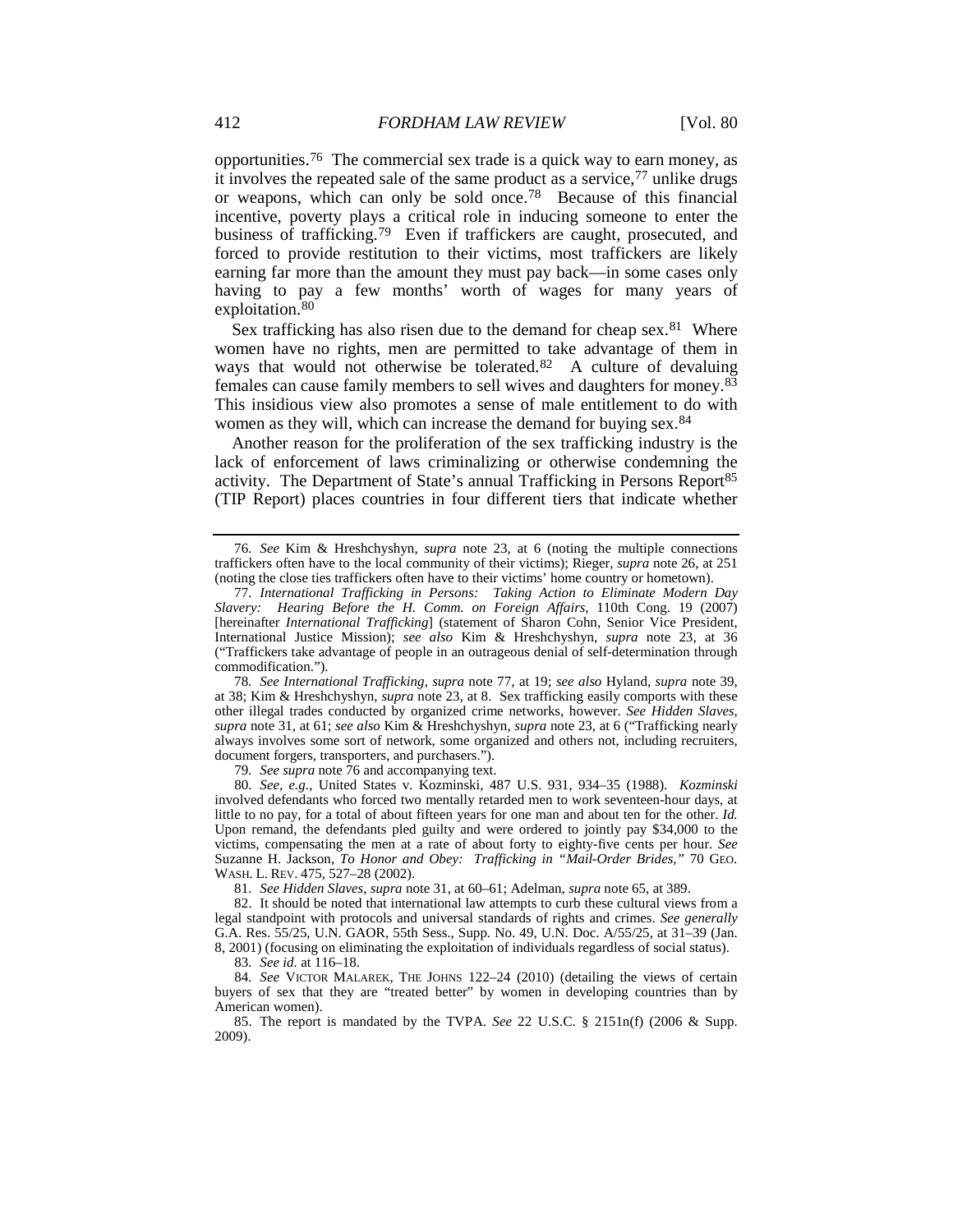<span id="page-11-13"></span>each country's laws and enforcement practices meet sufficient standards to combat trafficking.[86](#page-11-0) The TIP Report also details prosecutorial efforts in each country to gauge the effectiveness of law enforcement.[87](#page-11-1) Scholars believe that if anti-trafficking laws are actually enforced, and traffickers are imprisoned, fined, or both, the illicit trade in humans will dwindle.<sup>88</sup> As it stands, however, trafficker arrests, prosecutions, and convictions fall well short of the total number of traffickers involved in the sexual exploitation of women and children.<sup>[89](#page-11-3)</sup>

Some scholars say that, in the United States, this gap comes from a lack of will by law enforcement to "expend the effort necessary to inquire into trafficking cases." [90](#page-11-4) As a result, traffickers conduct highly profitable illicit businesses, with few consequences for their activities.<sup>[91](#page-11-5)</sup> Moreover, although U.S. law contains a provision that arguably allows prosecution of the purchaser,  $92$  the federal government has not prosecuted any buyer of sex.<sup>[93](#page-11-7)</sup> Nor has there been any federal effort to decrease the demand through public awareness campaigns.[94](#page-11-8) At least one scholar asserts that if the United States continues to ignore the demand for illegal sex, then sex trafficking will continue to thrive.[95](#page-11-9)

# <span id="page-11-14"></span><span id="page-11-12"></span>*C. Victim Experience*

While each individual's experience as a victim of sex trafficking differs, there are common themes, which can help determine appropriate remedies. Congress summarized this "human calamity" as one where "women and girls are sold [and] forced to commit commercial sex acts day after day for little or no pay, and are subject to coercion and violence."[96](#page-11-10) Victims tend to endure physical and psychological trauma from their ordeal.<sup>[97](#page-11-11)</sup> Traffickers

94*. See* Adelman, *supra* note [65,](#page-9-0) at 398.

<sup>86</sup>*. See* 2011 TIP REP., *supra* note [49,](#page-8-16) at 11, 13–14.

<span id="page-11-1"></span><span id="page-11-0"></span><sup>87</sup>*. See id.* at 30–39 (reporting the general methodology and findings of investigations into each country's attempts to prosecute trafficking crimes).

<span id="page-11-2"></span><sup>88</sup>*. See, e.g.*, *USA—The William Wilberforce Trafficking Victims Protection Reauthorization Act of 2008: 50 Key Provisions*, WOMEN'S UNITED NATIONS REP. NETWORK, http://www.wunrn.com/news/2008/12\_08/12\_15\_08/121508\_usa2.htm (last visited Sept. 21, 2011) [hereinafter *WUNRN Report*] (discussing the strengths of the legislation).

<span id="page-11-3"></span><sup>89</sup>*. See generally* 2011 TIP REP., *supra* note [49,](#page-8-16) at 30 (revealing that worldwide, there were only 6,017 trafficking prosecutions and 3,619 convictions in 2010).

<sup>90.</sup> Lee & Lewis, *supra* note [26,](#page-5-9) at 183.

<span id="page-11-5"></span><span id="page-11-4"></span><sup>91</sup>*. See* Kim & Hreshchyshyn, *supra* note [23,](#page-5-7) at 7 (noting the attractiveness of a high return-to-risk ratio).

<span id="page-11-6"></span><sup>92.</sup> *See* 18 U.S.C. § 1591(a)(2) (2006 & Supp. 2009) (criminalizing those who knowingly benefit from trafficking, financially or otherwise).

<span id="page-11-8"></span><span id="page-11-7"></span><sup>93</sup>*. See* Leevan, *supra* note [26,](#page-5-9) at 797–98. Though, in certain circumstances, a commercial sex buyer may be prosecuted for sex tourism. *See* 18 U.S.C. § 2423 (2006).

<sup>95</sup>*. See id.* at 391.

<span id="page-11-10"></span><span id="page-11-9"></span><sup>96.</sup> H.R. REP. NO. 110-430, pt. 1, at 34 (2007). For one example of this calamity in action, see Nicholas Kristof, Op-Ed., *A Woman. A Prostitute. A Slave.*, N.Y. TIMES, Nov. 28, 2010, at WK8.

<span id="page-11-11"></span><sup>97.</sup> Hussein Sadruddin, Natalia Walter & Jose Hidalgo, *Human Trafficking in the United States: Expanding Victim Protection Beyond Prosecution Witnesses*, 16 STAN. L. & POL'Y REV. 379, 381 (2005) (noting that victims of trafficking are commonly "raped, tortured, or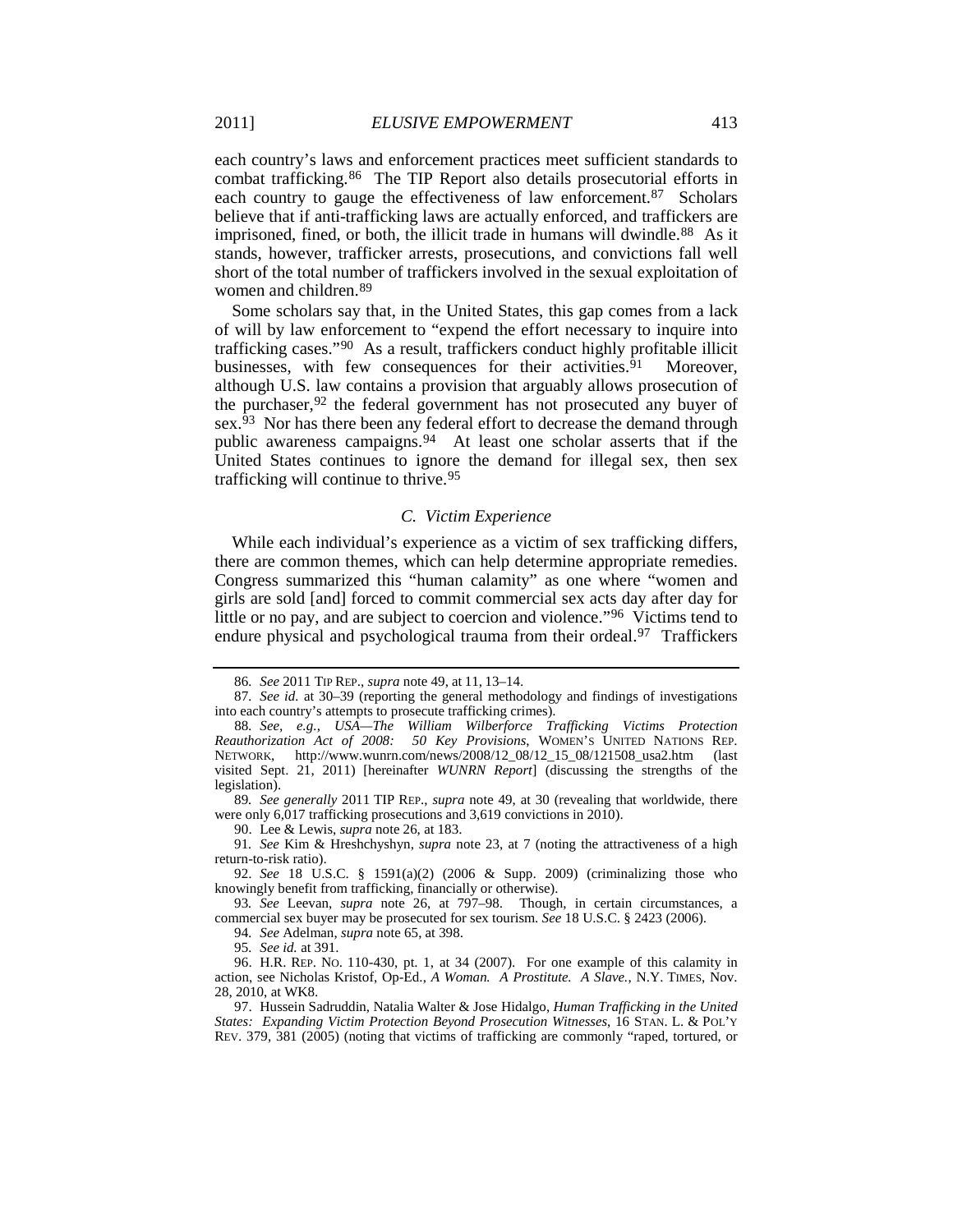usually recruit the victims through misleading employment offers.<sup>[98](#page-12-0)</sup> Some abduct or kidnap the victims, promise marriage, or even buy the victims from their family members.<sup>[99](#page-12-1)</sup> Often, the recruiting trafficker is a family friend of the victim or a well-respected member of the same community.[100](#page-12-2) Victims may know that the employment offers are risky, but are often not aware of—and would not agree to—the level of exploitation once at the destination.<sup>101</sup> When transporting the victims across borders, traffickers often require payment for the costs of smuggling.[102](#page-12-4) Once traffickers bring the victims to the destination, they force the women to perform sex acts with numerous buyers.<sup>103</sup> For victims that resist, the traffickers deploy a range of physical and psychological techniques to force or coerce them into exploitative acts.[104](#page-12-6) Forms of physical coercion can include assault, burning, or rape.<sup>[105](#page-12-7)</sup> Because victims often come from impoverished areas, which lack adequate health care, many have untreated prior afflictions<sup>[106](#page-12-8)</sup> and become increasingly dependent on the trafficker for basic health needs.[107](#page-12-9) Traffickers seize this opportunity to break their will by forcing them to work in dangerous environments and depriving them of necessary medical care.<sup>[108](#page-12-10)</sup> Traffickers may even force their victims to take drugs,

<span id="page-12-1"></span>99*. See* Amiel, *supra* note [54,](#page-8-0) at 9; Kim & Hreshchyshyn, *supra* note [23,](#page-5-7) at 6; Rieger, *supra* note [26,](#page-5-9) at 235–36. Multiple international law resolutions have recently focused on exposing trafficking for the purposes of various types of forced marriage. *See* Mattar, *supra* not[e 29,](#page-6-12) at 143.

100. Kim & Hreshchyshyn, *supra* note [23,](#page-5-7) at 6.

<span id="page-12-3"></span><span id="page-12-2"></span>101*. Id.* at 6–7. Traffickers also reuse the same scams because families and friends of the victims are usually unaware of this exploitation. *See* Rieger, *supra* not[e 26,](#page-5-9) at 237.

<span id="page-12-4"></span>102. *See* Amiel, *supra* note [54,](#page-8-0) at 10. Expenses are incurred gaining entry to the United States, which often occurs by obtaining short-term visas and then overstaying the allotted time, or by falsifying documentation to obtain long-term visas. *See* Rieger, *supra* not[e 26,](#page-5-9) at 238 (describing the various means of trafficking victims into the United States).

103*. See id.* at 241 (noting that twenty-five buyers per day is not uncommon).

<span id="page-12-6"></span><span id="page-12-5"></span>104*. See* Sadruddin et al., *supra* note [97,](#page-11-12) at 383 (stating that coercive techniques of human traffickers are "[s]imilar to [those of] torturers").

<span id="page-12-7"></span>105*. Id.*; *see also Hidden Slaves*, *supra* note [31,](#page-6-1) at 91–92 (noting that traffickers may force victims to have unsafe abortions, resulting in gynecological complications); Rieger, *supra* note [26,](#page-5-9) at 241–42 (adding that traffickers will usually not rape a victim until they have sold her virginity at a high price).

<span id="page-12-8"></span>106*. See Hidden Slaves*, *supra* note [31,](#page-6-1) at 86–87 (describing the link between poverty and physical health).

<span id="page-12-10"></span><span id="page-12-9"></span>107*. See id.* at 87 (noting that trafficked people are "exposed to grave risks of injury or death" during transit to the United States).

108*. Id.* at 49–50.

otherwise brutalized"); *see also* 2010 TIP REP., *supra* note [25,](#page-5-6) at 12 (noting that victims suffer "long-lasting physical and psychological trauma" and may also encounter "disease (including HIV/AIDS), drug addiction, unwanted pregnancy, malnutrition, social ostracism, and possible death"); 2004 TIP REP., *supra* note [39,](#page-7-0) at 15–16 (detailing the health risks suffered by trafficked children); *Hidden Slaves*, *supra* note [31,](#page-6-1) at 49–50 (noting that sex trafficking victims are "especially at risk of contracting HIV or other sexually transmitted diseases").

<span id="page-12-0"></span><sup>98</sup>*. See* Amiel, *supra* note [54,](#page-8-0) at 9; Kim & Hreshchyshyn, *supra* note [23,](#page-5-7) at 6 (adding that the offers are often made "through a network of acquaintances or [by] advertis[ing] in the media"); Rieger, *supra* note [26,](#page-5-9) at 236–37 (noting that traffickers use fake contracts and contacts in the United States, and are increasingly utilizing the internet to "prey on economically vulnerable women").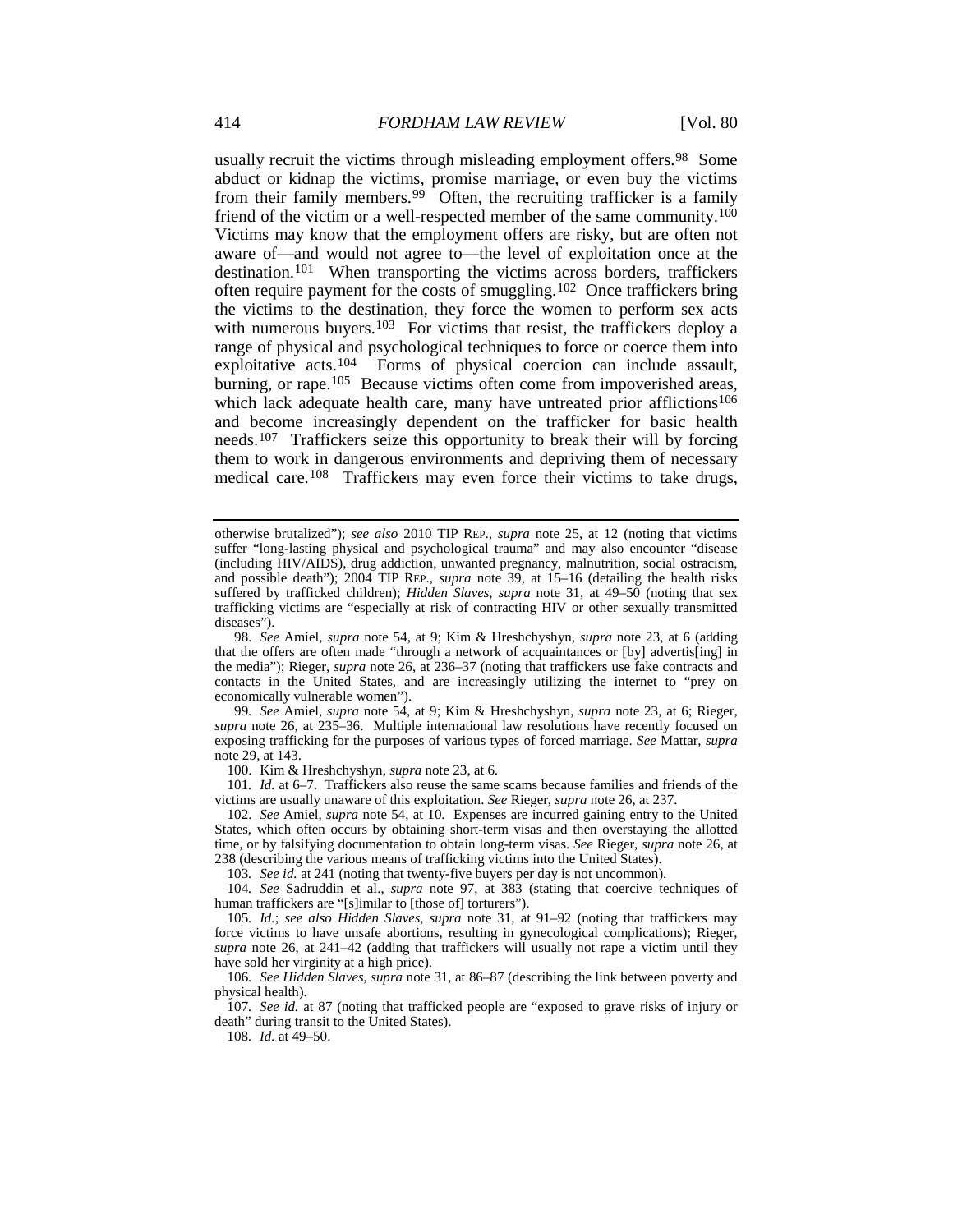causing the victims to become dependent on the traffickers to support their addiction.[109](#page-13-0) In general, victims of sex trafficking are often malnourished and hungry.[110](#page-13-1)

<span id="page-13-13"></span>To psychologically coerce their victims, traffickers take the victims' personal documents, threaten harm to their families, and threaten to report the victims to authorities for prostitution or undocumented presence.<sup>[111](#page-13-2)</sup> The threat to kill their families is particularly potent because United States law enforcement lacks the power to protect the families.<sup>[112](#page-13-3)</sup> Because traffickers usually operate in some sort of organized crime network $113$  and are often part of the same ethnic group as the victim,  $114$  their threats to family members are credible.<sup>115</sup>

<span id="page-13-12"></span>Sex trafficking victims are also unfamiliar with the language and culture of the United States<sup>[116](#page-13-7)</sup>—especially when traffickers constantly move them within a nationwide network of brothels to keep them isolated and disoriented.[117](#page-13-8) These immigrant victims are usually working off some form of debt for having gained access to the United States, exposing them to forceful collection of the cost of the trip.[118](#page-13-9) Having been cut off from the outside world, victims often lose their sense of worth and control as they increasingly rely on their trafficker for survival.<sup>119</sup> During this time, victims often feel isolated, ashamed, and betrayed by those they trusted.<sup>[120](#page-13-11)</sup> Many victims may develop "learned helplessness" and become attached to

<span id="page-13-3"></span>112. Dalrymple, *supra* note [26,](#page-5-9) at 466. The Witness Security Program, however, can protect qualifying family members. *See generally* U.S. DEP'T OF JUSTICE, UNITED STATES ATTORNEYS' MANUAL 9-21.000 (1997), *available at* http://www.justice.gov/usao/eousa/ foia reading room/usam/title9/21mcrm.htm.

<span id="page-13-4"></span>113*. See* Amiel, *supra* note [54,](#page-8-0) at 9 ("Trafficking activities are often orchestrated by transnational organized crime networks.").

<span id="page-13-5"></span>114*. See* Rieger, *supra* note [26,](#page-5-9) at 251 (mentioning that the threat of retaliation is serious because "traffickers are often men from the victim's home country or even hometown").

<span id="page-13-6"></span>115*. See International Trafficking, supra* note [77,](#page-10-1) at 38 (statement of Msgr. Franklyn M. Casale, President, St. Thomas University).

<span id="page-13-7"></span>116*. See* Amiel, *supra* note [54,](#page-8-0) at 12 (noting these barriers keep the victim from reporting their ordeal to law enforcement officials); Dalrymple, *supra* note [26,](#page-5-9) at 466. One study found that 73 percent of international sex trafficking victims in the United States had little to no English language proficiency. JANICE G. RAYMOND & DONNA M. HUGHES, SEX TRAFFICKING OF WOMEN IN THE UNITED STATES: INTERNATIONAL AND DOMESTIC TRENDS 42 (2001), *available at* http://www.ncjrs.gov/pdffiles1/nij/grants/187774.pdf.

117*. See* Rieger, *supra* not[e 26,](#page-5-9) at 238–39.

<span id="page-13-11"></span><span id="page-13-10"></span><span id="page-13-9"></span><span id="page-13-8"></span>118*. See* Amiel, *supra* note [54,](#page-8-0) at 10; Hyland, *supra* note [39,](#page-7-0) at 38 (explaining that their wages are never credited against debts); Kim & Hreshchyshyn, *supra* not[e 23,](#page-5-7) at 7 (asserting that these debts may be "artificial"); Rieger, *supra* note [26,](#page-5-9) at 239 (recognizing that these debts continually accrue interest for living costs).

119. *Hidden Slaves*, *supra* not[e 31,](#page-6-1) at 50.

120*. Id.* at 89.

<span id="page-13-0"></span><sup>109</sup>*. See* Hyland, *supra* note [39,](#page-7-0) at 41 (explaining that women who resist prostitution may be drugged, but also that others voluntarily turn to drugs to escape their ordeal).

<span id="page-13-1"></span><sup>110</sup>*. See Hidden Slaves*, *supra* note 31, at 92 (adding that traffickers may withhold food as a form of punishment); Kim & Hreshchyshyn, *supra* note [23,](#page-5-7) at 7 (mentioning starvation as part of the physical abuse victims may sustain).

<span id="page-13-2"></span><sup>111</sup>*. See* Sadruddin et al., *supra* note [97,](#page-11-12) at 383 (noting traffickers will also threaten "arrest, detention, or deportation"); *see also Hidden Slaves*, *supra* note [31,](#page-6-1) at 87–88 (noting that traffickers usually take the victim's identification and travel documents to prevent escape).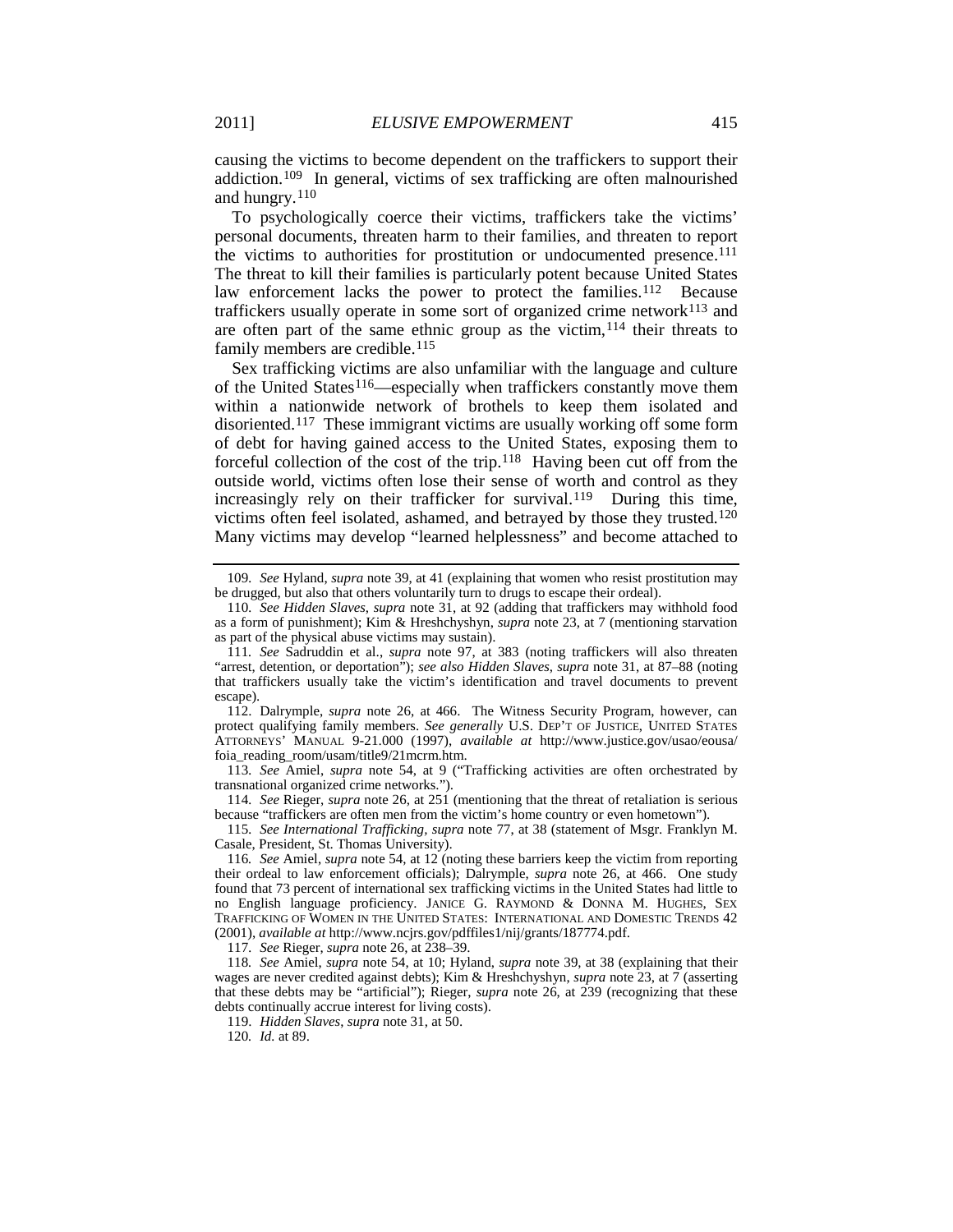<span id="page-14-15"></span>their oppressors.[121](#page-14-1) Thus, even after they escape, victims can suffer "depression, recurring nightmares, and panic attacks,"[122](#page-14-2) making posttraumatic stress disorder a common consequence.[123](#page-14-3)

<span id="page-14-0"></span>Victims of sex trafficking are treated as criminals under prostitution or immigration laws.<sup>124</sup> This is so despite the protections of the TVPA, because of the exceptionally slow process for identifying people as victims.[125](#page-14-5) Part of the identification problem comes from the confusion among law enforcement officials as to the definition of a trafficking victim.[126](#page-14-6) Identification is also complicated by the fact that many law enforcement authorities view prostitution as a victimless crime and deprioritize it.[127](#page-14-7) In some cases, both internationally and domestically, these same authorities are complicit in the illegal trade through corruption and bribes.[128](#page-14-8)

<span id="page-14-14"></span>Thus victims receive little assistance from the United States.<sup>129</sup> The federal government has attempted to address this issue with the passage of the TVPA,<sup>[130](#page-14-10)</sup> but, as demonstrated above, reporting their experiences to law enforcement can be a difficult and intimidating prospect for many victims.[131](#page-14-11) As some social service providers note, immigrants "often lack legal permission to remain in the country [and] fear reprisals if they escape" their oppression.[132](#page-14-12) The threat of deportation is constant because federal agencies may abandon their investigation and deport the victim at any time.<sup>[133](#page-14-13)</sup> This threat, compounded by corruption in foreign law

<span id="page-14-7"></span>127*. See Hidden Slaves*, *supra* note [31,](#page-6-1) at 79; *see also* Rieger, *supra* note [26,](#page-5-9) at 246 (clarifying that prostitutes may be viewed as accomplices instead of victims).

<span id="page-14-1"></span><sup>121.</sup> Jennifer M. Chacón, *Misery and Myopia: Understanding the Failures of U.S. Efforts to Stop Human Trafficking*, 74 FORDHAM L. REV. 2977, 3026 (2006).

<sup>122.</sup> *Hidden Slaves*, *supra* not[e 31,](#page-6-1) at 50.

<span id="page-14-3"></span><span id="page-14-2"></span><sup>123</sup>*. See* Angela A. Jones, *Post-Traumatic Stress Disorder and Victims of Sex Trafficking: A Perpetuation of Chronic Indignity*, 4 INTERCULTURAL HUM. RTS. L. REV. 317, 327–28 (2009) (noting that "[d]epression, anxiousness, loss of sleep and loss of appetite are symptoms" typically associated with violent acts).

<span id="page-14-4"></span><sup>124.</sup> Sadruddin et al., *supra* note [97,](#page-11-12) at 384; *see also* Dalrymple, *supra* note [26,](#page-5-9) at 466 (noting that traffickers use this to generate fear in victims).

<span id="page-14-5"></span><sup>125.</sup> Sadruddin et al., *supra* note [97,](#page-11-12) at 391; *see also* Rieger, *supra* note [26,](#page-5-9) at 247–48 (detailing the identification and certification process and advocating for a simpler process that poses fewer difficulties for victims).

<span id="page-14-6"></span><sup>126</sup>*. See* Rieger, *supra* note [26,](#page-5-9) at 245–46 (citing Richard Danzinger, *Where Are the Victims of Trafficking?*, 25 FORCED MIGRATION REV. 10, 10 (2006)) (adding that money allocated to training federal authorities to recognize victims is underutilized).

<span id="page-14-8"></span><sup>128</sup>*. See* Amiel, *supra* note [54,](#page-8-0) at 9 (revealing that government and law enforcement authorities can aid the crime networks by providing legal documents, destroying evidence, or failing to pursue punishment for the crime); Tiefenbrun, *supra* not[e 18,](#page-4-4) at 118 (asserting that there is documented complicity by law enforcement at each step of the trafficking process).

<sup>129</sup>*. See, e.g.*, *supra* note[s 1](#page-2-5)[–8](#page-3-12) and accompanying text.

<sup>130</sup>*. See infra* Part II.

<span id="page-14-11"></span><span id="page-14-10"></span><span id="page-14-9"></span><sup>131.</sup> Sadruddin et al., *supra* not[e 97,](#page-11-12) at 384; *see also International Trafficking*, *supra* note [115,](#page-13-12) at 37 (statement of Msgr. Franklyn M. Casale, President, St. Thomas University).

<sup>132.</sup> Sadruddin et al., *supra* not[e 97,](#page-11-12) at 384.

<span id="page-14-13"></span><span id="page-14-12"></span><sup>133</sup>*. See id.* at 396 (detailing the way in which the federal agencies coordinate efforts to explore alleged cases of trafficking).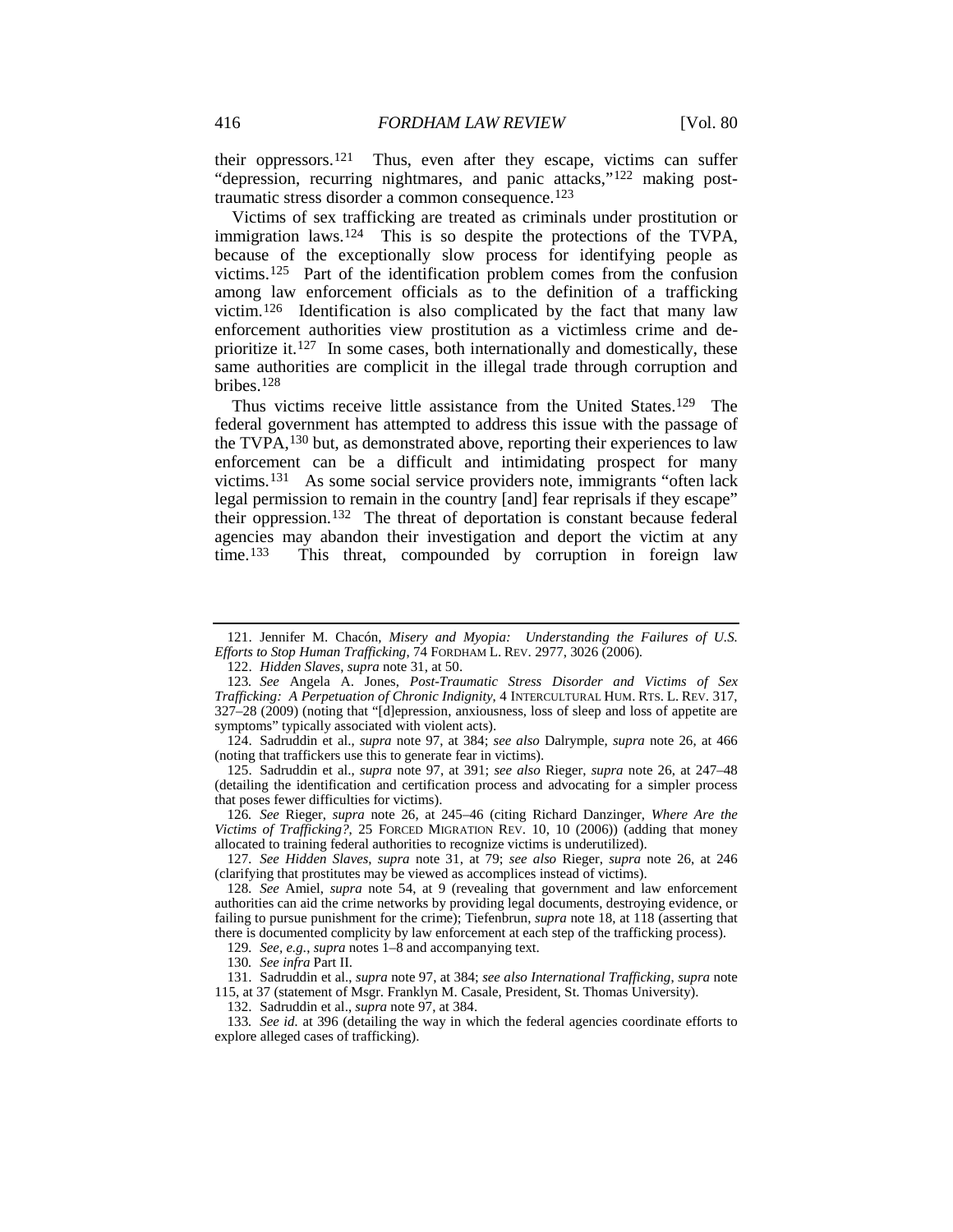<span id="page-15-8"></span>enforcement, creates a general distrust of law enforcement officials among victims of human trafficking.[134](#page-15-0)

Even without these complications, many trafficking victims are simply ill-equipped to testify.<sup>135</sup> In some cases, victims may be too traumatized to recall the facts reliably, or if they can, recalling their experience leads to retraumatization.[136](#page-15-2) In recounting events, they may lose track of time or forget significant portions of their days[.137](#page-15-3) Sometimes they have simply suppressed the memories of their abuse and need time and care to recount their story.[138](#page-15-4)

If and when survivors assist with criminal prosecutions of their traffickers, they are still left with few, if any, resources to rebuild their lives.<sup>[139](#page-15-5)</sup> It is therefore no surprise that most victims do not come forward out of their own volition, and instead require the assistance of others in the rescue and identification process.[140](#page-15-6)

#### II. THE TVPA: OBJECTIVES, PROVISIONS, AND PRACTICES

Having recognized the prevalence of human trafficking in the United States, legislators worked to combat the illicit trade. Part II explores the federal legislation enacted to curb the problem. Part II.A–D examines the provisions and legislative history of the TVPA and its three subsequent reauthorizations. Part II.E recounts commentary by scholars and advocates on the legislation. Part II.F explores two cases implementing the provisions of the TVPA. Part II.G analyzes the collaborative efforts by federal authorities and local advocates to help sex trafficked people. Finally, Part II.H compares the immigration policies of the U visa with the T visa.

# *A. The Trafficking Victims Protection Act of 2000*

Congress first enacted the TVPA as part of an ambitious endeavor to combat human trafficking in the United States and abroad.<sup>[141](#page-15-7)</sup> At the time,

<span id="page-15-0"></span><sup>134</sup>*. See* Dalrymple, *supra* note [26,](#page-5-9) at 466; Kim & Hreshchyshyn, *supra* note [23,](#page-5-7) at 15 (asserting the source of the distrust may be from "an absence of rule of law and government corruption in many victims' countries of origin"); Shannon Lack, *Civil Rights for Trafficked Persons: Recommendations for a More Effective Federal Civil Remedy*, 26 J.L. & COM. 151, 160 (2006) (asserting that the distrust is compounded by "deep feelings of humiliation"); Lee & Lewis, *supra* note [26,](#page-5-9) at 183 (claiming that, due to the corruption of foreign law enforcement, "victims are unlikely to place trust in law enforcement agencies"); *supra* note [128](#page-14-14) and accompanying text.

<sup>135.</sup> Chacón, *supra* not[e 121,](#page-14-15) at 3026.

<span id="page-15-2"></span><span id="page-15-1"></span><sup>136</sup>*. See* Sadruddin et al., *supra* note [97,](#page-11-12) at 405–06 (discussing various psychological responses of typical trafficking victims to "explain why so few trafficking victims come forward as witnesses"); Rieger, *supra* note [26,](#page-5-9) at 251 (calling testifying about rape "a revictimization").

<span id="page-15-4"></span><span id="page-15-3"></span><sup>137</sup>*. See* Chacón, *supra* note [121,](#page-14-15) at 3026 (mentioning that "dissociation is a common response" and may make victims "seem emotionally numb").

<sup>138.</sup> Dalrymple, *supra* not[e 26,](#page-5-9) at 469.

<sup>139.</sup> *Hidden Slaves*, *supra* not[e 31,](#page-6-1) at 85.

<sup>140.</sup> Dalrymple, *supra* not[e 26,](#page-5-9) at 466.

<span id="page-15-7"></span><span id="page-15-6"></span><span id="page-15-5"></span><sup>141</sup>*. See* H.R. REP. NO. 106-487, pt. 2, at 2 (2000). The originality of the provisions in the TVPA has been debated. *Compare Hidden Slaves*, *supra* note [31,](#page-6-1) at 69 (calling the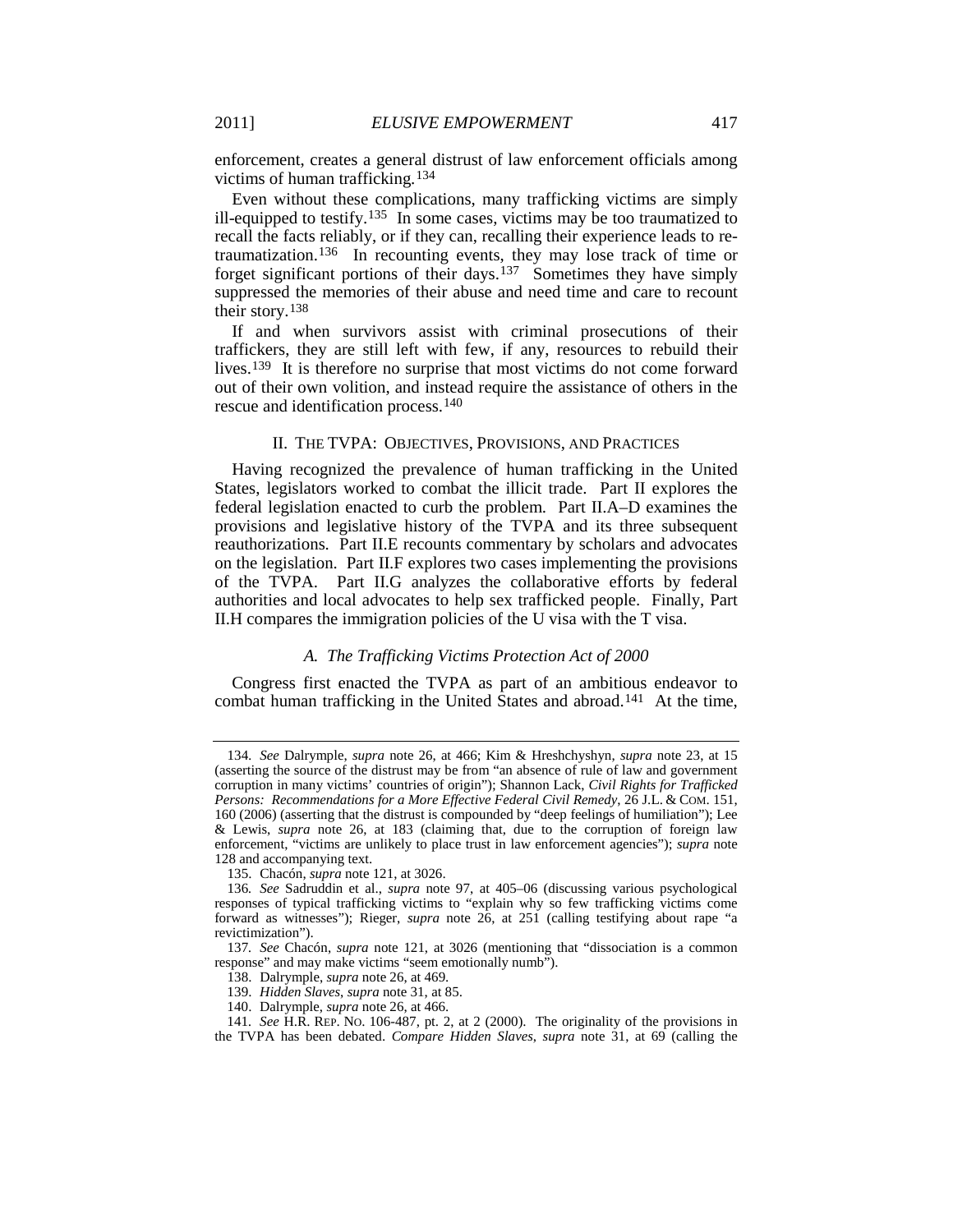<span id="page-16-0"></span>the most prominent statutes condemning the acts commonly committed by traffickers were those defining involuntary servitude, peonage, and slavery.[142](#page-16-1) With the passage of the TVPA, Congress classified the crime of trafficking as a separate violation, whether for forced labor or commercial sexual acts[.143](#page-16-2) It took a decidedly victim-centered approach to the legislation.[144](#page-16-3) Congress expressly treated all forms of prostitution as sexual oppression.[145](#page-16-4) By prosecuting the traffickers, protecting the victims, and preventing the practice, the theory was that federal authorities would be equipped to eliminate human trafficking in the United States if the statute were vigorously implemented.<sup>146</sup> Congress also sought to prevent trafficking by requiring the State Department to publish the annual TIP Report.[147](#page-16-6) The TIP Report must include an account of the nature and scope of trafficking in each country, as well as an analysis of each country's efforts to combat the problem.[148](#page-16-7) TIP Reports have recently started evaluating the United States' own efforts to combat trafficking.<sup>149</sup> The TIP Report has proven to be an effective method of raising awareness.[150](#page-16-9)

#### <span id="page-16-11"></span>1. The T Visa

Congress also recognized that undocumented immigrants were the most prevalent victims of trafficking, and thus sought to protect them by providing "T visas"—permits that allow trafficking victims to stay and work in the United States for a short time.<sup>[151](#page-16-10)</sup> Congress conditioned issuance of a T visa on four requirements: first, recipients of T visas must

143*. See id.* §§ 1581–1596.

145*. See Implementation*, *supra* not[e 144,](#page-16-0) at 3.

146*. See id.*

150*. See supra* note[s 86](#page-11-13)[–88](#page-11-14) and accompanying text.

legislation a "bold departure from prior approaches to trafficking"), *with* Chacón, *supra* note [121,](#page-14-15) at 3012 (arguing that the legislation is "proving to be an heir to th[e] tradition" of "antiimmigrant measures dressed in a cloak of morality").

<span id="page-16-1"></span><sup>142.</sup> *See* 18 U.S.C. §§ 1581–1584 (2006 & Supp. 2009) (criminalizing acts of overt enslavement of others).

<span id="page-16-3"></span><span id="page-16-2"></span><sup>144</sup>*. See Implementation of the Trafficking Victims Protection Act: Hearing Before the H. Comm. on Int'l Relations*, 107th Cong. 3 (2001) [hereinafter *Implementation*] (statement of Hon. Henry J. Hyde, Chairman, H. Comm. on Int'l Relations) (characterizing prostitution as a human rights problem); *see also infra* Part II.E (noting that commentators have observed that the practical effect of the legislation has, despite this approach, often failed to protect the victim or their interests).

<span id="page-16-6"></span><span id="page-16-5"></span><span id="page-16-4"></span><sup>147.</sup> Trafficking Victims Protection Act of 2000, Pub. L. No. 106-386, § 104, 114 Stat. 1464, 1471–73.

<span id="page-16-7"></span><sup>148</sup>*. Id.* The TIP Report is now divided into three parts: prosecution, protection, and prevention. *See* 2011 TIP REP., *supra* note [49,](#page-8-16) at 16 (discussing the "3P" paradigm used to analyze a country's compliance with international standards).

<span id="page-16-8"></span><sup>149</sup>*. See* 2010 TIP REP., *supra* not[e 25,](#page-5-6) at 7 (noting that the 2010 report was the first time the United States held itself accountable).

<span id="page-16-10"></span><span id="page-16-9"></span><sup>151</sup>*. See* 8 U.S.C. § 1101(a)(15)(T) (2006 & Supp. 2009) (defining the standards to be identified as a victim of trafficking); 8 C.F.R.  $\S$  214.11(p)(1) (2010) (allowing qualifying victims of trafficking to stay in the United States for four years); *see also* H.R. REP. NO. 106- 487, pt. 2, at 17 (2000) (recognizing that many victims are "smuggled into the country").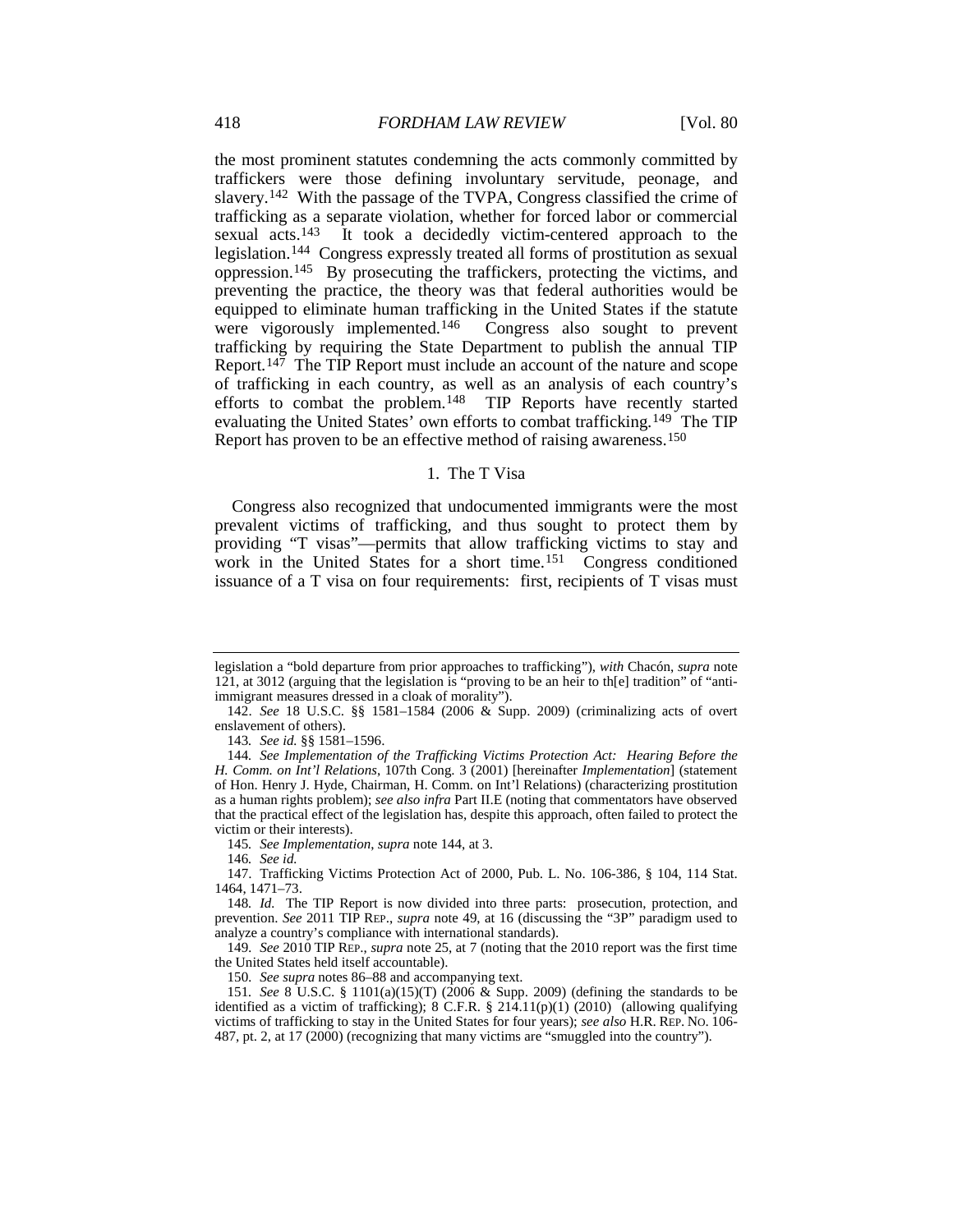have experienced "severe" forms of trafficking;<sup>[152](#page-17-0)</sup> second, the victim must be physically present in the United States "on account of such trafficking";[153](#page-17-1) third, the victim must cooperate with the investigation or prosecution of the trafficking, unless the victim is under fifteen years old when cooperation is requested;<sup>[154](#page-17-2)</sup> and finally, that "extreme hardship" involving unusual and severe harm" would attend the victims' removal from the United States.<sup>155</sup> Congress set a limit of issuing 5,000 T visas every year[156](#page-17-4) to allay fears that the provision would open the floodgates at the borders and allow many otherwise illegal immigrants to gain access to the United States[.157](#page-17-5)

#### <span id="page-17-17"></span><span id="page-17-16"></span><span id="page-17-15"></span><span id="page-17-14"></span>2. Mandatory Restitution

While the main focus of the TVPA was the criminalization of trafficking, Congress also added a mandatory restitution provision.<sup>158</sup> The provision requires courts to order restitution to the victim for any criminal offense under Chapter 77 of Title 18 of the United States Code, which covers trafficking and slavery.<sup>159</sup> The restitution is to be paid to the victim,<sup>160</sup> and must be for the "full amount of the victim's losses,"[161](#page-17-9) plus the greater of the value of the victim's services or minimum wage under the Fair Labor Standards Act.<sup>162</sup> A victim is expressly defined as anyone harmed by an act of sex trafficking, among other crimes.[163](#page-17-11) Although the restitution order is to follow the procedures set forth in 18 U.S.C. § 3664,[164](#page-17-12) several of those procedures allow for prosecutorial discretion in seeking restitution, whereas restitution is mandatory for trafficking crimes.<sup>165</sup>

160*. Id.* § 1593(b)(1).

<span id="page-17-9"></span><span id="page-17-8"></span>161*. Id.* § 1593(b)(3). This amount includes, among other things, medical services, lost income, and attorneys' fees. *Id.* § 2259(b)(3).

162*. Id.* § 1593(b)(3); *see* 22 U.S.C. § 206(a) (2006).

<span id="page-17-11"></span><span id="page-17-10"></span>163*. Id.* § 1593(c) (including other crimes from Chapter 77, such as involuntary servitude, peonage, and forced labor).

164*. Id.* § 1593(b)(2).

<span id="page-17-0"></span><sup>152</sup>*.* 8 C.F.R. § 214.11(b)(1); *see supra* note [31](#page-6-1) and accompanying text (defining severe forms of trafficking). Congress added this requirement because it did not want to provide blanket amnesty to anyone claiming to be working off a smuggling debt. H.R. REP. NO. 106- 487, pt. 2, at 17.

<sup>153.</sup> 8 C.F.R. § 214.11(b)(2).

<span id="page-17-2"></span><span id="page-17-1"></span><sup>154</sup>*. Id.* § 214.11(b)(3) (qualifying that the victim need only comply with "reasonable request[s]").

<span id="page-17-3"></span><sup>155</sup>*. Id.* § 214.11(b)(4). This qualification is a "higher standard than that of extreme hardship," which may be based on physical, mental, and civil detriments, but not economic or social hardships.  $Id. \S$  214.11(i)(1).

<sup>156</sup>*. Id.* § 214.11(m).

<sup>157.</sup> H.R. REP. NO. 106-487, pt. 2, at 17–18 (2000).

<span id="page-17-6"></span><span id="page-17-5"></span><span id="page-17-4"></span><sup>158.</sup> 18 U.S.C. § 1593 (2006 & Supp. 2009). The legislative history reveals no specific reason for this, but the statute does state a general purpose of "ensur[ing] just and effective punishment of traffickers" for their violent actions against victims. H.R. REP. NO. 106-487, pt. 2, at 2.

<span id="page-17-7"></span><sup>159.</sup> 18 U.S.C. § 1593(a). Chapter 77 crimes include, for example, involuntary servitude, peonage, slavery, forced labor, and sex trafficking. *Id.* §§ 1581–1596.

<span id="page-17-13"></span><span id="page-17-12"></span><sup>165</sup>*. See Thirtieth Annual Review of Criminal Procedure: IV. Sentencing: Restitution*, 30 GEO. L.J. ANN. REV. CRIM. PROC. 1731, 1732–33 (2001) (presenting several factors that the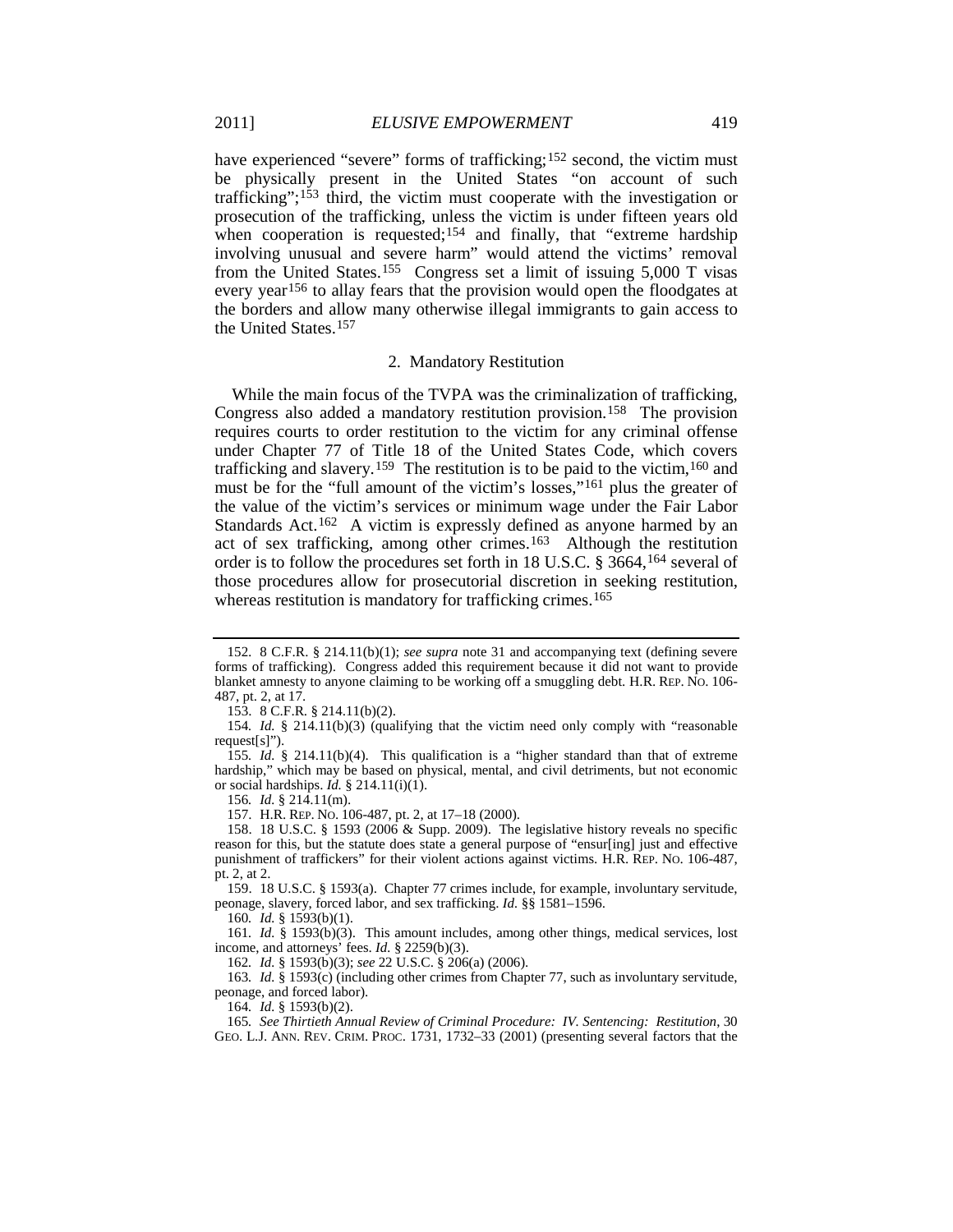Despite the broad range of these provisions, some questioned the adequacy of the compensation.<sup>[166](#page-18-0)</sup> Certain members of Congress, led by Representative John Conyers, Jr., advocated for a lower standard in certifying victims of trafficking.[167](#page-18-1) Their overriding concern was that those who needed the most protection—international victims of trafficking and their families—would have to meet the harshest requirements[.168](#page-18-2) The legislation required victims to show that they did not "voluntarily agree" to trafficking and that, if deported, they would have a "well founded fear of retribution" and would suffer "extreme hardship."[169](#page-18-3) These members were not able to convince the requisite majority that the bill's existing provisions would preclude many victims of trafficking from obtaining relief. Despite these alleged shortcomings, scholars generally praised the comprehensive criminalization scheme of the TVPA.[170](#page-18-4)

#### *B. The Trafficking Victims Protection Reauthorization Act of 2003*

Congress continued to monitor the effect of the bill in the early stages of its implementation and focused on two points: the punishment of the crime and the protection of the victims.[171](#page-18-5) After conducting several hearings to understand how the TVPA was used in practice, Congress decided to reauthorize and amend the bill[.172](#page-18-6) Its first change occurred in adjusting the TVPA's stated purpose to what has been termed "the 3P paradigm"<sup>[173](#page-18-7)</sup>: prevention of trafficking, protection of victims, and prosecution of traffickers[.174](#page-18-8) Congress enhanced certain criminal provisions to allow for more effective prosecution of human trafficking.<sup> $175$ </sup> For example, the maximum sentence for sex trafficking was increased.<sup>[176](#page-18-10)</sup> Congress also amplified the appropriations allocated to criminal prosecution and crime prevention, although it allocated little to direct victim compensation in this

government may consider in bringing restitution, but noting that once restitution is imposed by the court, the prosecution must seek the full amount of the victim's losses).

<sup>166</sup>*. See infra* not[e 233](#page-24-1) and accompanying text.

<span id="page-18-1"></span><span id="page-18-0"></span><sup>167.</sup> H.R. REP. NO. 106-487, pt. 2, at 40–45 (2000) (describing how the criteria that victims must meet to receive benefits under the bill does not consider their circumstances or U.S. policy, and may prevent relief).

<span id="page-18-2"></span><sup>168</sup>*. See id.* at 41 (asserting that the requirements imposed are too harsh and depart from the purpose of the legislation).

<span id="page-18-3"></span><sup>169</sup>*. Id.* at 42–43 (stressing that those terms could be interpreted to preclude protection of victims of trafficking).

<span id="page-18-4"></span><sup>170</sup>*. See, e.g.*, Tiefenbrun, *supra* note [18,](#page-4-4) at 115 (praising the criminal aspects of the law as a possible "legislative example for other nations").

<span id="page-18-5"></span><sup>171</sup>*. See Implementation*, *supra* note [144,](#page-16-0) at 3 (statement of Hon. Henry J. Hyde, Chairman. H. Comm. On Int'l Relations).

<span id="page-18-6"></span><sup>172.</sup> *See* H.R. REP. NO. 108-264, pt. 1, at 8 (2003), *reprinted in* 2003 U.S.C.C.A.N. 2408, 2408.

<sup>173.</sup> 2011 TIP REP., *supra* not[e 49,](#page-8-16) at 16.

<span id="page-18-10"></span><span id="page-18-9"></span><span id="page-18-8"></span><span id="page-18-7"></span><sup>174</sup>*. Id.*; *see also* H.R. REP. NO. 108-264, pt. 1, at 8, *reprinted in* 2003 U.S.C.C.A.N. at 2408.

<sup>175.</sup> H.R. REP. NO. 108-264, pt. 1, at 9–10, *reprinted in* 2003 U.S.C.C.A.N. at 2409–10.

<sup>176.</sup> 18 U.S.C. § 1591 (2006 & Supp. 2009).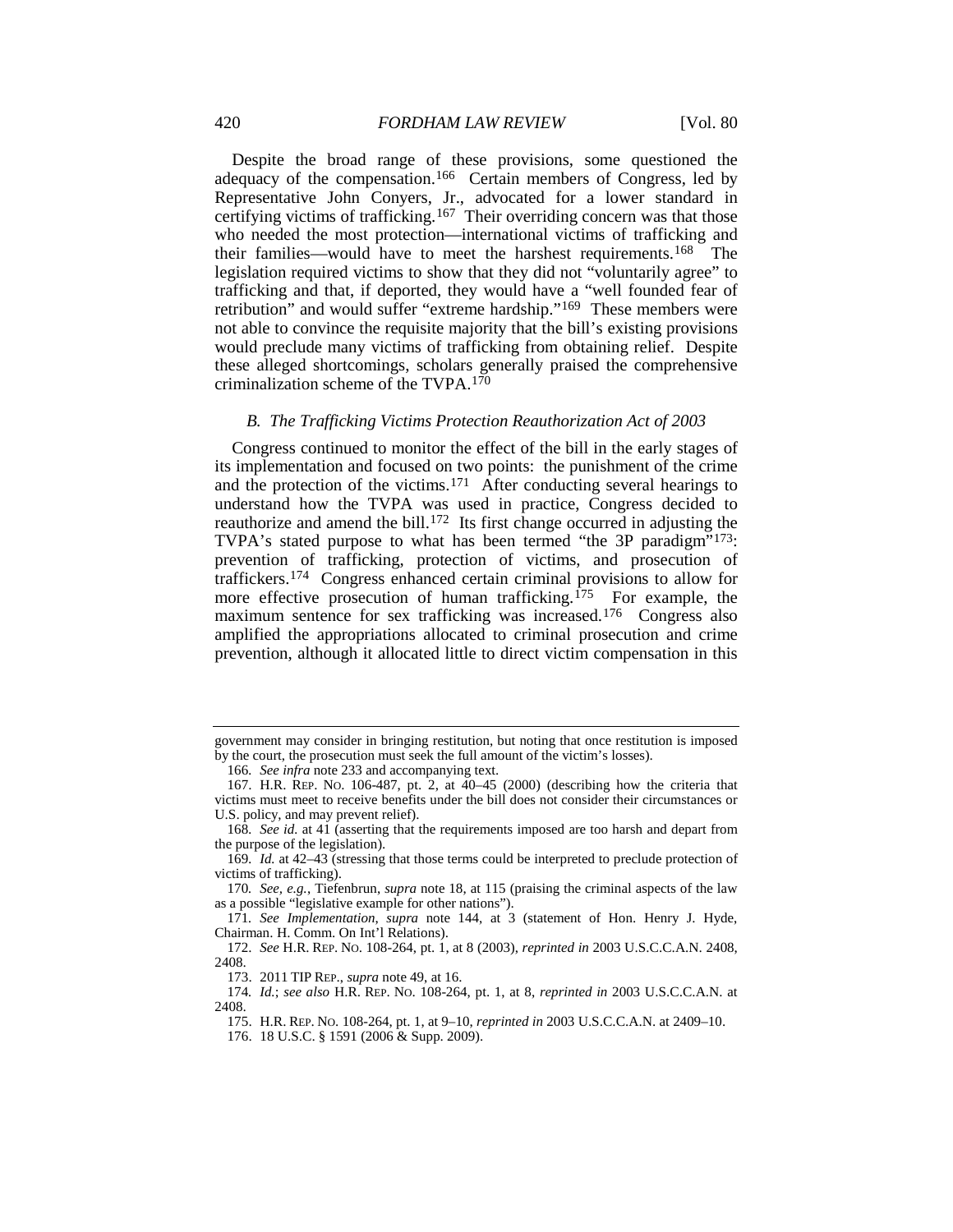<span id="page-19-14"></span>new bill.[177](#page-19-1) It also included, over the objection of the DOJ,[178](#page-19-2) a civil remedies provision to afford a measure of protection for the victims without paying them outright.[179](#page-19-3) Specifically, it gave victims a civil cause of action against their traffickers to seek compensation for their injuries, including emotional damages,<sup>[180](#page-19-4)</sup> though it limited the availability of those actions to traffickers who had committed sex trafficking, labor trafficking, or forced labor.<sup>[181](#page-19-5)</sup> The civil remedy provision also included a comprehensive damages scheme, allowing for recovery of reasonable attorney's fees in addition to actual and punitive damages.[182](#page-19-6) Congress stipulated that civil actions brought during criminal proceedings must be stayed until the criminal case comes to a final judgment at the trial level.<sup>[183](#page-19-7)</sup>

<span id="page-19-0"></span>Congress also realized that the debate on limiting the amount of T visas was moot: despite allocating 15,000 visas over the three years since the TVPA's enactment, only 172 victims had obtained the visa.<sup>[184](#page-19-8)</sup> Accordingly, Congress lowered the minimum requirements to receive T visas.[185](#page-19-9) It also expanded the definition of the victim from one who is "transported" to one who is "recruited, enticed, harbored, transported, provided, or obtained."[186](#page-19-10) This gave prosecutors more leverage in convicting a trafficker, in addition to providing victims a greater opportunity to take advantage of the myriad social and administrative services afforded to them.<sup>[187](#page-19-11)</sup> Nevertheless, victims still had to cooperate with law enforcement to obtain the visa, as the original bill required.<sup>188</sup> No changes were made to the mandatory restitution provisions.[189](#page-19-13)

179. *See* § 4(a)(4), 117 Stat. 2875, 2878.

182. *See* § 4(a)(4), 117 Stat. 2875, 2878.

184. H.R. REP. NO. 108-264, pt. 2, at 3, *reprinted in* 2003 U.S.C.C.A.N. at 2422–23.

186. 18 U.S.C. § 1591 (2006 & Supp. 2009).

187. H.R. REP. NO. 108-264, pt. 1, at 18–20, *reprinted in* 2003 U.S.C.C.A.N. at 2416–18.

<span id="page-19-13"></span><span id="page-19-12"></span><span id="page-19-11"></span><span id="page-19-10"></span>188*. See Hidden Slaves*, *supra* note [31,](#page-6-1) at 72, 79 (claiming that benefits are "impossible to obtain without assistance from law enforcement personnel" even though having to testify about their experience can dissuade sex trafficking victims from cooperating).

189*. See* §§ 1–8, 117 Stat. 2875, 2875–87.

<span id="page-19-1"></span><sup>177.</sup> Trafficking Victims Protection Reauthorization Act of 2003, Pub. L. No. 108-193, § 7, 117 Stat. 2875, 2884–86; *see also* 2010 TIP REP., *supra* note [25,](#page-5-6) at 340–41 (noting various types of victim services funded by the federal government, but indicating that the allocations to legal service providers were severely limited).

<span id="page-19-2"></span><sup>178.</sup> H.R. REP. NO. 108-264, pt. 2, at 16–17, *reprinted in* 2003 U.S.C.C.A.N. at 2433–34 (noting that the right of action has the potential to hinder criminal proceedings).

<span id="page-19-4"></span><span id="page-19-3"></span><sup>180.</sup> KATHLEEN KIM & DANIEL WERNER, CIVIL LITIGATION ON BEHALF OF VICTIMS OF TRAFFICKING 1, 76 (2008), *available at* http://library.lls.edu/atlast/HumanTraffickingManual \_web.pdf.

<sup>181</sup>*. Id.*

<span id="page-19-7"></span><span id="page-19-6"></span><span id="page-19-5"></span><sup>183.</sup> 18 U.S.C. § 1595(b)(1) (2006 & Supp. 2009). This is not insignificant as most criminal proceedings in trafficking cases usually last eight months to three years. *See Hidden Slaves*, *supra* note [31,](#page-6-1) at 82.

<span id="page-19-9"></span><span id="page-19-8"></span><sup>185</sup>*. See* § 4(a)(3), 117 Stat. 2875, 2877–78 (broadening the requirement that victims assist law enforcement by allowing them to assist local or state law enforcement, as well as federal).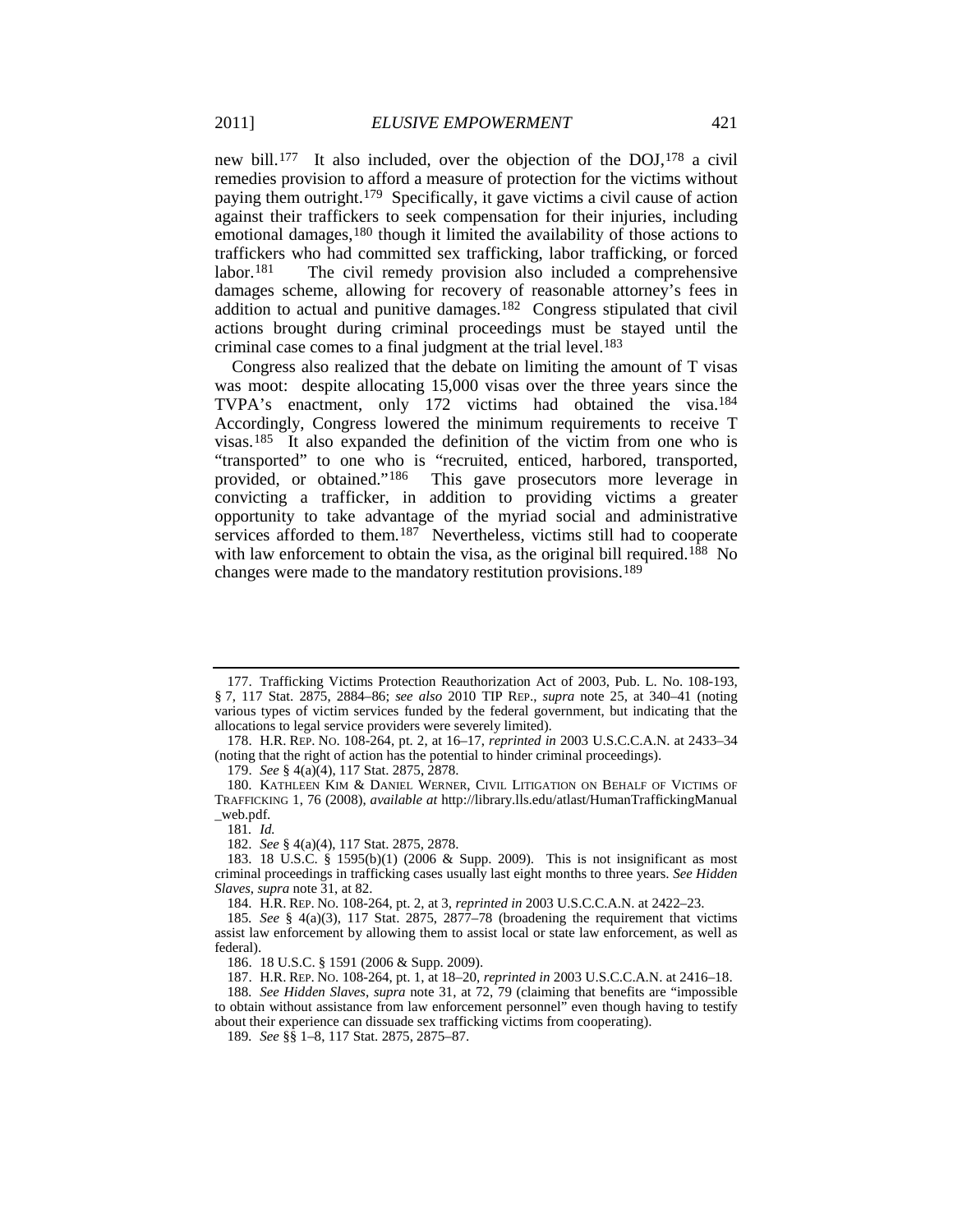#### *C. The Trafficking Victims Protection Reauthorization Act of 2005*

<span id="page-20-0"></span>Congress reauthorized the TVPA again only two years after modifying the bill in 2003.[190](#page-20-2) The stated purpose of the amended provisions in this new bill was to enhance penalties against trafficking within the United States.<sup>191</sup> For the first time, the reauthorization focused on domestic trafficking,[192](#page-20-4) requiring HHS to implement a program to address the demand for commercial sex acts.<sup>193</sup> It also established grants for the benefit of domestic victims of sexual exploitation.[194](#page-20-6)

<span id="page-20-1"></span>At one hearing conducted after this reauthorization, Msgr. Franklyn Casale of St. Thomas University addressed the legislation's lack of attention to protecting the victims.<sup>[195](#page-20-7)</sup> Concerned about the requirement that human trafficking victims cooperate with law enforcement and prosecutors, Casale noted that the overwhelming majority of victims "are scared to death to even ever think of challenging the perpetrator, let alone contacting the authorities."[196](#page-20-8) Another scholar agreed, and specifically lamented the lack of protection for international and underage victims.<sup>[197](#page-20-9)</sup>

# <span id="page-20-10"></span>*D. The William Wilberforce Trafficking Victims Protection Reauthorization Act of 2008*

In 2008, Congress amended the TVPA again, this time with an honoring nod to William Wilberforce, the Member of Parliament credited with championing the British legislation that commenced the abolition of the

<span id="page-20-2"></span><sup>190.</sup> Trafficking Victims Protection Reauthorization Act of 2005, Pub. L. No. 109-164, 119 Stat. 3558.

<span id="page-20-3"></span><sup>191.</sup> H.R. REP. NO. 109-317, pt. 1, at 10 (2005), *reprinted in* 2005 U.S.C.C.A.N. 1888, 1889; *see also* Angela D. Giampolo, *The Trafficking Victims Protection Reauthorization Act of 2005: The Latest Weapon in the Fight Against Human Trafficking*, 16 TEMP. POL. & CIV. RTS. L. REV. 195, 206 (2006) (noting that the 2005 reauthorization sought to address services for trafficking victims within the United States).

<span id="page-20-4"></span><sup>192</sup>*. See* H.R. REP. NO. 109-317, pt. 1, at 11, *reprinted in* 2005 U.S.C.C.A.N. at 1890 (defining domestic trafficking as the "trafficking of United States citizens and permanent residents").

<span id="page-20-5"></span><sup>193</sup>*. See* § 201, 119 Stat. 3558, 3567–69 (recognizing demand as a domestic cause to international sex trafficking); *see also* Giampolo, *supra* note [191,](#page-20-0) at 209–10 (describing the process by which HHS is to implement the program).

<span id="page-20-6"></span><sup>194.</sup> *See* § 202(a), 119 Stat. 3558, 3569 (giving grants that will help empower victims to rebuild their lives); *see also* Giampolo, *supra* note [191,](#page-20-0) at 210–13 (exploring the need for funding of services for victims of trafficking in the United States, and how the reauthorization addresses that need).

<span id="page-20-7"></span><sup>195</sup>*. See International Trafficking*, *supra* note [195,](#page-20-1) at 34–45 (statement of Msgr. Franklyn Casale, President, St. Thomas University).

<span id="page-20-8"></span><sup>196</sup>*. Id.* at 37. Casale argued that the victims live in such fear because most of the perpetrators know the victims and their families well, making their threats credible and their power comprehensive. *See id.* ("Fear for their life, fear for the life of their family, fear of being alone and illegal in a foreign country, fear of the shame and contempt, additional hardships, retribution, or alienation if sent back to their country paralyze them and stop them from coming out in the open even if they have a chance to do so."); *see also supra* notes [111–](#page-13-13)15 and accompanying text.

<span id="page-20-9"></span><sup>197.</sup> Giampolo, *supra* note [191,](#page-20-0) at 215–17.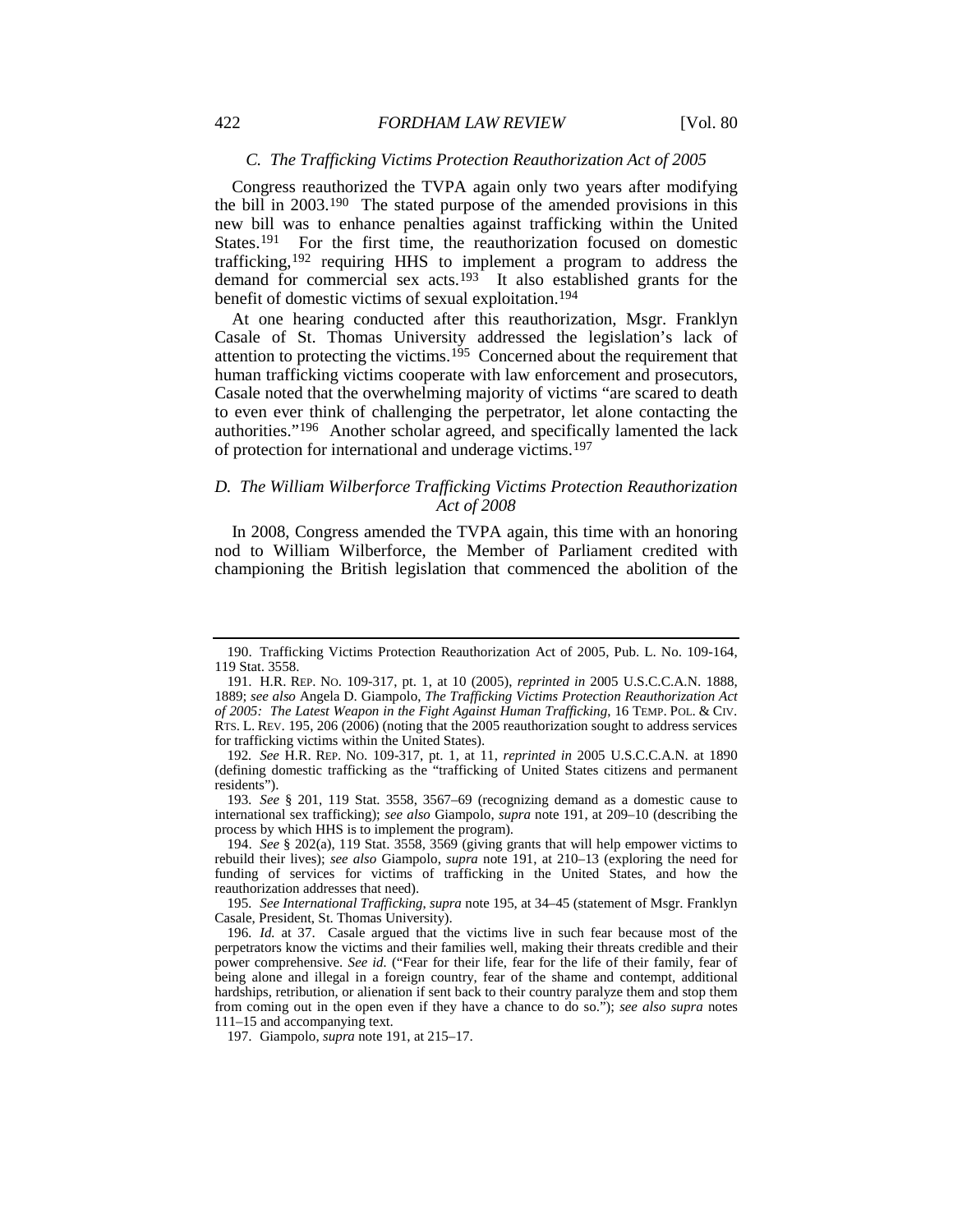global slave trade.[198](#page-21-0) With this enactment, at least one member of Congress seemed more satisfied that the bill had comprehensively implemented, and struck the proper balance between, the prosecution of traffickers, the protection of victims, and the prevention of trafficking.[199](#page-21-1) Notably, Congress recognized the subtle and myriad ways in which a person might be coerced into sex trafficking,[200](#page-21-2) and sought to expand the scope of prosecution—namely, prosecutors now had the authority to indict a person who benefitted from trafficking.[201](#page-21-3)

Congress also amended the restitution provision to grant prosecutors broad authority to seize the property of human traffickers—similar to the authority they possess in drug trafficking cases. [202](#page-21-4) It expanded the trademark "force, fraud, or coercion" clause—the standard of identifying "severe" forms of trafficking—to include "threats of force."[203](#page-21-5) It defined "coercion" expansively as "threats of serious harm,"<sup>[204](#page-21-6)</sup> schemes that convince a person of the threat, or the "threatened abuse of law or the legal process."[205](#page-21-7) It added "maintain[ing]" a victim as one of the prohibited actions[.206](#page-21-8) Finally, it added strict liability for trafficking minors, eliminating the need to show force, fraud, or coercion.<sup>[207](#page-21-9)</sup> The number of T visas issued annually has increased somewhat since these modifications, [208](#page-21-10) but is still far below the authorized cap of 5,000.<sup>209</sup> These provisions and expanded definitions, particularly the broadened category of indictable offenses, were meant to demonstrate Congress's commitment to protecting victims and prosecuting traffickers.<sup>[210](#page-21-12)</sup>

<span id="page-21-15"></span><span id="page-21-14"></span>Most pertinent to this Comment, Congress expanded the civil remedy provision in § 1595.<sup>[211](#page-21-13)</sup> The provision now authorizes victims to sue those

<span id="page-21-2"></span>200*. See* 18 U.S.C. § 1591(e)(2), (e)(4) (2006 & Supp. 2009) (defining "coercion" and "serious harm" broadly); *supra* note [33](#page-6-13) and accompanying text (explaining the non-physical forms of coercion recognized by the TVPA).

<span id="page-21-3"></span>201. 18 U.S.C. § 1591(a)(2) (requiring that the criminal intent of beneficiaries be, at least, a reckless disregard that they are benefitting from sex trafficking).

<span id="page-21-4"></span>202*. See* 18 U.S.C. § 1593(b)(4); 21 U.S.C. § 853 (2006 & Supp. 2009) (allowing seizure of real and personal property after criminal convictions, with comprehensive provisions for authority, jurisdiction, warrants, and substitute measures).

<span id="page-21-5"></span>203*.* 18 U.S.C*.* § 1591(a); *see also supra* notes [29](#page-6-12)[–30](#page-6-0) and accompanying text (describing the significance of identifying "severe" forms of trafficking).

<span id="page-21-6"></span>204. 18 U.S.C. § 1591(e)(2). The serious harm can be "physical or nonphysical," including consideration of finances, reputation, and psychological state as means by which one might be coerced. *Id.* § 1591(e)(4).

205*. Id.* § 1591(e)(2).

206*. Id.* § 1591(a)(1).

207*. Id.* § 1591(a).

<span id="page-21-13"></span><span id="page-21-12"></span><span id="page-21-11"></span><span id="page-21-10"></span><span id="page-21-9"></span><span id="page-21-8"></span><span id="page-21-7"></span>208*. See* 2011 TIP REP., *supra* note [49,](#page-8-16) at 374 (reporting that 447 certifications were issued to victims in 2010, compared to 313 in 2009).

209*. See* 8 C.F.R. § 214.11(m) (2010) (setting the cap).

210*. See* H.R. REP. NO. 110-430, pt. 1, at 33 (2007).

211. 18 U.S.C. § 1595.

<span id="page-21-0"></span><sup>198.</sup> William Wilberforce Trafficking Victims Protection Reauthorization Act of 2008, Pub. L. No. 110-457, 122 Stat. 5044 (codified at 18 U.S.C. §§ 1581–1596 (2006 & Supp. 2009)).

<span id="page-21-1"></span><sup>199.</sup> H.R. REP. NO. 110-430, pt. 1, at 33 (2007) (noting in a report by Rep. Tom Lantos that "[u]nlike previous reauthorizations, this reauthorization is for four years . . . recognizing that U.S. anti-trafficking programs have become more established").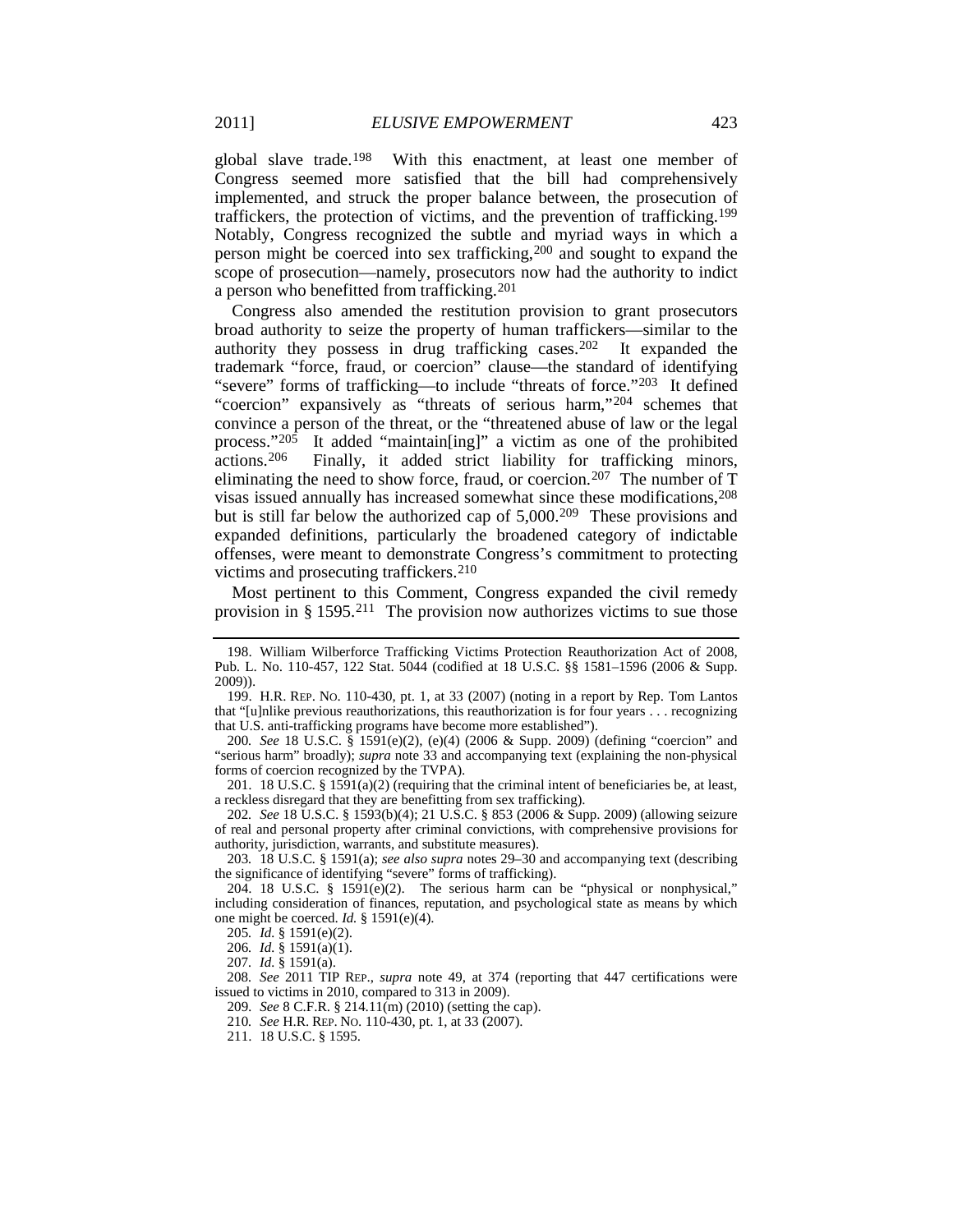who committed any of the criminal acts defined in Chapter 77, which include not only trafficking, but also various forms of slavery, peonage, and involuntary servitude.[212](#page-22-1) Even though these claims are based on violations of criminal statutes, no criminal proceeding is necessary to file a civil suit.<sup>[213](#page-22-2)</sup> In addition, victims may bring civil suits not only against the perpetrators of the crime, but also against anyone who "knowingly benefits" from trafficking, even if that knowledge is constructive.<sup>214</sup> For immigrants, "continuation of presence" status<sup>[215](#page-22-4)</sup> was granted to those pursuing the civil remedies under § 1595.[216](#page-22-5) Congress also added a ten-year statute of limitations; the statute had not indicated one previously.<sup>[217](#page-22-6)</sup>

The TVPA as amended intends to combat human trafficking in strong and comprehensive measures. Congress made important policy decisions in seeking to prevent trafficking, prosecute traffickers, and protect victims. The legislative modifications have not significantly strayed from these choices and show a sustained commitment to the stated objectives.

#### <span id="page-22-0"></span>*E. Commentary on the TVPA and Its Reauthorizations*

Despite the comprehensive criminal scheme that Congress established to combat trafficking, the TVPA has not been without its critics. The most pervasive critique of the legislation is its over-emphasis on prosecution and under-emphasis on protection.<sup>218</sup> This disparity in emphasis is seen most clearly in conditioning the victims' qualification for benefits on their participation in criminal prosecutions.<sup>[219](#page-22-8)</sup> Critics claim that linking the prosecution of the trafficker to the benefits provided to the victim is a

<span id="page-22-1"></span><sup>212</sup>*. Id.* § 1595(a). The statute expanded the provision by eliminating the enumerated crimes for which a plaintiff may recover, which at least one court has interpreted to provide a right of action for all violations of Chapter 77. *See* Hernandez v. Attisha, No. 09-CV-2257, 2010 WL 816160, at \*2 (S.D. Cal. Mar. 5, 2010).

<sup>213.</sup> Kim, *supra* note [14,](#page-3-0) at 280; *see also supra* note [183](#page-19-0) and accompanying text.

<span id="page-22-3"></span><span id="page-22-2"></span><sup>214.</sup> 18 U.S.C. § 1595(a) (holding liable those who benefit when they "knew or should have known" about the trafficking).

<span id="page-22-4"></span><sup>215.</sup> Continued presence is "a form of temporary immigration status to trafficked persons who pursue civil suits against their traffickers." Kim, *supra* note [14,](#page-3-0) at 251.

<span id="page-22-5"></span><sup>216.</sup> 22 U.S.C. § 7105(c)(3) (2006 & Supp. 2009); *see also* Kim, *supra* note [14,](#page-3-0) at 252 (noting that continued presence allows immigrants to be "agents of enforcement of civil rights violations in the workplace").

<span id="page-22-6"></span><sup>217.</sup> 18 U.S.C. § 1595(c); *see also Hernandez*, 2010 WL 816160, at \*3 (holding that § 1595 explicitly provides for a ten-year statute of limitations).

<span id="page-22-7"></span><sup>218</sup>*. See, e.g.*, Chacón, *supra* note [121,](#page-14-15) at 3024 (remarking that this disparity makes the TVPA "an ineffective tool in aiding trafficking victims"); Rieger, *supra* note [26,](#page-5-9) at 253 ("The legal focus on sex trafficking has been on criminal prosecutions rather than on civil remedies.").

<span id="page-22-8"></span><sup>219</sup>*. See* Chacón, *supra* not[e 121,](#page-14-15) at 3024–25 (noting that federal authorities will deny the T visa application of any victim that refuses to assist in the investigation or prosecution of the traffickers); *see also* Rieger, *supra* note [26,](#page-5-9) at 250 (analogizing sex trafficking victims to rape victims and remarking that "[i]t would be unheard of for a rape victim to be denied assistance such as safe housing and medical treatment simply because she chose not to testify against her rapists"). A victim can still obtain a T visa without testifying, however, if their participation is never sought. *See* Chacón, *supra* not[e 121,](#page-14-15) at 3025.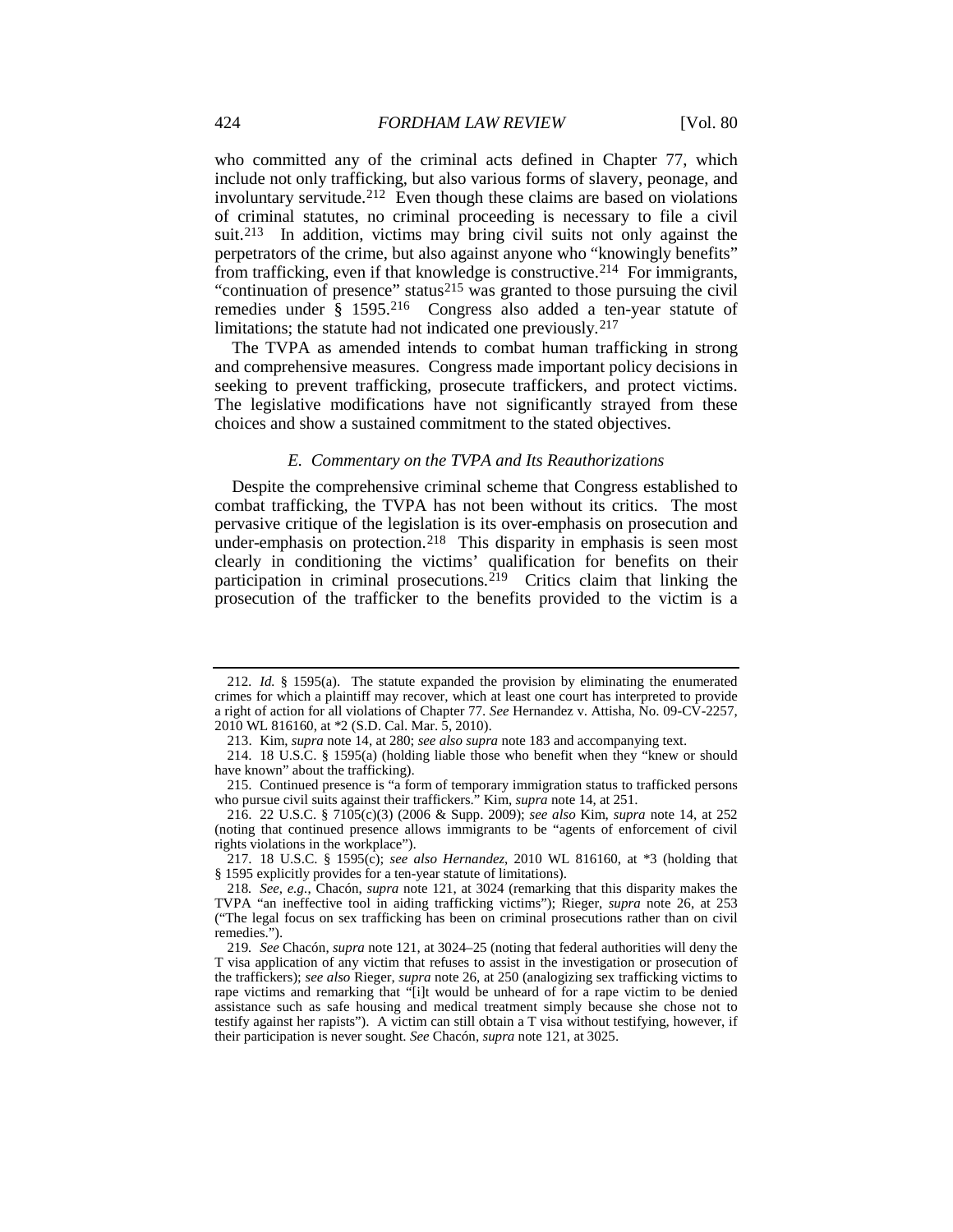mistake because the two goals can "clash."[220](#page-23-0) Given the physical and psychological effects that victims experience, $221$  requiring them to recount traumatic events shortly after they occurred in a courtroom—especially in criminal procedures outside of their control—could cause further trauma.[222](#page-23-2) In fact, in the first nine years of the TVPA, there have only been 466 criminal convictions[.223](#page-23-3)

<span id="page-23-13"></span>Conditioning social benefits on cooperation with the prosecution can be a substantial barrier to compensating the victims.<sup>[224](#page-23-4)</sup> The prosecutorial priority of obtaining a conviction may obscure a victim's immediate need for housing or other services more immediately.[225](#page-23-5) One scholar summed up the critique by asserting that "the goal is no longer protection, but protection for the sake of prosecution." $2\tilde{26}$  According to one organization, only about half its clients wish to cooperate with the prosecution.<sup>227</sup> Some scholars attribute this problem to the "criminal approach" of the TVPA,  $^{228}$  $^{228}$  $^{228}$ and instead recommend a human rights approach, which would primarily focus on serving the needs of the victims.[229](#page-23-9)

<span id="page-23-12"></span>Scholars have encouraged the use of the civil remedy, in addition to or in lieu of the criminal prosecution, for several reasons.<sup>230</sup> First, a civil action can provide more appropriate compensation for the victims than restitution.<sup>[231](#page-23-11)</sup> This is especially important because restitution under the

<span id="page-23-5"></span><span id="page-23-4"></span><span id="page-23-3"></span>225*. See* Amiel, *supra* note [54,](#page-8-0) at 32 (giving an example of how prosecution can neglect the needs of trafficking victims); *infra* note [248](#page-25-0) and accompanying text (recognizing the more immediate needs of victims that are not prioritized over prosecutorial efforts).

<span id="page-23-6"></span>226*. Developments in the Law—Jobs and Borders*, 118 HARV. L. REV. 2171, 2196 (2005) (arguing that even good faith efforts of prosecutors can fall short of helping the victim's rehabilitation); *see also* Lack, *supra* not[e 134,](#page-15-8) at 160 (calling trafficked persons "instruments of law enforcement as opposed to victims deserving of protection and vindication of their individual human rights"); Leevan, *supra* note [26,](#page-5-9) at 796 (criticizing the focus on victims assisting prosecutions because they become "investigative tools rather than individuals deserving of human rights protections").

<span id="page-23-7"></span>227. *Hidden Slaves*, *supra* note [31,](#page-6-1) at 83 (quoting a director at the Coalition to Abolish Slavery and Trafficking); *see also supra* Part I.C (explaining why victims might be hesitant to testify).

<span id="page-23-8"></span>228. Amiel, *supra* note [54,](#page-8-0) at 27–28, 33 (noting that this approach is important, but does not serve the interests of the victim).

<span id="page-23-9"></span>229*. See id.* at 38–42; Dalrymple, *supra* note [26,](#page-5-9) at 461; Kim & Hreshchyshyn, *supra* not[e 23,](#page-5-7) at 36.

230. Kim & Hreshchyshyn, *supra* note [23,](#page-5-7) at 2–3.

<span id="page-23-11"></span><span id="page-23-10"></span>231*. See id.* at 3, 16–17 (recognizing that civil suits offer non-economic damages for physical and psychological injuries as well as high punitive damages, and can hold third

<span id="page-23-14"></span><span id="page-23-0"></span><sup>220.</sup> *Hidden Slaves*, *supra* note [31,](#page-6-1) at 81; *see also* Amiel, *supra* note [54,](#page-8-0) at 27 (explaining that when the focus of anti-trafficking laws is on the prosecution, the interests of the victims are "sidelined" in favor of the dominant interests of the prosecutors); Kim & Hreshchyshyn, *supra* note [23,](#page-5-7) at 12 (asserting that the TVPA creates a "problematic tension between criminal prosecution and civil action as enforcement mechanisms for ending modern slavery").

<sup>221</sup>*. See generally supra* Part I.C.

<span id="page-23-2"></span><span id="page-23-1"></span><sup>222.</sup> *Hidden Slaves*, *supra* note [31,](#page-6-1) at 96 (describing the potentially hostile experience of having to testify in a criminal proceeding); *see also* Kim, *supra* note [14,](#page-3-0) at 290 (arguing that allowing survivors to file civil suits as "private attorneys general" may help empower the victims).

<sup>223.</sup> 2009 ATT'Y GEN. ANN. REP., *supra* not[e 51,](#page-8-17) at 48.

<sup>224.</sup> Kim & Hreshchyshyn, *supra* note [23,](#page-5-7) at 14.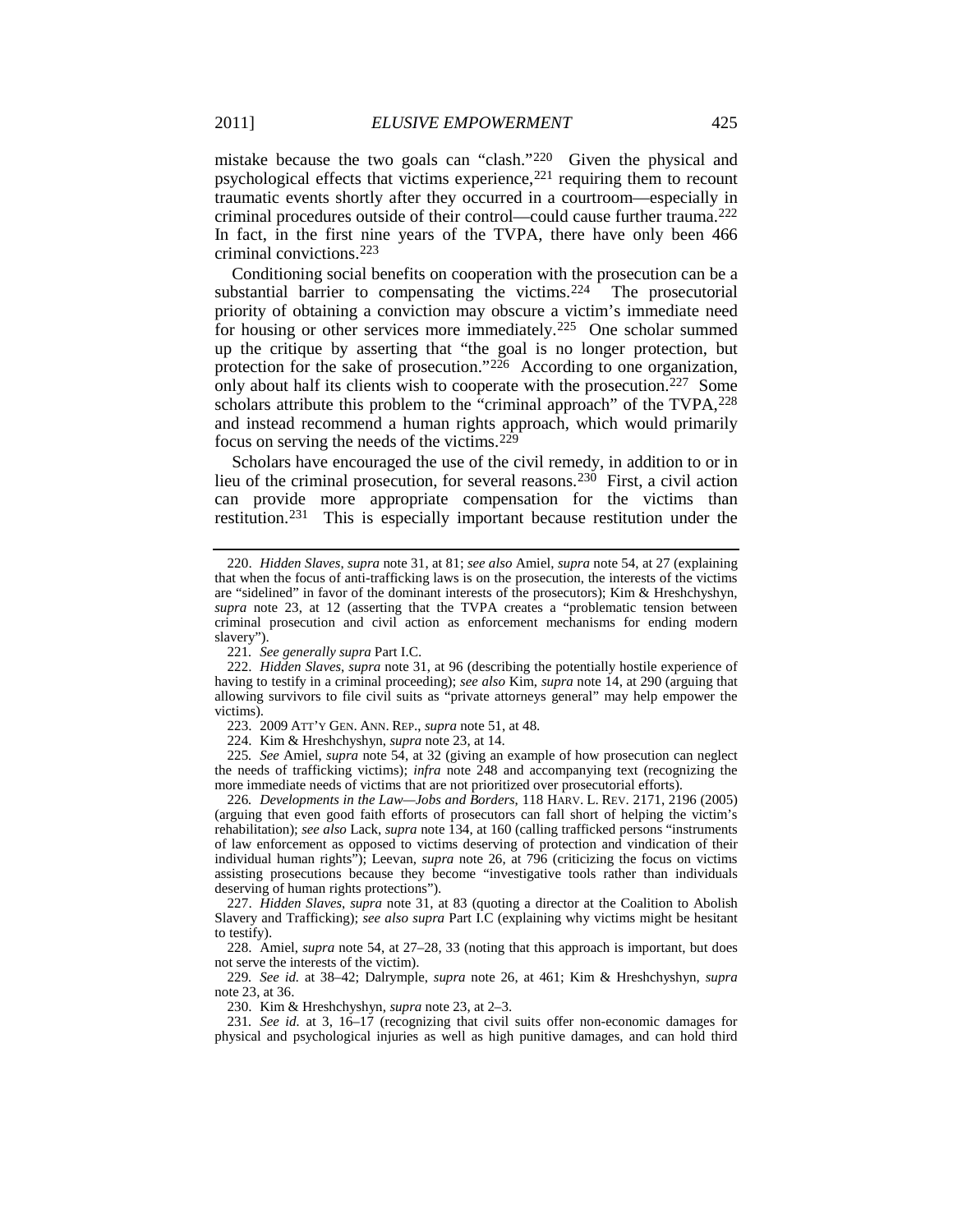<span id="page-24-11"></span><span id="page-24-10"></span><span id="page-24-1"></span><span id="page-24-0"></span>TVPA, although mandatory, can be "easily forgotten," whether because the prosecutor is focused on a conviction or the court fails to inform the defendant that restitution is an element of the sentencing.<sup>232</sup> Even when restitution is demanded, its adequacy largely depends on the prosecutor's aggressiveness.[233](#page-24-3) In sex trafficking cases, restitution may be especially inadequate because a victim cannot recover fees for illegal activities such as prostitution.[234](#page-24-4) Furthermore, obtaining an order for restitution does not ensure that it is always collected.<sup>235</sup> Second, a civil remedy gives the trafficked person control over the legal process, whereas the prosecutor controls criminal proceedings.[236](#page-24-6) This is vital because prosecutors exercise discretion in bringing the case and could preclude victims from obtaining justice and social benefits by declining to prosecute the traffickers.<sup>[237](#page-24-7)</sup> Third, a civil action can advance the civil rights of the victim in a public forum.[238](#page-24-8) Fourth, a civil proceeding requires a lower burden of proof than a criminal one, increasing the likelihood of success.[239](#page-24-9) Finally, substantial

<span id="page-24-4"></span>234. At least one court was willing to order restitution that included profits made while in prostitution. United States v. Sanchez, No. CR-07-643 (E.D.N.Y. Mar. 25, 2010).

<span id="page-24-5"></span>235*. See* Letter from Richard A. Hartling, Principal Deputy Assistant Att'y Gen., Dep't of Justice, to Richard J. Durbin, Chairman, Subcomm. on Human Rights & the Law, Comm. on the Judiciary, U.S. Senate (June 7, 2007) (on file with the Fordham Law Review) (noting that the DOJ "does not maintain a formal system for tracking data on restitution awards"); *see also* 2009 ATT'Y GEN. ANN. REP., *supra* note [51,](#page-8-17) at 12 (recognizing that the tracking of financial restitution awards needs improvement). The Attorney General implemented a coordinated effort between several federal agencies "to ensure restitution on behalf of victims of trafficking," but provided no further explanation, and did not report on the effectiveness of the coordination. *Id.*

236. Kim & Hreshchyshyn, *supra* note [23,](#page-5-7) at 2–3.

238*. See* Kim & Hreshchyshyn, *supra* not[e 23,](#page-5-7) at 16.

<span id="page-24-9"></span><span id="page-24-8"></span>239*. See id.* at 17 (listing the lower burden of proof as one reason civil suits are likely to be successful); Rieger, *supra* not[e 26,](#page-5-9) at 253–54 (asserting the same).

parties—including large entities—liable for those damages); Rieger, *supra* note [26,](#page-5-9) at 253 (noting that "restitution awards do not allow recovery for physical or emotional damages").

<span id="page-24-2"></span><sup>232.</sup> Kim & Hreshchyshyn, *supra* note [23,](#page-5-7) at 16; *see also* Elizabeth A. Plimpton & Danielle Walsh, *Corporate Criminal Liability*, 47 AM. CRIM. L. REV. 331, 349 (2010) (noting that mandatory restitution may also be foregone if "victims are unidentifiable or so numerous as to make compensation impracticable, or complication and delay of the sentencing process caused by mandatory restitution outweigh its value"); Leevan, *supra* note [26,](#page-5-9) at 782 (asserting that, despite the TVPA's mandate, "victims often do not receive any restitution").

<span id="page-24-3"></span><sup>233</sup>*. See* Kim & Hreshchyshyn, *supra* note [23,](#page-5-7) at 16–17 (adding that the interests of the state "may not be coterminous with those of the person who has been trafficked"); Lack, *supra* note [134,](#page-15-8) at 160 (asserting that the TVPA's definition of restitution awards fails to account for the victims' experiences); *infra* notes [272–](#page-27-0)75 and accompanying text (describing one case in which the victims felt the restitution order was inadequate).

<span id="page-24-7"></span><span id="page-24-6"></span><sup>237.</sup> 22 U.S.C. § 7105(b)(1)(E) (2006 & Supp 2009); *see also* KIM & WERNER, *supra* note [180,](#page-19-14) at 1 (noting that restitution is not available without a criminal proceeding, leaving a civil suit as the only means to compensate victims of trafficking); Chacón, *supra* not[e 121,](#page-14-15) at 3025 (recognizing that obtaining a formal endorsement of cooperation by law enforcement, even when participation is not sought, is often critical to the application); Rieger, *supra* note [26,](#page-5-9) at 248 (asserting that, even when a trafficking victim is identified, prosecutorial discretion causes victims to wait longer for benefits).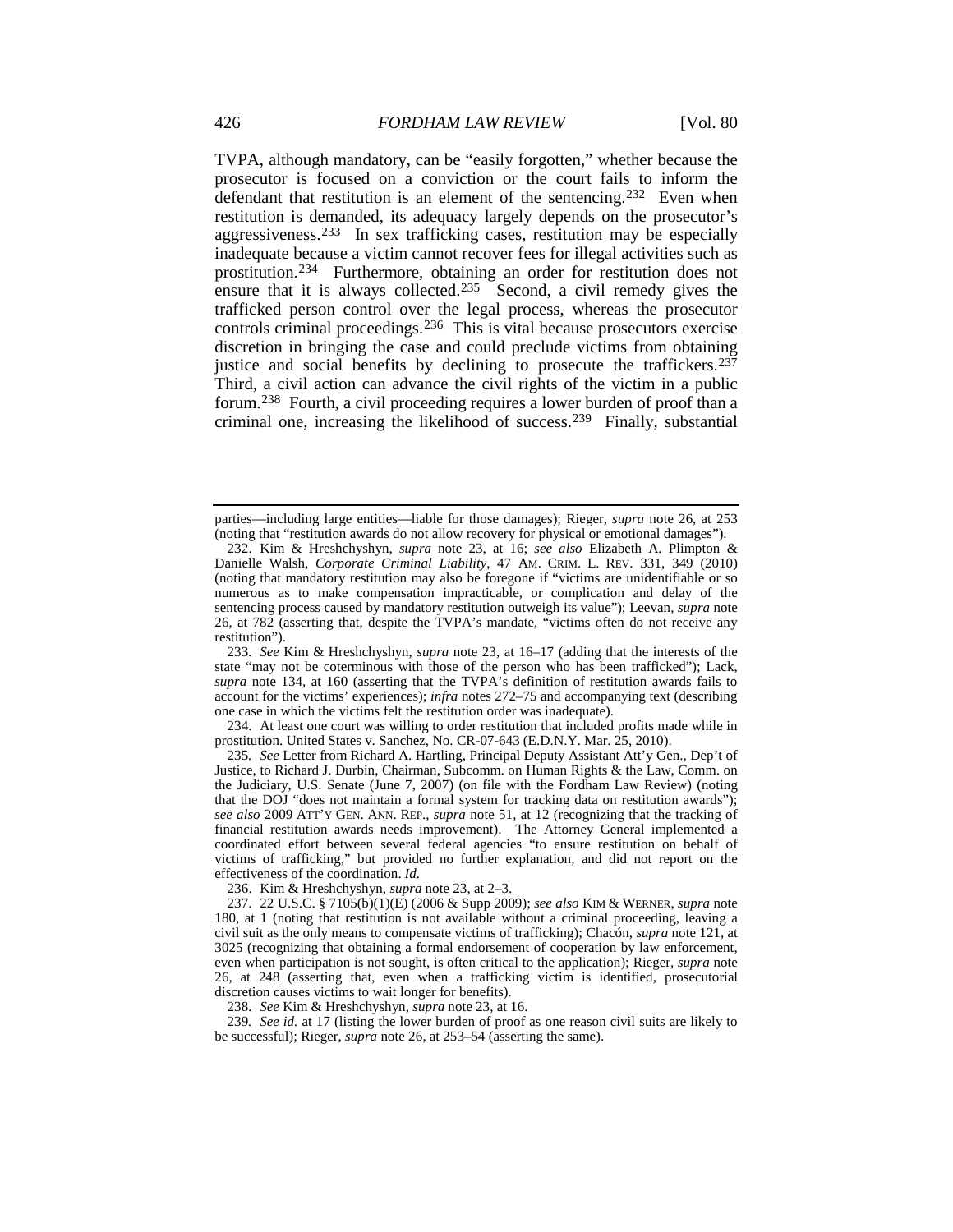civil awards not only compensate the victims, but may also prove to be an effective deterrent to sex traffickers[.240](#page-25-2)

<span id="page-25-14"></span><span id="page-25-12"></span><span id="page-25-1"></span>Generally, scholars have applauded the TVPA's civil remedy and have seen few procedural or evidentiary problems with the provision.<sup>[241](#page-25-3)</sup> In fact, advocates have brought many civil suits on behalf of victims of labor trafficking under  $\S$  1595.<sup>242</sup> For the most part, the cases that reach the merits have received favorable judgments and brought victims "closer to a holistic and fuller recovery." $243$  Yet, in the eight years since the federal civil remedy was enacted, there have been practically no suits brought by a victim of sex trafficking.<sup>[244](#page-25-6)</sup> To be sure, there are alternative remedies available to survivors of sex trafficking,  $245$  but § 1595 codifies the most straightforward and comprehensive compensation scheme.<sup>[246](#page-25-8)</sup> It has "diminish[ed] some of the strategic complexities" involved in judicially created causes of action and provides a "complete remedy, rather than the piecemeal approach required by common law torts."[247](#page-25-9)

<span id="page-25-13"></span><span id="page-25-0"></span>Despite the robust civil remedy, scholars continue to criticize the alleged inability of the TVPA to protect its victims by empowering their recovery. Some critics suggest that those who survive sex trafficking are first and foremost in need of safe housing.[248](#page-25-10) Housing is not allocated or mentioned anywhere in the language of the TVPA.<sup>[249](#page-25-11)</sup> Scholars and practitioners have

<span id="page-25-2"></span><sup>240</sup>*. See* Lack, *supra* note [134,](#page-15-8) at 161 (asserting that civil litigation "strengthens the mandate of the federal government to combat human trafficking"); Rieger, *supra* not[e 26,](#page-5-9) at 254 (noting a lack of economic disincentives to trafficking women for commercial sex).

<span id="page-25-3"></span><sup>241</sup>*. See, e.g.*, KIM & WERNER, *supra* note [180,](#page-19-14) at 29–35 (describing the provisions of the TVPA pertinent to civil litigation and finding several ways to file suit).

<span id="page-25-4"></span><sup>242</sup>*. See, e.g.*, Jennifer S. Nam, Note, *The Case of the Missing Case: Examining the Civil Right of Action for Human Trafficking Victims*, 107 COLUM. L. REV. 1655, 1696–700 (2007) (outlining the facts and details of cases brought in federal courts claiming damages under § 1595).

<sup>243.</sup> Kim & Hreshchyshyn, *supra* note [23,](#page-5-7) at 21.

<span id="page-25-6"></span><span id="page-25-5"></span><sup>244</sup>*. See* Nam, *supra* note [242,](#page-25-1) at 1673–76 (concluding that, up until 2007, none of the civil suits filed under § 1595 alleged sex trafficking violations); *see also supra* note [16.](#page-3-13)

<span id="page-25-7"></span><sup>245.</sup> For example, sex trafficking survivors may sue their oppressors under the Thirteenth Amendment, Alien Torts Statute, Title VII, Fair Labor Standards Act, Racketeer Influenced and Corrupt Organizations Act, and common law torts and contracts claims. *See* KIM & WERNER, *supra* note [180,](#page-19-14) at 35–73 (describing the mechanics of these and several other civil causes of action for human trafficking victims); Rieger, *supra* note [26,](#page-5-9) at 254–55 (mentioning several of these causes and others).

<span id="page-25-8"></span><sup>246</sup>*. See* KIM & WERNER, *supra* note [180,](#page-19-14) at 29–35 (describing the logistics of filing a claim under § 1595 for a victim of trafficking); Kim & Hreshchyshyn, *supra* not[e 23,](#page-5-7) at 16 (calling the private right of action a "powerful tool for recovery"); Lack, *supra* note [134,](#page-15-8) at 163 (asserting that § 1595 provides "the most comprehensive means" of recovery).

<sup>247.</sup> Kim & Hreshchyshyn, *supra* note [23,](#page-5-7) at 34.

<span id="page-25-10"></span><span id="page-25-9"></span><sup>248</sup>*. See* Dalrymple, *supra* not[e 26,](#page-5-9) at 455 (suggesting that "most victims need immediate secure shelter and access to legal resources"); *Hidden Slaves*, *supra* note [31,](#page-6-1) at 94 ("The most immediate needs of those who survive forced labor are safety and housing."); *see also* Rieger, *supra* note [26,](#page-5-9) at 247 (adding that the immediate needs of safety and housing may not be met for weeks or months due to a slow certification process).

<span id="page-25-11"></span><sup>249</sup>*. See generally* William Wilberforce Trafficking Victims Protection Reauthorization Act of 2008, Pub. L. No. 110-457, §§ 301–04, 122 Stat. 5044, 5085–87 (codified as amended in various sections of 18, 22, and 42 U.S.C.) (providing social benefits such as continued presence, work visas, and civil remedies, but not housing); *see also Hidden Slaves*, *supra* note [31,](#page-6-1) at 96 ("[T]he job of providing basic social and legal services to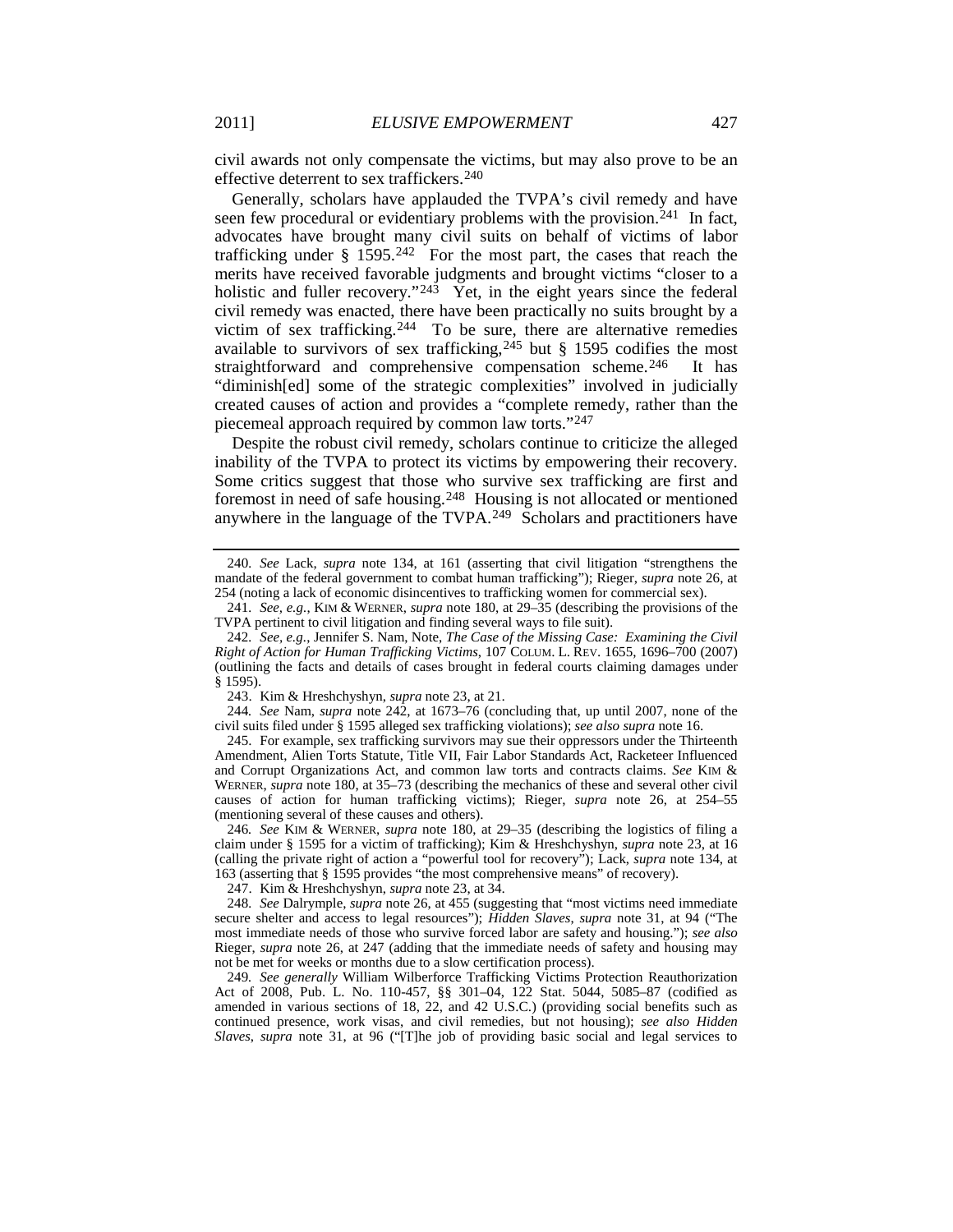also seriously questioned the ability of the TVPA to provide physical safety to the victims and their families after federal authorities identify them.[250](#page-26-0) The requirement that a victim experience a "severe form" of trafficking to receive benefits has also been criticized as an "unreasonably high standard."[251](#page-26-1) Because such a high standard makes it difficult to receive immediate benefits and protections, one scholar suggests that "victims should be presumed to qualify as a victim of severe forms of trafficking until a contrary determination is made."[252](#page-26-2) Finally, critics have denounced immigration policies that prejudice undocumented individuals and expose them to exploitation.[253](#page-26-3)

#### *F. Case Examples Under the TVPA*

As of the writing of this Comment, relatively few federal court cases have reached final judgments on the merits under the TVPA, and of those that have, nearly all have been criminal. This section will briefly review the facts of two cases—one for restitution in a criminal proceeding and one for damages in a civil suit—and analyze their implications. Both cases involve labor trafficking, but the principles apply to sex trafficking issues as well.

# <span id="page-26-8"></span>1. The Reddy Case

Lakireddy Bali Reddy, a real estate investor and restaurateur in Berkeley, California, had a sexual affinity for young girls.[254](#page-26-4) He also had several businesses and needed laborers to work for him.[255](#page-26-5) In 1986, Reddy began to traffic teenage girls from India to his estate in California for sex and labor exploitation.<sup>256</sup> Reddy had extensive influence in his hometown in India and thus his offers of employment in Berkeley appeared credible to the girls, who were usually very young and of low caste.[257](#page-26-7) To get the girls

survivors has fallen squarely on the shoulders of NGOs and social service agencies."). *But see infra* note [319](#page-31-0) (asserting reasons why these services are best administered through NGOs).

<span id="page-26-0"></span><sup>250</sup>*. See, e.g.*, *Hidden Slaves*, *supra* note [31,](#page-6-1) at 100 (noting that criminal procedure rules allow alleged traffickers to review the information provided by survivors to investigators, putting them and their families "at a greater risk for retaliation").

<span id="page-26-1"></span><sup>251.</sup> Leevan, *supra* note [26,](#page-5-9) at 796 (citing 22 U.S.C. § 7105 (2006 & Supp. 2009)); *see also* Lee & Lewis, *supra* note [26,](#page-5-9) at 183 (asserting that the requirement of cooperating with law enforcement is not centered on the needs of the victims, but that of the federal authorities).

<sup>252.</sup> Dalrymple, *supra* not[e 26,](#page-5-9) at 462.

<span id="page-26-3"></span><span id="page-26-2"></span><sup>253</sup>*. See* Kim, *supra* note [14,](#page-3-0) at 248 (criticizing restrictive immigration policies as preventing exploited workers from deserved protection).

<sup>254</sup>*. See Hidden Slaves*, *supra* note [31,](#page-6-1) at 90.

<sup>255</sup>*. See* Kim & Hreshchyshyn, *supra* not[e 23,](#page-5-7) at 22.

<span id="page-26-6"></span><span id="page-26-5"></span><span id="page-26-4"></span><sup>256</sup>*. See* Press Release, U.S. Dep't of Justice, California Man Admits He Brought Indian Girls to U.S. for Sexual Exploitation, Pleads Guilty to Federal Charges (Mar. 7, 2001), http://www.justice.gov/opa/pr/2001/March/099crt.htm; *see also* Kim & Hreshchyshyn, *supra* note [23,](#page-5-7) at 22–23 (noting that in this case "the line is blurred" between the two types of exploitation, and it shows that traffickers will oppress their victims through any means necessary).

<span id="page-26-7"></span><sup>257</sup>*. See Hidden Slaves*, *supra* note [31,](#page-6-1) at 90 (asserting that the girls had low social statuses and were "susceptible to the power and dominance of a higher caste male"); Kim &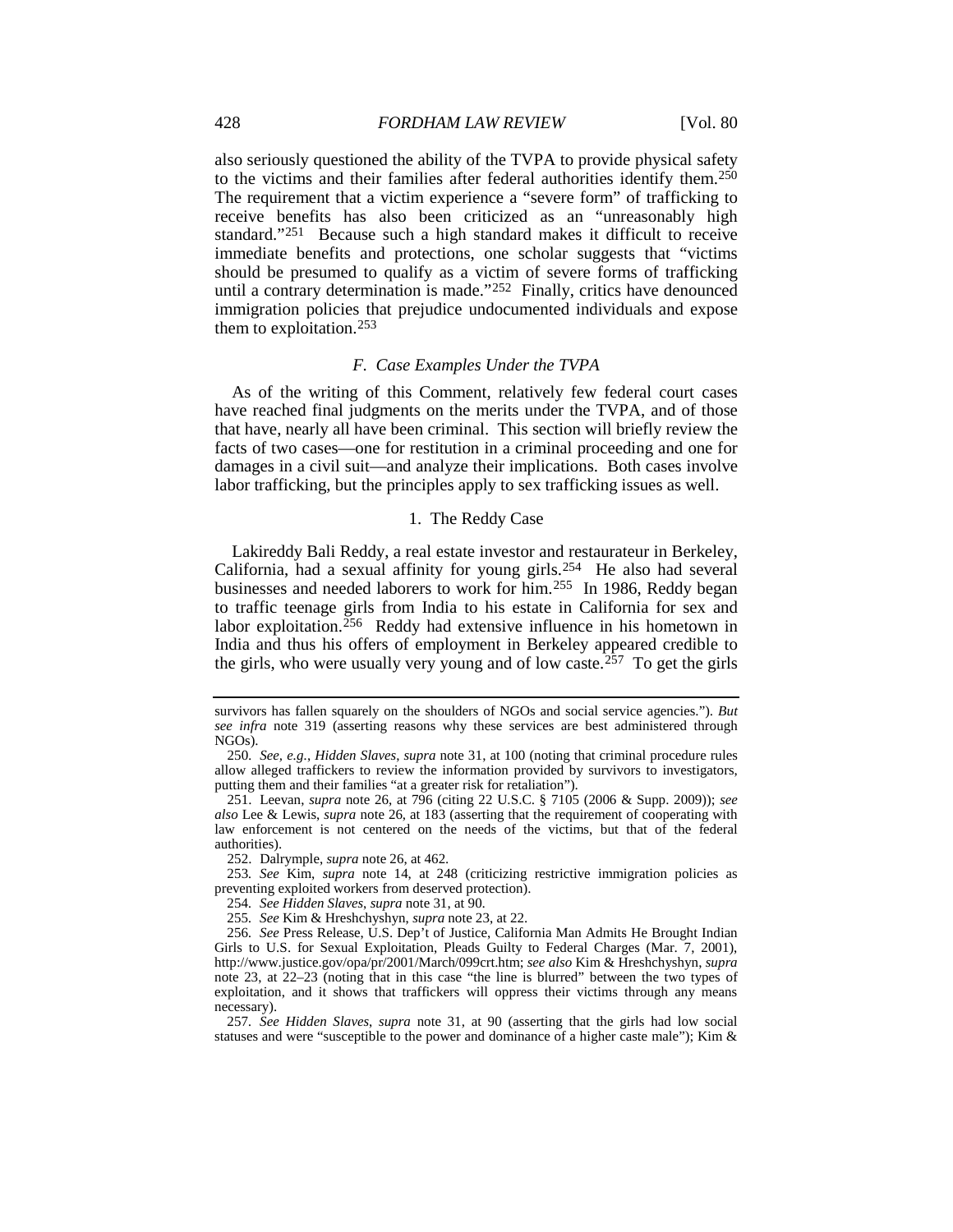into the United States, Reddy had a brother and sister pretend to be a married couple and had the girls pose as their children[.258](#page-27-1) Once in California, Reddy forced the girls to engage in sexual relations with him.[259](#page-27-2) He also built his businesses by exploiting their labor.<sup>260</sup> Over fifteen years, Reddy brought at least twenty-five Indians to the United States under false pretenses.<sup>[261](#page-27-4)</sup> Reddy cut the girls off from the outside world by keeping them out of school and prohibiting them from contacting anyone outside his network.[262](#page-27-5) He assured their cooperation by rewarding subservient girls with gifts and favorable treatment, and withdrawing the special treatment when they exhibited maturity.<sup>[263](#page-27-6)</sup> He often beat the girls and threatened to report them to authorities[.264](#page-27-7) In an extreme instance of coercion, one of the girls helped to hold down others so that Reddy could rape them.[265](#page-27-8) As a result of this coercion, Reddy's victims experienced depression, nightmares, and panic attacks.[266](#page-27-9) Finally, in 1999, local law enforcement responded to a carbon monoxide emergency at one of Reddy's apartment buildings, where they discovered two Indian girls poisoned by the gas.<sup>267</sup> In March 2001, following an investigation, the DOJ charged Reddy with trafficking women for sexual servitude under the TVPA,<sup>[268](#page-27-11)</sup> to which Reddy pleaded guilty.[269](#page-27-12) As part of the plea agreement, Reddy consented to serve over eight years in prison and pay \$2 million in restitution to the two victims affected by the carbon monoxide.[270](#page-27-13)

This case is a good example of the TVPA's application of restitution as part of criminal sentencing.<sup>271</sup> Despite the successful outcome in this case, however, some people—including several of Reddy's victims—felt that the imprisonment of Reddy and the restitution were inadequate remedies.<sup>[272](#page-27-15)</sup> The restitution only went to two of the twenty-five victims, leaving the

264*. See id.*

266*. See id.* (noting this assessment in the court records).

<span id="page-27-10"></span><span id="page-27-9"></span>267*. See* Press Release, *supra* note [256](#page-26-8) (adding that one of them died later from carbon monoxide poisoning).

<span id="page-27-3"></span><span id="page-27-2"></span><span id="page-27-1"></span>Hreshchyshyn, *supra* note [23,](#page-5-7) at 22 (explaining that he applied his wealth toward building projects in India).

<span id="page-27-0"></span><sup>258.</sup> *See* Press Release, *supra* note [256.](#page-26-8)

<sup>259.</sup> *See Hidden Slaves*, *supra* note [31,](#page-6-1) at 90; Kim & Hreshchyshyn, *supra* not[e 23,](#page-5-7) at 22.

<sup>260</sup>*. See* Kim & Hreshchyshyn, *supra* not[e 23,](#page-5-7) at 22.

<sup>261</sup>*. See* Press Release, *supra* note [256.](#page-26-8)

<sup>262</sup>*. See Hidden Slaves*, *supra* note [31,](#page-6-1) at 90.

<sup>263</sup>*. See id.*

<span id="page-27-8"></span><span id="page-27-7"></span><span id="page-27-6"></span><span id="page-27-5"></span><span id="page-27-4"></span><sup>265</sup>*. See id.* (noting that this confused investigators, who held the girl in jail for over a month because they considered her a perpetrator and did not realize that she was a victim).

<span id="page-27-11"></span><sup>268.</sup> Fact Sheet, Worker Exploitation, U.S. Dep't of Justice (Mar. 27, 2001), http://www.justice.gov/opa/pr/2001/March/126cr.htm; *see also* Press Release, *supra* note [256](#page-26-8) (mentioning that the charges also included conspiracy to commit immigration fraud and subscribing to a false tax return).

<sup>269.</sup> *See* Press Release, *supra* note [256.](#page-26-8)

<span id="page-27-13"></span><span id="page-27-12"></span><sup>270.</sup> *See* Kim & Hreshchyshyn, *supra* note [23,](#page-5-7) at 23; *see also* Press Release, *supra* note [256.](#page-26-8)

<span id="page-27-14"></span><sup>271</sup>*. See* Kim & Hreshchyshyn, *supra* note [23,](#page-5-7) at 21 (noting that the case was a "landmark victory for the prosecution").

<span id="page-27-15"></span><sup>272</sup>*. See id.* (asserting, with Reddy as an example, that imprisoning traffickers "falls far short of the level of deterrence needed to stop trafficking entirely").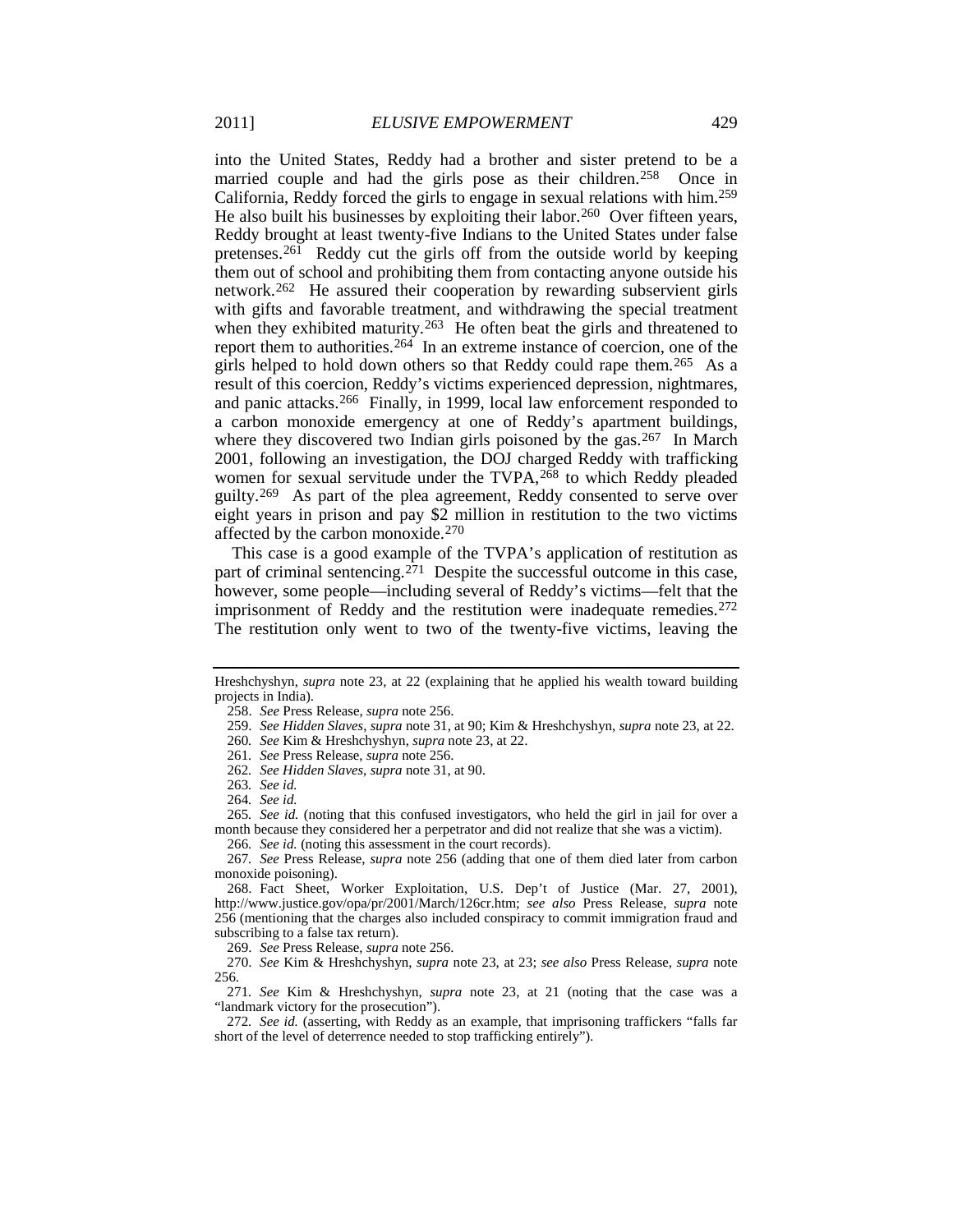others with no economic compensation for their ordeal, $273$  and some involved in Reddy's trafficking network escaped punishment[.274](#page-28-1) His business, built partially on exploited labor, continues to thrive in Berkeley.[275](#page-28-2) Consequently, some victims and their family members filed a class action civil suit against Reddy and others in his network, seeking further damages.[276](#page-28-3) Because this suit was filed before the TVPA provided a private right of action, the court dismissed several of the victims' claims.[277](#page-28-4) The civil suit was ultimately settled for an undisclosed amount, though the victims were reportedly pleased with the resolution.[278](#page-28-5)

# 2. *Baoanan v. Baja*

The *Baoanan* case,<sup>[279](#page-28-6)</sup> as with most of the § 1595 cases to date, ruled on procedural issues only and has not yet reached the merits[.280](#page-28-7) Marichu Suarez Baoanan, a citizen of the Philippines, had completed her nursing degree and sought employment in the United States as a nurse.[281](#page-28-8) Through an acquaintance, she met Norma Castro Baja, wife of Lauro Liboon Baja, Jr., a former Philippine diplomat in the United States.[282](#page-28-9) Mrs. Baja offered to help Baoanan travel to the United States through a travel agency that the Bajas owned, secure a work visa, and find employment.[283](#page-28-10) Baoanan paid half of the requested fee to the Bajas for this assistance, and in January 2006, she arrived in the United States.[284](#page-28-11) She was immediately driven from the airport to the Baja residence, where the Bajas took her passport and told her that she had to work six months to pay off the other half of her fee.<sup>[285](#page-28-12)</sup> Instead of finding Baoanan a nursing job, the Bajas forced her to perform all of their domestic work, including watching children and "monitor[ing] Mrs. Baja's diabetes and blood pressure," for 126 hours per week without pay.[286](#page-28-13) After three months, Baoanan left her situation and subsequently brought a civil action for § 1595 claims.<sup>[287](#page-28-14)</sup> Because Mr. Baja was formerly

279. 627 F. Supp. 2d 155 (S.D.N.Y. 2009).

280*. See id.* at 160, 171.

281*. Id.* at 158.

282*. Id.* at 157–58 (explaining that Baoanan sought this contact).

283*. Id.* at 158.

<span id="page-28-12"></span><span id="page-28-11"></span><span id="page-28-10"></span><span id="page-28-9"></span><span id="page-28-8"></span>284*. Id.* (adding that Baoanan had to sign a contract—which she was not allowed to read—to go to the United States).

285*. Id.*

<sup>273</sup>*. See id.* at 23.

<sup>274</sup>*. See id.*

<span id="page-28-2"></span><span id="page-28-1"></span><span id="page-28-0"></span><sup>275</sup>*. See id.* (asserting that limitations to the prosecutorial process allowed the business to survive).

<span id="page-28-3"></span><sup>276</sup>*. See* Doe v. Reddy, No. C 02-05570, 2003 WL 23893010, at \*1 (N.D. Cal. Aug. 4, 2003).

<span id="page-28-4"></span><sup>277</sup>*. See id.* at \*1, \*14 (dismissing the implied causes of action claims brought under the Thirteenth Amendment and California state statutes).

<span id="page-28-7"></span><span id="page-28-6"></span><span id="page-28-5"></span><sup>278</sup>*. See Civil Lawsuit Settled in Reddy Sex-Slave Case*, THE BERKELEY DAILY PLANET, Apr. 9, 2004, *available at* http://www.berkeleydailyplanet.com/issue/2004-04-09/ article/18626.

<sup>286</sup>*. Id.* at 158–59.

<span id="page-28-14"></span><span id="page-28-13"></span><sup>287</sup>*. Id.* at 159 (listing the fifteen causes of action that Baoanan raised under federal and state laws).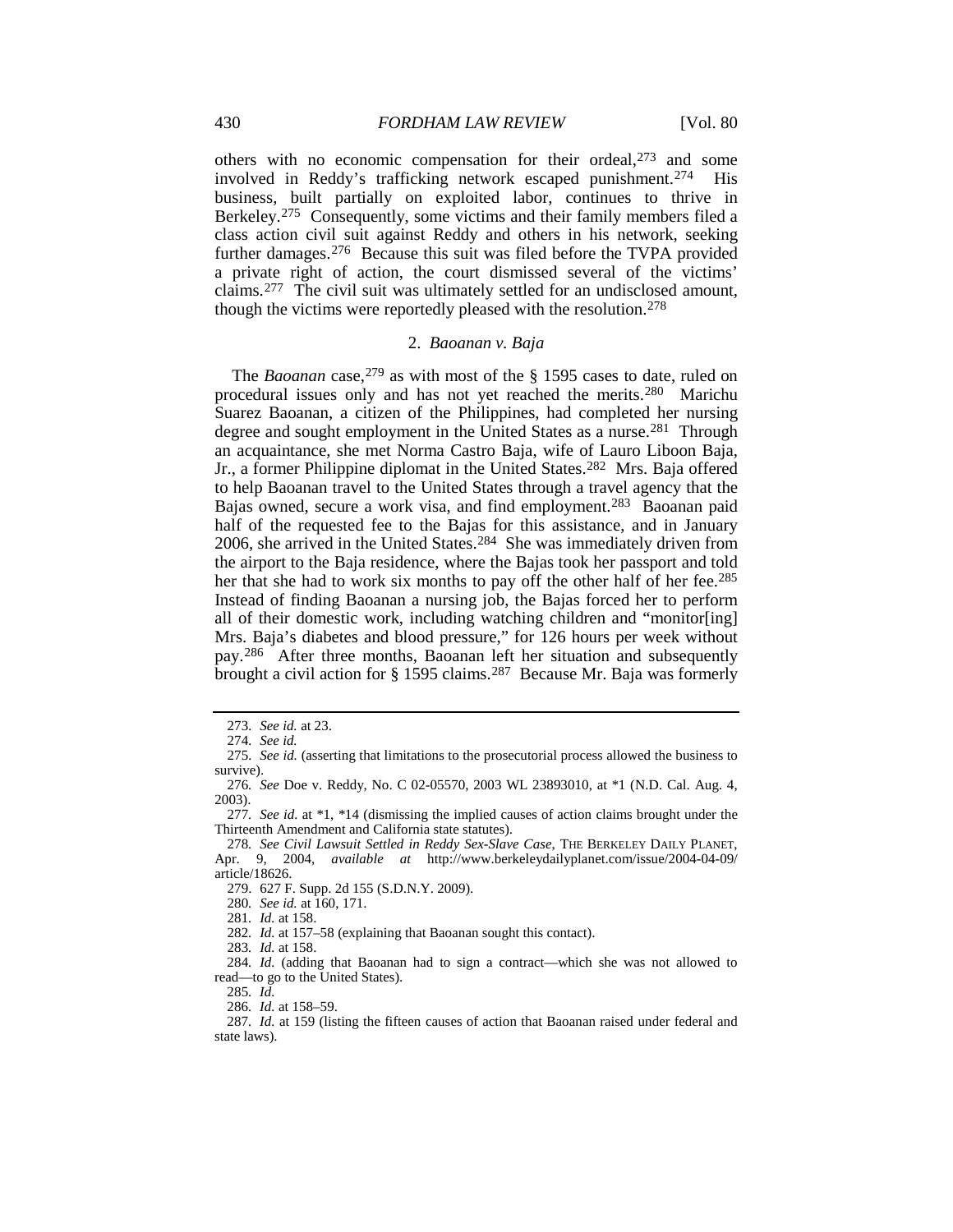a foreign diplomat, the court, sua sponte, raised the issue of diplomatic immunity,  $288$  which applies if the contested activity or violation was "in the exercise of his function as a member of the mission."[289](#page-29-1) The court decided Baja had no residual immunity from the civil allegations of human trafficking because those violations were "entirely peripheral to [Baja's] official duties as a diplomatic agent."[290](#page-29-2)

The court's sua sponte ruling is particularly noteworthy because it is well settled that diplomatic immunity exempts many foreign diplomats from domestic civil suits.<sup>[291](#page-29-3)</sup> Nevertheless, the court explicitly held that, under the TVPA, human trafficking is an actionable claim that survives at least the residual immunity of a former diplomat.[292](#page-29-4) While narrow, this decision created an exception to a significant obstacle to holding domestic traffickers accountable: immunities afforded to former diplomats.[293](#page-29-5) For victims of human trafficking who were oppressed by diplomats, § 1595 may provide an important means of compensation.[294](#page-29-6)

Two other recent district court cases considered other procedural obstacles to bringing § 1595 claims for labor trafficking, although no legal commentary has substantially focused on the implications of either case. In *Hernandez v. Attisha*,<sup>295</sup> the court denied the defendants' motion to dismiss the § 1595 claims and held that the amended language of the TVPA clearly creates an express private right of action.[296](#page-29-8) In another case, *Adhikari v. Daoud & Partners*, $297$  the court denied the defendants' motion to dismiss the § 1595 claims because it decided that victims may bring such claims against corporations that knowingly benefit from labor trafficking.[298](#page-29-10)

# *G. Collaboration and Resources Needed to Obtain Compensation Under the TVPA*

The human trafficking victim has a variety of needs that require a coordinated response across multiple disciplines.<sup>[299](#page-29-11)</sup> Often, the efforts of one agency or attorney are inadequate to handle all the civil needs of one

<sup>288</sup>*. See id*.

<span id="page-29-2"></span><span id="page-29-1"></span><span id="page-29-0"></span><sup>289</sup>*. Id.* at 161 (quoting Vienna Convention on Diplomatic Relations, art. 39(2), Apr. 18, 1961, 23 U.S.T. 3227, 500 U.N.T.S. 95).

<sup>290</sup>*. Id.* at 170 (citing Swarna v. Al-Awadi, 607 F. Supp. 2d 509, 521 (S.D.N.Y. 2009)).

<sup>291</sup>*. Id.* at 160 (calling the immunity "near-absolute" for current diplomats).

<sup>292</sup>*. See id.* at 170.

<span id="page-29-5"></span><span id="page-29-4"></span><span id="page-29-3"></span><sup>293</sup>*. See* Janie A. Chuang, *Achieving Accountability for Migrant Domestic Worker Abuse*, 88 N.C. L. REV. 1627, 1644–46 (2010) (explaining the obstacle of diplomatic immunity to certain trafficking cases and discussing *Baoanan* in light of these obstacles).

<span id="page-29-6"></span><sup>294</sup>*. See id.* at 1646 (suggesting that some victims oppressed by diplomats ought to pursue § 1595 claims).

<sup>295</sup>*.* No. 09-CV-2257, 2010 WL 816160 (S.D. Cal. Mar. 5, 2010).

<span id="page-29-8"></span><span id="page-29-7"></span><sup>296</sup>*. See id.* at \*1–3 (allowing plaintiffs to sue individuals under § 1595 for all violations under Chapter 77, including peonage, involuntary servitude, and trafficking).

<sup>297</sup>*.* 697 F. Supp. 2d 674 (S.D. Tex. 2009).

<span id="page-29-10"></span><span id="page-29-9"></span><sup>298</sup>*. See id.* at 684–85 (allowing plaintiffs to sue a company that had allegedly known of the labor trafficking ordeal at issue, under the revised provisions of § 1595(a)).

<span id="page-29-11"></span><sup>299</sup>*. See* Dalrymple, *supra* note [26,](#page-5-9) at 470 ("Lawyers, nonprofit service providers, and federal and local law enforcement must work in tandem to combat trafficking in their community.").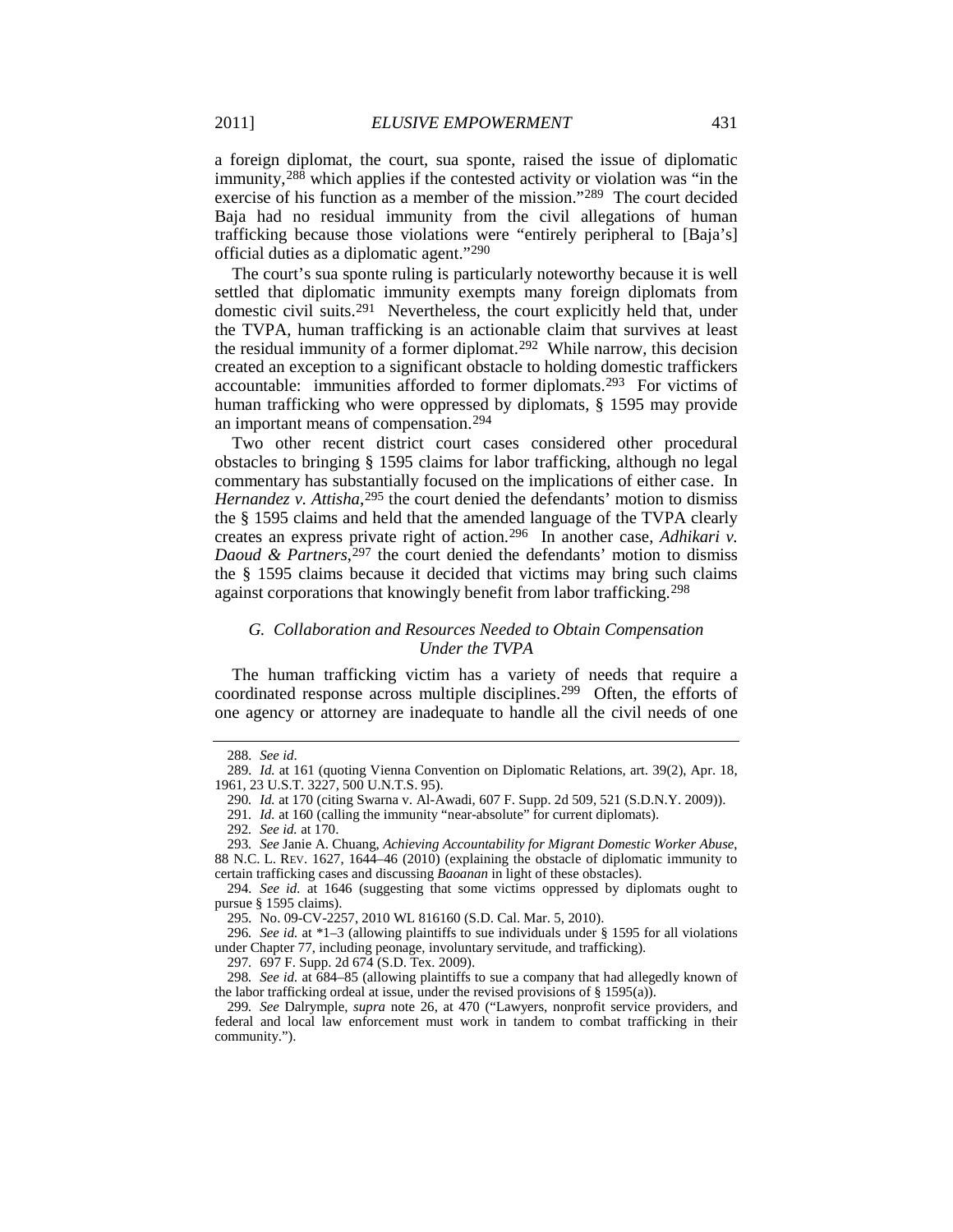individual, particularly if she is a foreign citizen.[300](#page-30-0) Congress responded to this need with the creation of the Inter-Agency Task Force to Monitor and<br>Combat Trafficking.<sup>301</sup> Its mandate is to create and implement a Its mandate is to create and implement a comprehensive federal strategy to eradicate human trafficking.<sup>[302](#page-30-2)</sup> Prior to that, the DOJ and the Department of Labor formed the Worker Exploitation Task Force to effectively identify and prosecute traffickers through improved coordination.<sup>303</sup> Still, obstacles such as interagency rivalries, divergent priorities, and the large number of agencies involved have hindered the progress of these task forces.<sup>[304](#page-30-4)</sup> Advocates generally support the efforts of federal agency collaboration, despite its apparent shortcomings.<sup>[305](#page-30-5)</sup>

<span id="page-30-14"></span><span id="page-30-13"></span>In addition to federal collaborations, agencies and organizations have also developed regional task forces to serve the specific needs of trafficking survivors.<sup>[306](#page-30-6)</sup> These include housing, medical services, job and language training, and counseling.<sup>307</sup> Because these needs are varied, collaboration is instrumental in meeting them.<sup>308</sup> This is especially true in cases that are not selected for federal prosecution, because it is difficult for victims to obtain benefits under the TVPA when there is no opportunity to assist the prosecutors.[309](#page-30-9)

<span id="page-30-12"></span>These task forces allow professionals in all areas to "share information and coordinate approaches" to specific cases.<sup>[310](#page-30-10)</sup> For example, one team consisting of a law firm, a legal clinic, and various human rights organizations is working to provide civil remedies to trafficked people in the United States by pooling its resources.<sup>[311](#page-30-11)</sup> Practitioners claim that these networks of advocates and service providers have become an effective way

303. *See Hidden Slaves*, *supra* note [31,](#page-6-1) at 77.

306*. See id.*

307. *See* Lee & Lewis, *supra* not[e 26,](#page-5-9) at 193.

308*. See id.* at 194.

<span id="page-30-9"></span><span id="page-30-8"></span><span id="page-30-7"></span>309*. See Hidden Slaves*, *supra* note [31,](#page-6-1) at 78–79 (noting the problem with identifying someone as a victim without bringing criminal charges).

310*. Id.* at 78.

<span id="page-30-0"></span><sup>300</sup>*. See Hidden Slaves*, *supra* note [31,](#page-6-1) at 47 ("Because forced labor is *hidden*, *inhumane*, *widespread*, and *criminal*, sustained and coordinated efforts by U.S. law enforcement, social service providers, and the general public are needed to expose and eradicate this illicit trade."); Lee & Lewis, *supra* note [26,](#page-5-9) at 193 ("It is next to impossible for a single advocate . . . to meet [the trafficked person's] needs comprehensively.").

<span id="page-30-1"></span><sup>301.</sup> *See* 22 U.S.C. § 7103 (2006); *see also Hidden Slaves*, *supra* note [31,](#page-6-1) at 77–78 (outlining the federal members of the task force and asserting that it provides more protection for trafficking survivors).

<span id="page-30-2"></span><sup>302</sup>*. See* Trafficking Victims Protection Act of 2000, Pub. L. No. 106-386, § 105, 114 Stat. 1464, 1471–73; *Hidden Slaves*, *supra* note [31,](#page-6-1) at 77–78.

<span id="page-30-4"></span><span id="page-30-3"></span><sup>304</sup>*. Id.*; *see also supra* note [7](#page-3-14) and accompanying text (describing how, in one case, three federal agencies had difficulty coordinating efforts due to different priorities).

<span id="page-30-6"></span><span id="page-30-5"></span><sup>305</sup>*. See Hidden Slaves*, *supra* note [31,](#page-6-1) at 78 (noting that advocates believe more coordination will lead to alternative forms of relief for victims).

<span id="page-30-11"></span><span id="page-30-10"></span><sup>311</sup>*. See Overview: Trafficking Victims Protection Act Civil Litigation Project*, WORLD ORG. FOR HUMAN RIGHTS USA, http://www.humanrightsusa.org/index.php?option=com\_ content&task=view&id=226&Itemid=186 (last visited Sept. 21, 2011) [hereinafter *Overview*] (describing the collaboration between a law firm, a legal clinic, and several human rights groups in bringing civil suits for trafficked people under the TVPA).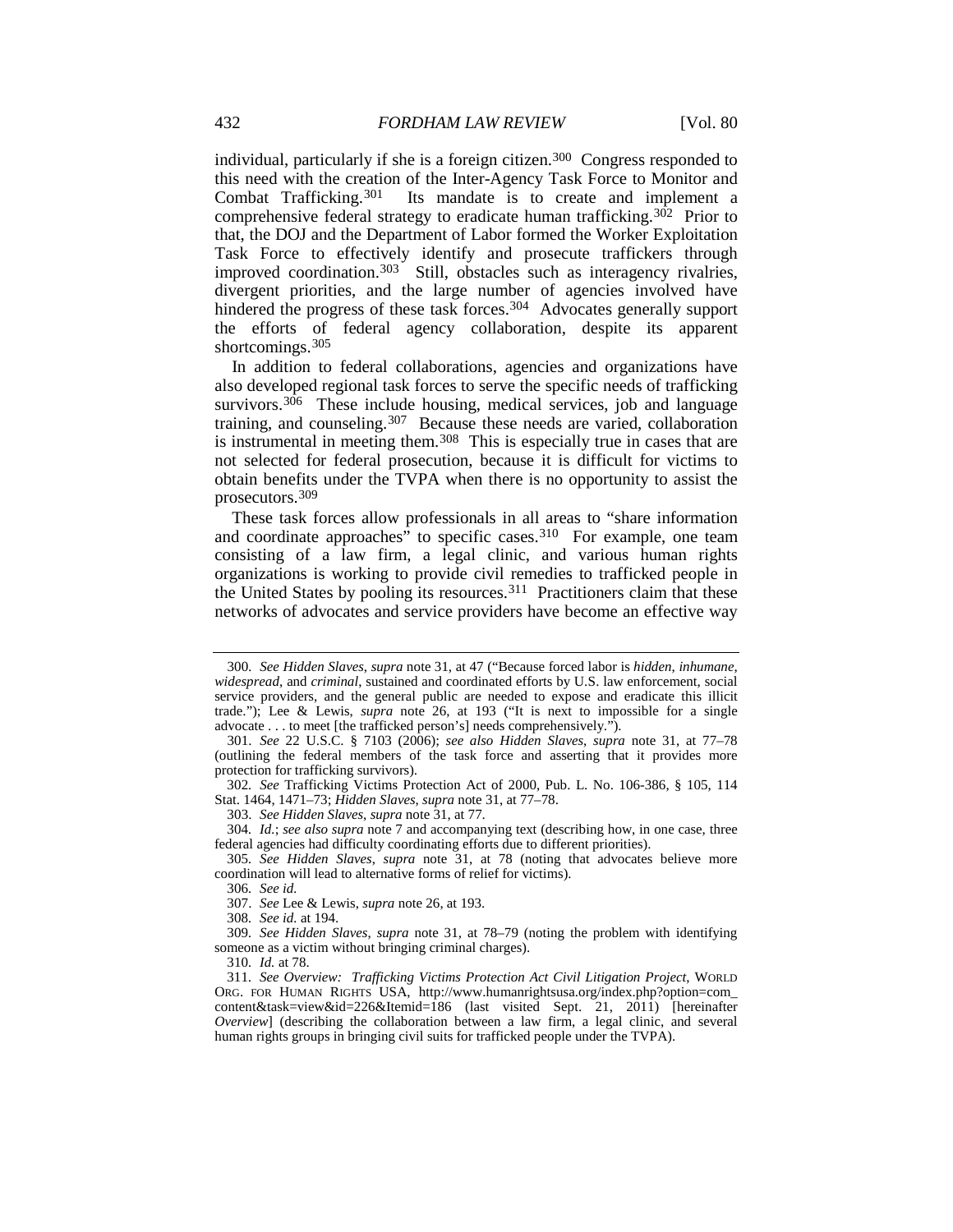to handle trafficking cases,  $312$  and scholars assert that the task forces have been an "encouraging sign" in the advancement of the interests of trafficked people.[313](#page-31-2)

<span id="page-31-11"></span>Federal agencies and authorities are beginning to recognize the importance of coordinating not only with different governmental agencies, but also regional NGOs. [314](#page-31-3) This is critical because the government requires the cooperation of trafficking victims to accomplish its objectives under the TVPA.[315](#page-31-4) For example, a local NGO may be able to help the government find an appropriate counseling resource for trafficking victims when they are reluctant to speak about their experience in court.[316](#page-31-5) Also, if a civil suit is commenced, coordination between the prosecutor and the civil attorney can lead to the use of evidence from the criminal case in the civil suit.<sup>[317](#page-31-6)</sup> Thus these task forces coordinate the efforts of government agencies and NGOs in a mutually beneficial way, allowing each to accomplish its goals more efficiently.[318](#page-31-7)

<span id="page-31-0"></span>In addition to the collaborative efforts necessary to bring a civil action on behalf of victims of trafficking, allocating sufficient resources can be another challenge. The TVPA leaves nearly all of the responsibility for rendering social and legal services to NGOs.<sup>[319](#page-31-8)</sup> Yet Congress has done little to sponsor and develop programs that can partner with NGOs to provide these services[.320](#page-31-9) Carrying a civil case to completion often requires the pro bono assistance of law firms that generally have more resources.<sup>[321](#page-31-10)</sup>

<span id="page-31-8"></span>319*. See* Susan Tiefenbrun, *Sex Slavery in the United States and the Law Enacted to Stop It Here and Abroad*, 11 WM. & MARY J. WOMEN & L. 317, 332–33 (2005) (revealing that law enforcement does not assist with petitions for T visas, but instead leaves it to victims); Rieger, *supra* note [26,](#page-5-9) at 248 (asserting that offering little or no assistance in the application process burdens the victims). Of course, if the government were to assist in T visa applications, a conflict of interest would arise. Because the government would assist the victim's entry into the country with the intention of using the victim's testimony to prosecute the traffickers, the victim's story may be subject to impeachment during a civil proceeding because there is an incentive to fabricate a story to gain legal status in the United States.

<span id="page-31-9"></span>320. There is, however, a proposed amendment to the TVPA in the Senate that would allocate substantial funds to NGOs through state and local governmental agencies for the purpose of providing comprehensive care to trafficking survivors. *See* Trafficking Victims Protection Reauthorization Act of 2011, S. 1301, 112th Cong. (1st Sess. 2011).

<span id="page-31-10"></span>321*. See, e.g.*, Robin Thompson, *Help Wanted: Attorneys to Represent Victims of Human Trafficking*, INT'L BAR NEWS, Sept. 2007, at 15, 18 (recommending that firms and bar associations offer pro bono services to human trafficking victims); *Overview*, *supra* note [311.](#page-30-12)

<span id="page-31-12"></span><sup>312</sup>*. See* Lee & Lewis, *supra* note [26,](#page-5-9) at 193.

<sup>313.</sup> *Hidden Slaves*, *supra* note [31,](#page-6-1) at 78.

<span id="page-31-3"></span><span id="page-31-2"></span><span id="page-31-1"></span><sup>314</sup>*. See* Lee & Lewis, *supra* note [26,](#page-5-9) at 194 (giving examples of the expertise the NGOs can offer governmental agencies tasked with handling the needs of trafficked persons).

<span id="page-31-4"></span><sup>315</sup>*. See id.*; *see also* ICF INTERNATIONAL, PROSECUTING HUMAN TRAFFICKING CASES: LESSONS LEARNED AND PROMISING PRACTICES 20 (2008), *available at* http://www.ncjrs.gov/pdffiles1/nij/grants/223972.pdf (claiming that the prosecutor needs the cooperation and testimony of the trafficked person to obtain a conviction).

<sup>316.</sup> Lee & Lewis, *supra* note [26,](#page-5-9) at 194.

<span id="page-31-6"></span><span id="page-31-5"></span><sup>317</sup>*. See* KIM & WERNER, *supra* note [180,](#page-19-14) at 2–8 (describing the coordination needed between civil and criminal proceedings).

<span id="page-31-7"></span><sup>318</sup>*. See* Lee & Lewis, *supra* note [26,](#page-5-9) at 194 (describing the interplay between agencies and how they can work to protect victims and accomplish federal objectives).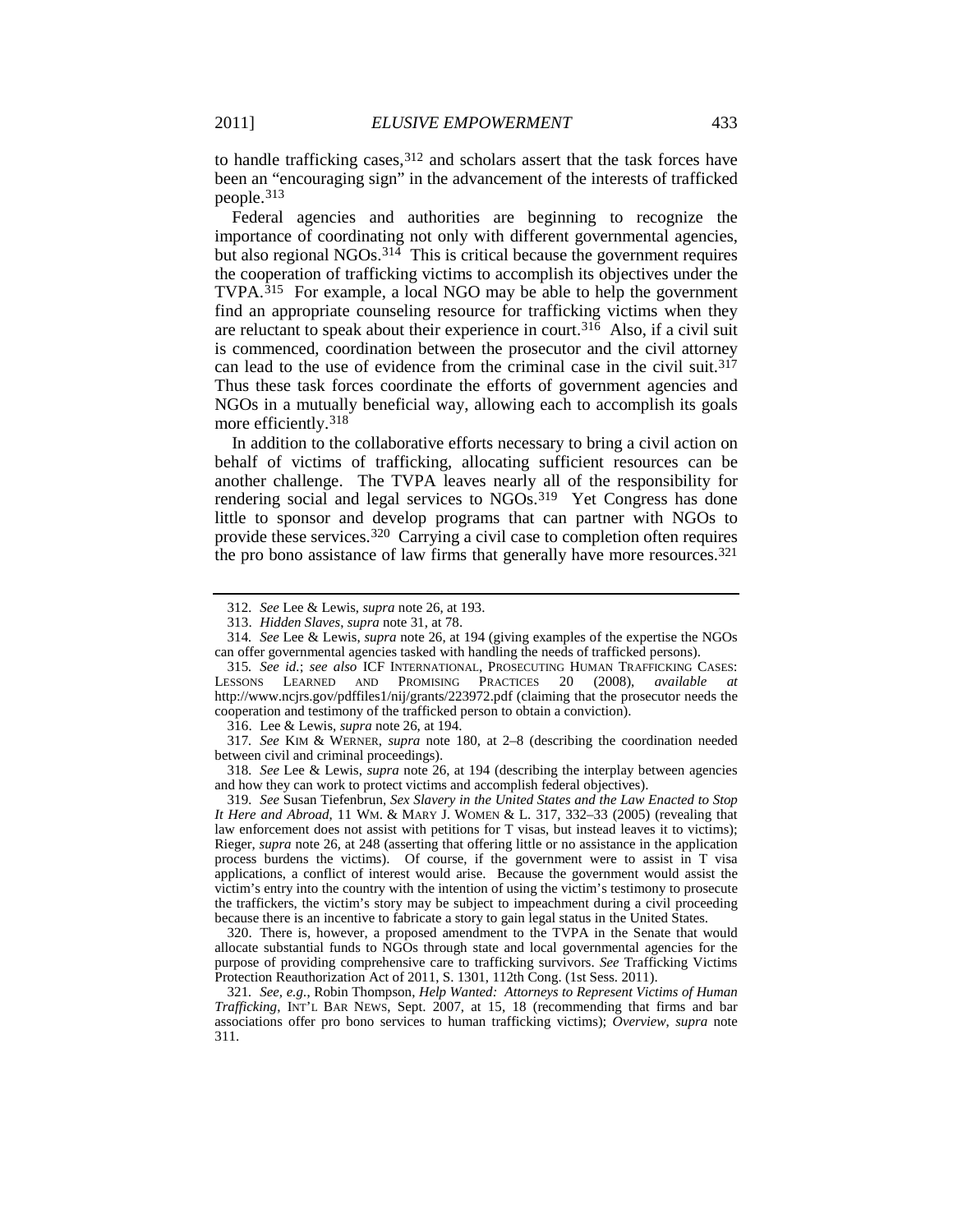Lawyers at those firms are inexperienced in this area, however, and must be trained in the nuances of representing trafficking clients and understanding the legal specifications of filing under § 1595 of the TVPA.[322](#page-32-2)

### <span id="page-32-0"></span>*H. Another Immigration Option: The U Visa*

As an alternative to the T visa, trafficking victims, have recently sought immigration relief under the U visa. The U visa was originally authorized in the Violence Against Women Act of 2000[323](#page-32-3) (VAWA), which was part of the same bill authorizing the T visa in the TVPA but was only recently implemented.<sup>324</sup> The reason for the provision was similar to that of the  $\overline{T}$ visa: stabilizing alien victims who lacked legal status so that those victims would help in the investigation of crimes.<sup>[325](#page-32-5)</sup>

<span id="page-32-15"></span><span id="page-32-14"></span><span id="page-32-1"></span>There are four basic requirements for obtaining a U visa: first, the person must have suffered "substantial physical or mental abuse" resulting from an enumerated crime;<sup>[326](#page-32-6)</sup> second, the person needs to possess credible information regarding the crime; $327$  third, the person must be helpful in the investigation and prosecution of the crime;<sup>[328](#page-32-8)</sup> and finally, the United States must have jurisdiction over the crime.<sup>329</sup> The U visa allows the victim to stay in the United States for up to four years.[330](#page-32-10) Congress affords recipients of U visas employment authorization<sup>[331](#page-32-11)</sup> and derivative benefits for their immediate family members.<sup>[332](#page-32-12)</sup> Congress capped the total visas issued each year at 10,000.[333](#page-32-13)

327. 8 C.F.R. § 214.14(b)(2).

328. *Id*. § 214.14(b)(3).

329. *Id*. § 214.14(b)(4).

<span id="page-32-2"></span><sup>322</sup>*. Cf.* Raymond H. Brescia, *Line in the Sand: Progressive Lawyering, "Master Communities," and a Battle for Affordable Housing in New York City*, 73 ALB. L. REV. 715, 759 (2010) (stating that training pro bono attorneys is one difficulty in handling nuanced housing cases).

<span id="page-32-3"></span><sup>323.</sup> Pub. L. No. 106-386, § 1513, 114 Stat. 1464, 1533 (codified at 8 U.S.C. § 1101 (2006 & Supp. 2009)); *see also* Anna Hanson, Legislative Note, *The U-Visa: Immigration Law's Best Kept Secret?*, 63 ARK. L. REV. 177, 184–87 (2010) (reviewing the legislative history of the U visa).

<span id="page-32-4"></span><sup>324</sup>*. See* 8 C.F.R. § 214.14 (2010) (listing the regulations); Hanson, *supra* note [323,](#page-32-0) at 187 (identifying the regulating authorities as the U.S. Citizenship and Immigration Services (USCIS), and later, the DHS).

<sup>325.</sup> 8 C.F.R. §§ 103, 212, 214, 248, 274a, 299 (2010).

<span id="page-32-6"></span><span id="page-32-5"></span><sup>326</sup>*.* 8 C.F.R. § 214.14(b) (2010); *see also* Hanson, *supra* note [323,](#page-32-0) at 190–91 (describing the requirement). For the enumerated list, which includes any form of human trafficking, see 8 U.S.C. § 1101(a)(15)(U)(iii).

<span id="page-32-10"></span><span id="page-32-9"></span><span id="page-32-8"></span><span id="page-32-7"></span><sup>330.</sup> *Id*. § 214.14(g)(1); *see generally* Tahja L. Jensen, Comment, *U Visa "Certification": Overcoming the Local Hurdle in Response to a Federal Statute*, 45 IDAHO L. REV. 691, 696– 99 (2009) (describing the requirements and application process for the U visa).

<span id="page-32-11"></span><sup>331.</sup> 8 C.F.R. § 214.14(c)(7); *see also* Jensen, *supra* not[e 330,](#page-32-1) at 694–95 (mentioning the benefits afforded to undocumented victims who meet U visa requirements).

<span id="page-32-13"></span><span id="page-32-12"></span><sup>332</sup>*. See* 8 C.F.R. § 214.14(f)(1) (allowing derivative status to spouses, children, parents of victims who are twenty-one years of age or younger, and unmarried siblings of victims who are eighteen years of age or younger).

<sup>333.</sup> 8 U.S.C. § 1184(p)(2)(A) (2006 & Supp. 2009).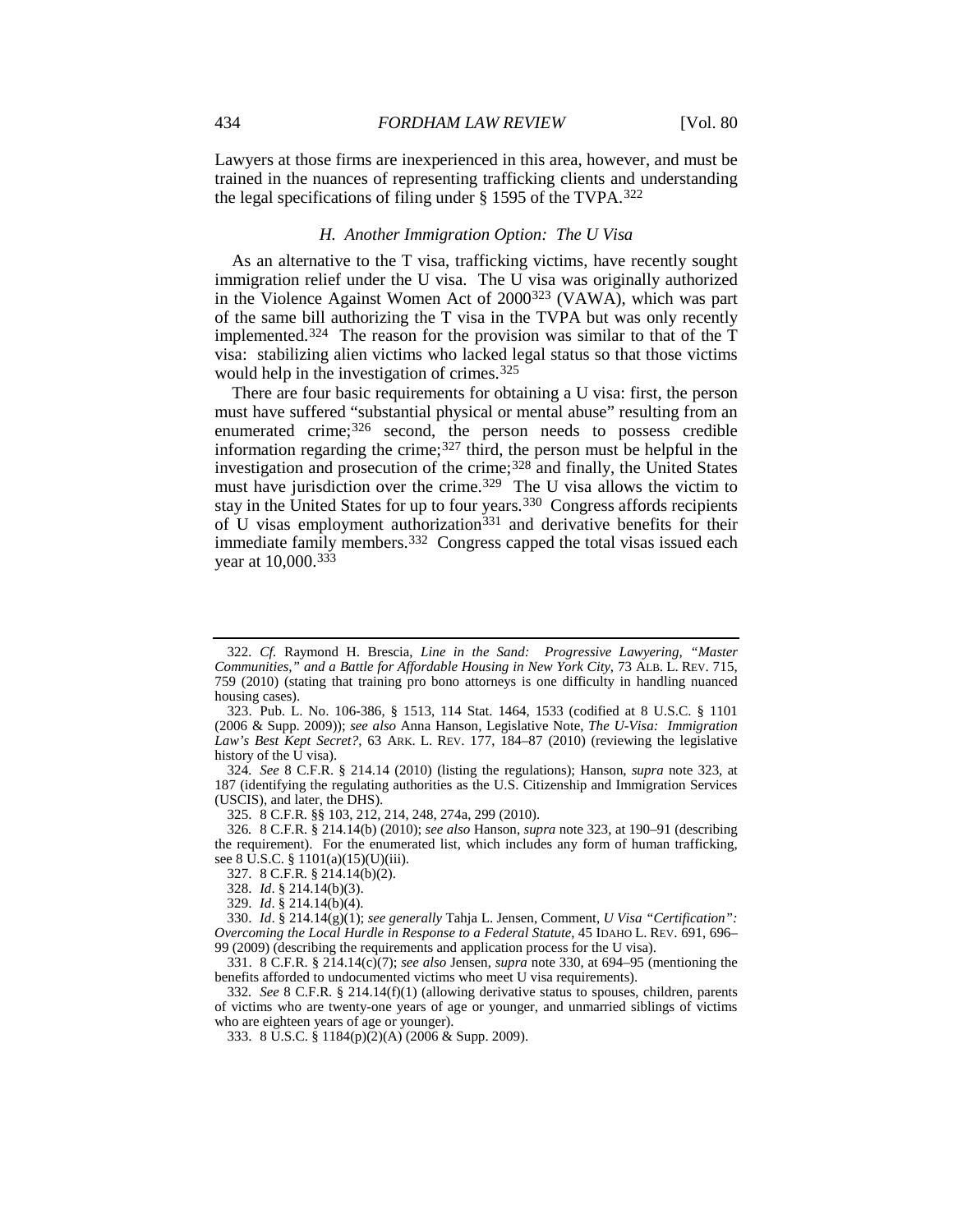<span id="page-33-10"></span>The requirements and benefits of the U visa are therefore substantially the same as the T visa[.334](#page-33-0) The U visa allows for a broader range of applicants, however, including a lower evidentiary standard for trafficking, and it does not require a showing that extreme hardship would occur if removed.[335](#page-33-1) Thus, it is of little surprise that after two years of operation, U visas reached their annual maximum allocation in 2010[.336](#page-33-2) The U.S. Citizenship and Immigration Services (USCIS) attributed this milestone to an increased effort to train law enforcement officials and guide community advocates through the U visa process.[337](#page-33-3)

# III. IMPROVING THE SEX TRAFFICKED PERSON'S ACCESS TO COMPENSATION

As amended, the TVPA attempts to thoroughly prosecute human traffickers, comprehensively protect the victims, and broadly prevent the practice.[338](#page-33-4) It is clear that Congress has emphasized the prosecution of traffickers[.339](#page-33-5) Protection of the victims, however—especially through social benefits and economic compensation—seems to be Congress's lowest priority.<sup>340</sup> This protection is important, and even critical, to the empowerment of survivors and the eradication of trafficking.<sup>[341](#page-33-7)</sup>

This part first suggests that Congress adjust the requirements of receiving benefits under the TVPA to account for the experience of the victims. It then recommends that advocates collaborate to make sex trafficked persons aware of civil litigation opportunities, and asserts that Congress should encourage that collaboration through public awareness and governmental partnerships with advocates. Finally, this part proposes that Congress hold prosecutors accountable to pursue and enforce restitution orders.

#### *A. Modify the Requirements to Receive Benefits Under the TVPA*

Congress should modify the requirements for receiving immigration relief through the T visa. Sex trafficking victims experience many physical and psychological maladies as a result of their ordeals.[342](#page-33-8) Their troubles often leave them unwilling or unable to pursue remedies.<sup>[343](#page-33-9)</sup> If and when they escape their oppressive situations, their immediate needs can include

<span id="page-33-0"></span><sup>334</sup>*. See supra* notes [151–](#page-16-11)57 and accompanying text (describing the requirements of the T visa); *see also* Hanson, *supra* note [323,](#page-32-0) at 202 ("The U-visa appears to offer the same benefits and protections of the T-visa . . . .").

<sup>335.</sup> Hanson, *supra* not[e 323,](#page-32-0) at 202.

<span id="page-33-3"></span><span id="page-33-2"></span><span id="page-33-1"></span><sup>336</sup>*. See USCIS Reaches Milestone: 10,000 U Visas Approved in Fiscal Year 2010: Questions and Answers*, U.S. CITIZENSHIP AND IMMIGR. SERVS., http://www.uscis.gov (follow the "NEWS" hyperlink; then under "July, 2010" follow the "USCIS Reaches Milestone: 10,000 U Visas Approved in Fiscal Year 2010 Questions and Answers" hyperlink).

<sup>337</sup>*. See id.*

<span id="page-33-4"></span><sup>338</sup>*. See supra* not[e 10](#page-3-15) and accompanying text.

<span id="page-33-5"></span><sup>339</sup>*. See supra* note[s 218–](#page-22-0)29 and accompanying text.

<span id="page-33-6"></span><sup>340</sup>*. See supra* note[s 218–](#page-22-0)29 and accompanying text.

<sup>341</sup>*. See supra* note[s 230–](#page-23-12)43 and accompanying text.

<sup>342</sup>*. See supra* Part I.C.

<span id="page-33-9"></span><span id="page-33-8"></span><span id="page-33-7"></span><sup>343</sup>*. See supra* not[e 196](#page-20-10) and accompanying text.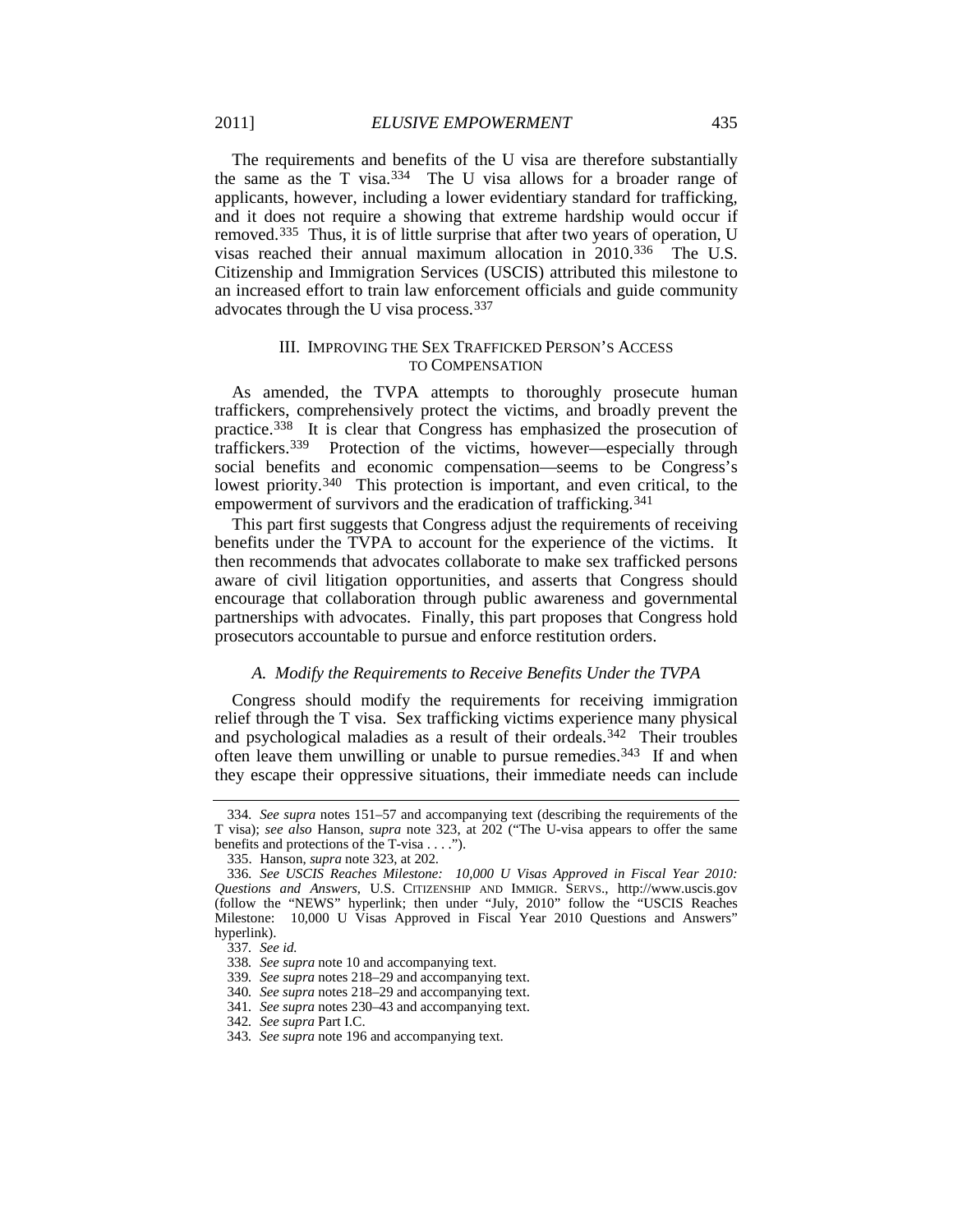physical safety, housing, counseling, immigration relief, and financial resources.[344](#page-34-0) But to receive any of these benefits under the TVPA, individuals must first be identified as a victim of a severe form of trafficking.<sup>345</sup> This has proven difficult, given the struggle to define This has proven difficult, given the struggle to define trafficking and the inexperience of law enforcement in recognizing it.[346](#page-34-2) When victims are so identified, they must then be willing to cooperate with all reasonable requests by law enforcement to receive help.[347](#page-34-3) The combination of identification and cooperation has precluded countless victims from receiving protections they otherwise could have obtained.[348](#page-34-4) Congress was careful to afford benefits only to victims of severe trafficking so as not to provide blanket amnesty to substantial numbers of otherwise illegal immigrants[,349](#page-34-5) but the government has only issued a fraction of the available T visas because the policy is too strict.<sup>350</sup> In fact, some T visa applicants actually were trafficked but were not able to obtain T visas because their experience was not severe enough under the TVPA[.351](#page-34-7)

As an alternative to T visas, Congress allocates immigration relief to victims of various enumerated crimes through U visas, including trafficking.[352](#page-34-8) The benefits of U visas are substantially similar to T visas, yet the United States issued the entire allocated amount of 10,000 U visas in 2010.[353](#page-34-9) The T visa should emulate the U visa in its requirements. Congress should discard the requirement that victims suffer "severe" forms of trafficking—which the U visa does not require—and allow all victims of trafficking to obtain T visa relief.[354](#page-34-10) Congress should also drop the requirement that T applicants show extreme hardship if removed—which the U visa also does not require.[355](#page-34-11) Neither of these changes will hinder the prosecution of criminals; in fact, victims would be more willing and able to assist prosecutorial efforts because more of them would be certified to remain in the United States and able to obtain the relief they seek. Nor would these modifications abandon the concerns of Congress in creating blanket amnesty, because there would still be a limit on the visas issued.<sup>[356](#page-34-12)</sup>

As another option, Congress could remove the requirement that victims assist law enforcement and prosecution. Victims of severe trafficking are

<span id="page-34-0"></span><sup>344</sup>*. See supra* not[e 307](#page-30-13) and accompanying text.

<sup>345</sup>*. See supra* notes [29–](#page-6-12)30 and accompanying text.

<sup>346</sup>*. See supra* note[s 125–](#page-14-0)28 and accompanying text.

<sup>347</sup>*. See supra* not[e 154](#page-17-14) and accompanying text.

<sup>348</sup>*. See supra* note[s 125–](#page-14-0)28[, 208–](#page-21-14)09[, 224–](#page-23-13)27 and accompanying text.

<sup>349</sup>*. See supra* not[e 155–](#page-17-15)57 and accompanying text.

<span id="page-34-6"></span><span id="page-34-5"></span><span id="page-34-4"></span><span id="page-34-3"></span><span id="page-34-2"></span><span id="page-34-1"></span><sup>350</sup>*. See supra* notes [208–](#page-21-15)09 and accompanying text; *see also* Rieger, *supra* note [26,](#page-5-9) at 252 (calling the T visa requirements "overly strict").

<span id="page-34-8"></span><span id="page-34-7"></span><sup>351</sup>*. See supra* note [31](#page-6-1) (mentioning that federal authorities do not deem physical abuse to be severe enough to qualify).

<sup>352</sup>*. See supra* Part II.H.

<sup>353</sup>*. See supra* note[s 334–](#page-33-10)36 and accompanying text.

<sup>354</sup>*. See supra* not[e 326](#page-32-14) and accompanying text.

<span id="page-34-12"></span><span id="page-34-11"></span><span id="page-34-10"></span><span id="page-34-9"></span><sup>355</sup>*. See supra* notes [326–](#page-32-15)29 and accompanying text (showing that none of the requirements to obtain a U visa include a showing of extreme hardship if removed).

<sup>356</sup>*. See supra* note[s 156–](#page-17-16)57 and accompanying text.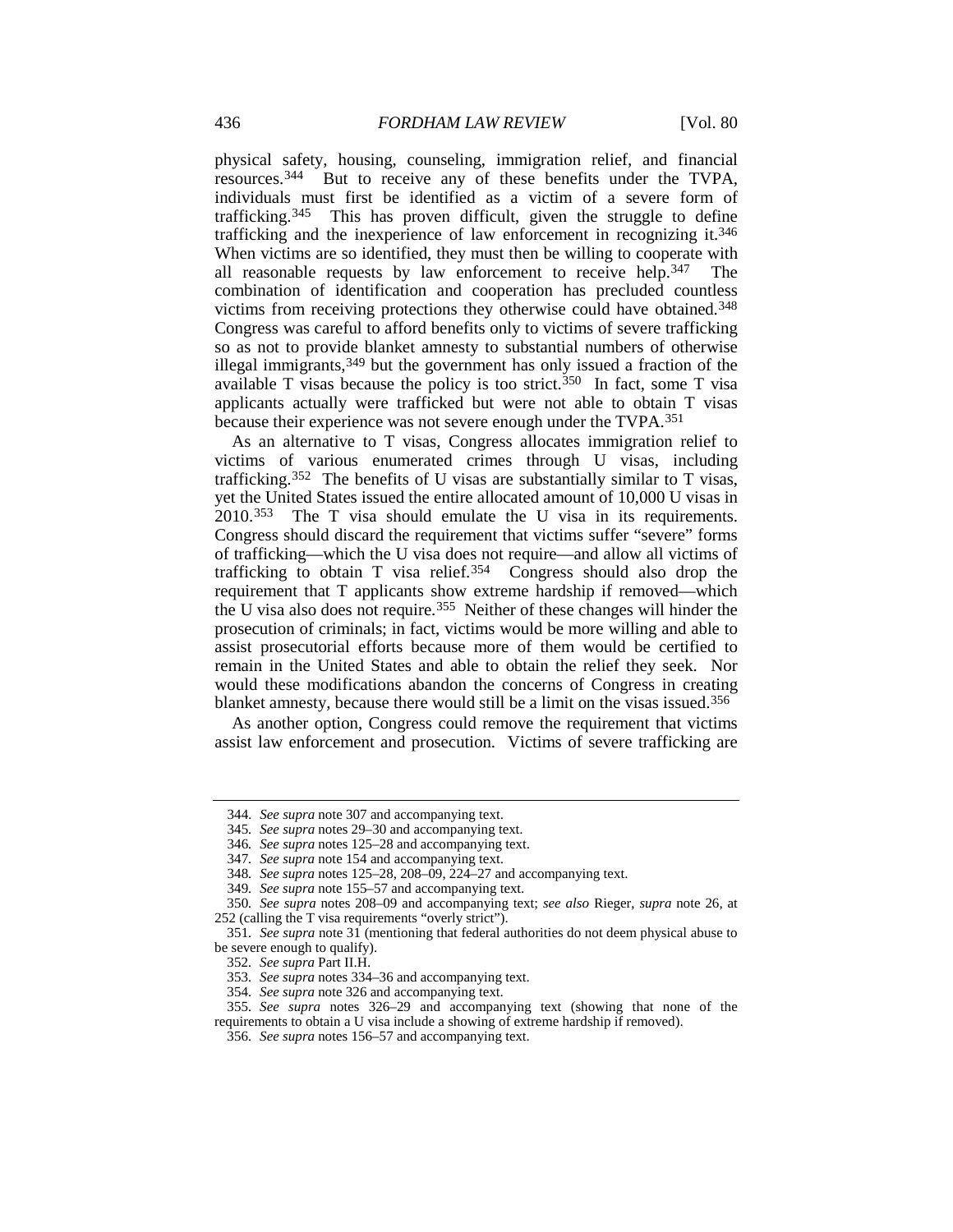unlikely to come forward to demand relief and justice.<sup>[357](#page-35-0)</sup> Requiring them to cooperate with law enforcement and prosecutors is unrealistic.<sup>[358](#page-35-1)</sup> Therefore, Congress should not condition their ability to receive benefits on their cooperation with the criminal investigation and prosecution. It is unfair and unreasonable, especially in light of what most victims of severe forms of trafficking are willing or able to do.

Removing this requirement may encourage more victims to cooperate because the benefits and services they receive—such as staying in the country—give them a sense of safety in pursuing criminal justice. It is unlikely that some of these victims of severe forms of trafficking will assist prosecution without at least a guarantee that their more immediate needs [359](#page-35-2) will be met. Demonstrating a practical commitment to the interests of the victims, however, will likely rebuild victims' trust in authority figures. Given what they have experienced, it is difficult for victims of severe forms of trafficking to assist in a process that does not focus on their best interests. If the TVPA meets the needs and interests of a broader range of victims, it will empower victims and encourage them to pursue additional avenues of justice and prevention.

# *B. Include Civil Litigation in Collaborative Efforts to Combat Sex Trafficking*

Federal authorities and advocates should pursue civil remedies as part of their collaborative efforts. Labor trafficking victims have found success in obtaining this remedy,[360](#page-35-3) but no suits filed for sex trafficking victims under the new legislative scheme have reached the merits,  $361$  even though there appear to be few legislative obstacles to the civil remedy provision.<sup>362</sup> The only barrier to pursuing this remedy is that victims do not feel safe because the interests of the government supersede—and may preclude—those of the victim.[363](#page-35-6) It is noteworthy that of those few sex trafficked people who have cooperated with the prosecution of their traffickers and received immigration relief and other benefits, none have pursued civil remedies.<sup>[364](#page-35-7)</sup>

Initiating these civil suits is no small task because significant resources and cooperation are necessary to successfully obtain relief.<sup>[365](#page-35-8)</sup> Many of the current collaborative task forces might not be able to pursue civil litigation on behalf of the trafficked people that they serve. Although the process takes a long time, civil suits can ultimately vindicate the rights and privileges taken from the victims, give them financial resources to help lead

<sup>357</sup>*. See supra* note [196](#page-20-10) and accompanying text.

<span id="page-35-1"></span><span id="page-35-0"></span><sup>358</sup>*. See supra* not[e 196](#page-20-10) and accompanying text.

<sup>359</sup>*. See supra* not[e 307](#page-30-13) and accompanying text.

<sup>360</sup>*. See supra* not[e 243](#page-25-12) and accompanying text.

<sup>361</sup>*. See supra* note[s 16,](#page-3-13) [244](#page-25-13) and accompanying text.

<sup>362</sup>*. See supra* not[e 241](#page-25-14) and accompanying text.

<sup>363</sup>*. See supra* note[s 218–](#page-22-0)29 and accompanying text; *see also supra* Part III.A.

<span id="page-35-8"></span><span id="page-35-7"></span><span id="page-35-6"></span><span id="page-35-5"></span><span id="page-35-4"></span><span id="page-35-3"></span><span id="page-35-2"></span><sup>364</sup>*. See supra* note [208](#page-21-15) and accompanying text (revealing that some T visas have been issued, meaning that there are victims who have assisted federal authorities and received immigration relief).

<sup>365</sup>*. See supra* Part II.G.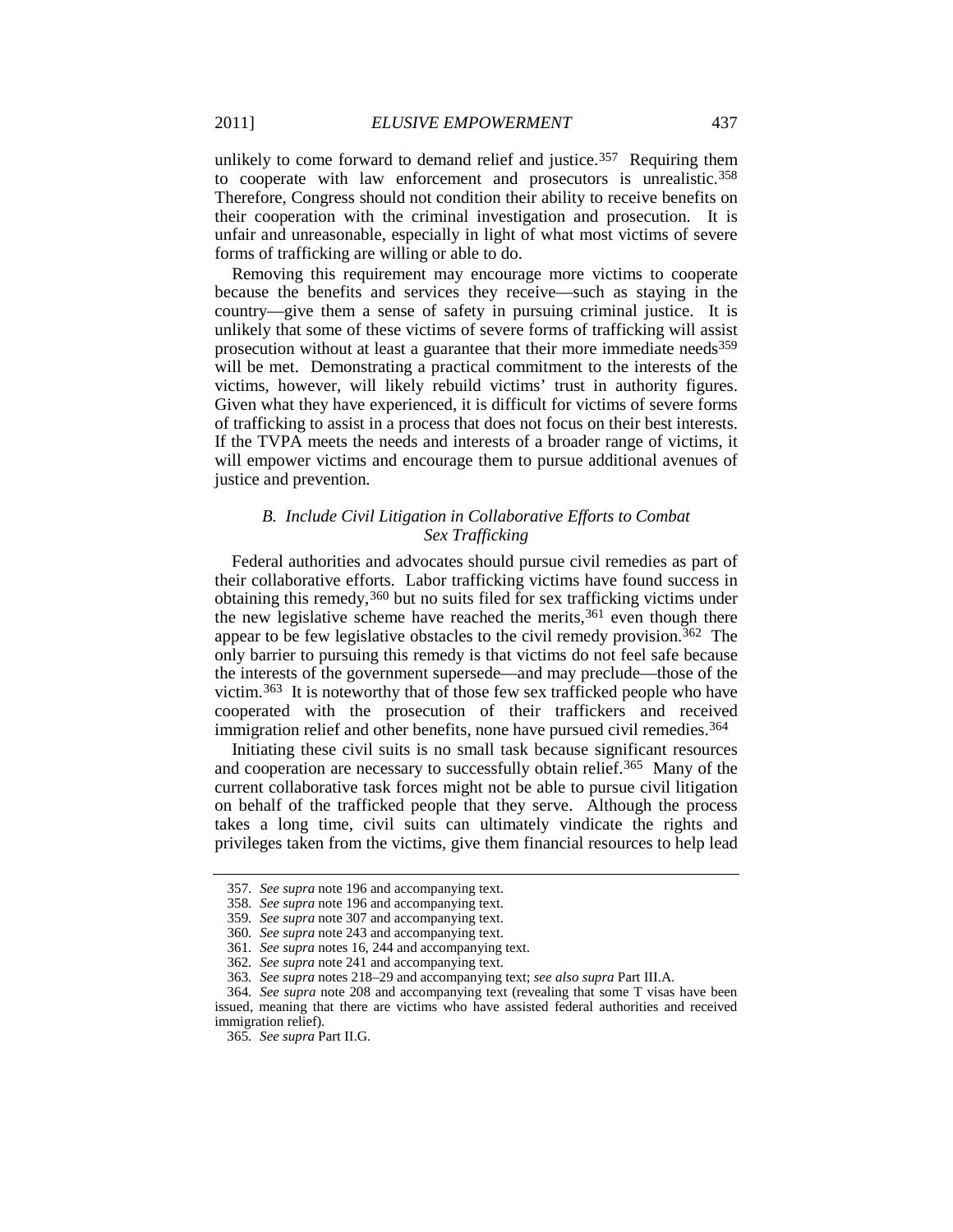lives of dignity, and deter traffickers from perpetuating the crime by increasing their liability for doing so.[366](#page-36-0) Additionally, working with task forces that are skilled at serving each of the victims' needs should ensure that the victims' experiences and interests are taken into account in any civil action.[367](#page-36-1) Civil remedies empower survivors by affording them the choice of when and how to hold their oppressors accountable.<sup>[368](#page-36-2)</sup> Some survivors will opt to pursue these remedies, which would accomplish all three goals of the TVPA: protecting the victims, punishing the traffickers, and preventing human trafficking.

Congress must encourage the efforts to aid civil remedies. To do so, it should establish task forces that will partner with organizations and agencies pursuing civil litigation on behalf of trafficking victims. To undertake the large task of obtaining economic relief, victim advocates will need the cooperation and support of the government—particularly in the coordination of criminal and civil proceedings. [369](#page-36-3) Economic compensation for the victims should be a criterion for creating these alliances. Such partnerships will more fully align state interests with private interests. Task forces can then effectively pursue civil remedies for trafficked persons, providing more relief and further ensuring their recovery.[370](#page-36-4)

#### *C. Ensure Collection of Restitution Damages*

Congress should ensure that mandatory restitution ordered in criminal proceedings under the TVPA is collected. Restitution streamlines the recovery process by punishing traffickers and making the victims whole in one proceeding.[371](#page-36-5) By the sentencing phase, the trafficker's assets have already been frozen,  $372$  which ensures that they cannot move their assets offshore and make them unreachable for a civil action. Even though restitution does not allow for non-economic damages such as emotional harm,<sup>[373](#page-36-7)</sup> compensation that seeks to make victims whole can be an important first step in their recovery.

Nevertheless, the restitution provisions, though mandated, are not always pursued.<sup>[374](#page-36-8)</sup> When they are pursued, they are often not collected.<sup>[375](#page-36-9)</sup> An uncollected order of restitution is purely nominal and gives a false sense that victims are being compensated.

<span id="page-36-0"></span>Congress should therefore require the Attorney General to track the collection of restitution orders. The Attorney General already composes an

<sup>366</sup>*. See supra* note[s 230–](#page-23-12)43 and accompanying text.

<sup>367</sup>*. See supra* note[s 306–](#page-30-14)13 and accompanying text.

<span id="page-36-1"></span><sup>368</sup>*. See supra* not[e 236](#page-24-10) and accompanying text.

<sup>369</sup>*. See supra* note[s 314–](#page-31-11)18[, 320,](#page-31-12) and accompanying text.

<sup>370</sup>*. See supra* not[e 243](#page-25-12) and accompanying text.

<sup>371</sup>*. Cf. supra* notes [158–](#page-17-17)65 and accompanying text.

<span id="page-36-9"></span><span id="page-36-8"></span><span id="page-36-7"></span><span id="page-36-6"></span><span id="page-36-5"></span><span id="page-36-4"></span><span id="page-36-3"></span><span id="page-36-2"></span><sup>372</sup>*. See* 18 U.S.C. § 1593 (b)(2) (2006 & Supp. 2009) (referring to §§ 3663A–3664 for restitution procedures); *id.* § 3664(m)(1)(A) (2006) (authorizing courts to enforce the order through certain procedures).

<sup>373</sup>*. See supra* not[e 231.](#page-23-14)

<sup>374</sup>*. See supra* not[e 232](#page-24-0) and accompanying text.

<sup>375</sup>*. See supra* not[e 235](#page-24-11) and accompanying text.